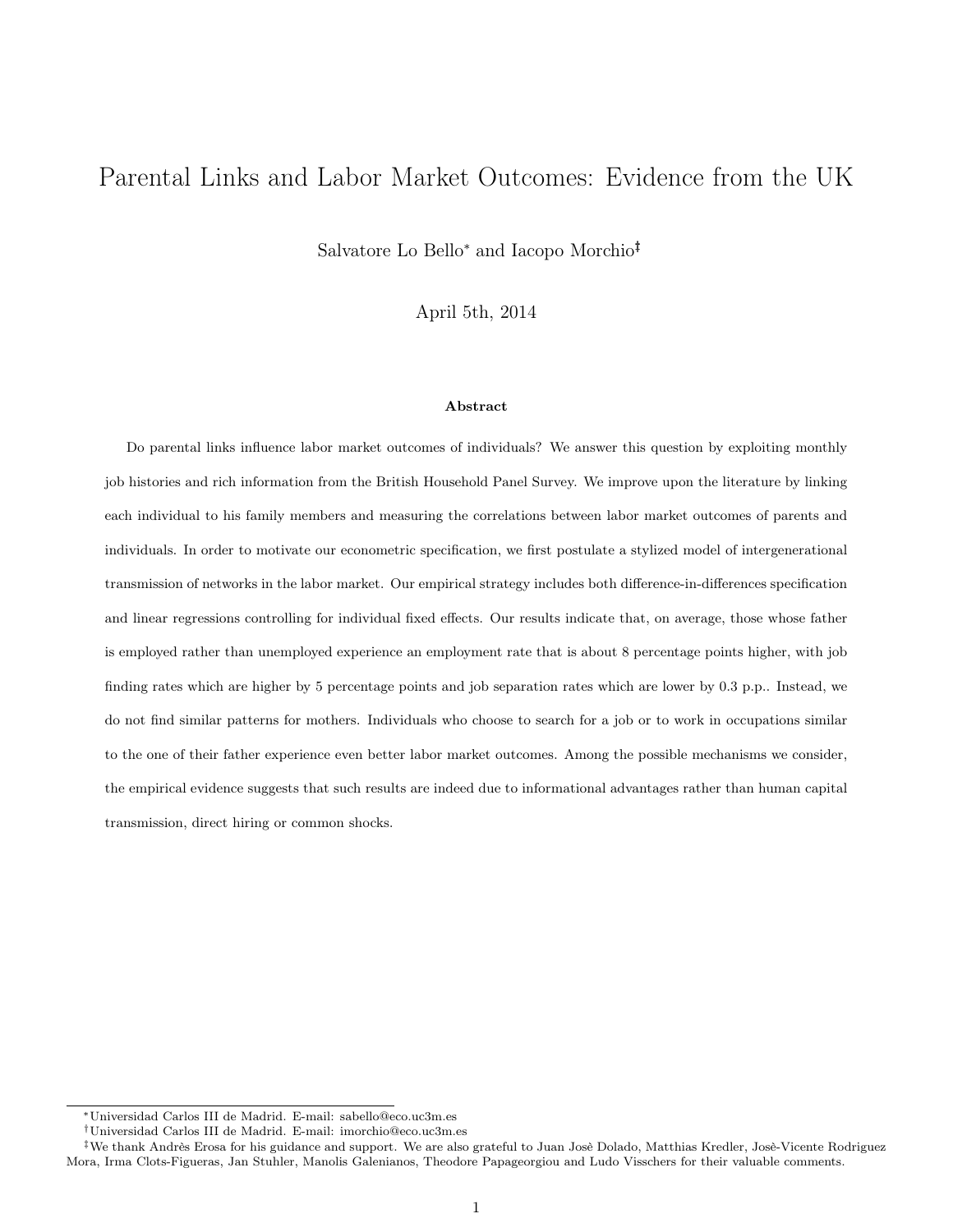## 1 Introduction

We explore how parental links affect labor market outcomes of individuals; more specifically, we look at how the job finding and job separation rate are affected by the fact that parents are employed rather than unemployed. We construct detailed monthly job histories using information from the British Household Panel Survey and exploit information on household structure and friends from the same dataset. In particular, we improve upon the existing literature by linking each individual to his family members, and measuring how the labor market outcomes of an individual are affected by the labor market status of any of his relatives or his spouse. Finally, we compare the strength of family ties with that of other relevant ties such as friends.

The importance of social networks in determining labor market outcomes has been recognized in the literature in the last decades. Rees [1966] and Granovetter [1973] were the first ones to investigate the important role played by social networks in labor markets. Montgomery [1991] proposed a simple model to capture the features of a labor market with personal connections. More recently, Calvó-Armengol and Jackson [2004] studied the dynamic implications of networks, shedding new light on the possible effects of policy. Networks are a common way to alleviate information frictions, largely used by both workers (Holzer [1988] and Pellizzari [2010]) and firms (Ioannides and Loury [2004] and Topa [2011]).

Our work looks at the workers' side, i.e. individual transitions from unemployment to employment and viceversa. Several papers have tried to quantitatively assess how belonging to a particular network affects labor market variables such as the job finding, job separation and the wage. For instance, Topa [2001], Munshi [2003], Beaman [2012]. One usual shortcoming of the data is that only indirect measures of networks are available. Some researchers tried to rely on estimates of the social networks, in order to assess their impact. As a consequence, the estimates produced by these studies are likely to be affected by measurement error, due to the impossibility of exactly identifying the network members. Our work uses direct information on social contacts, thus limiting the extent of measurement error.

The main focus of this work is on parental links. Fathers and mothers are commonly recognized to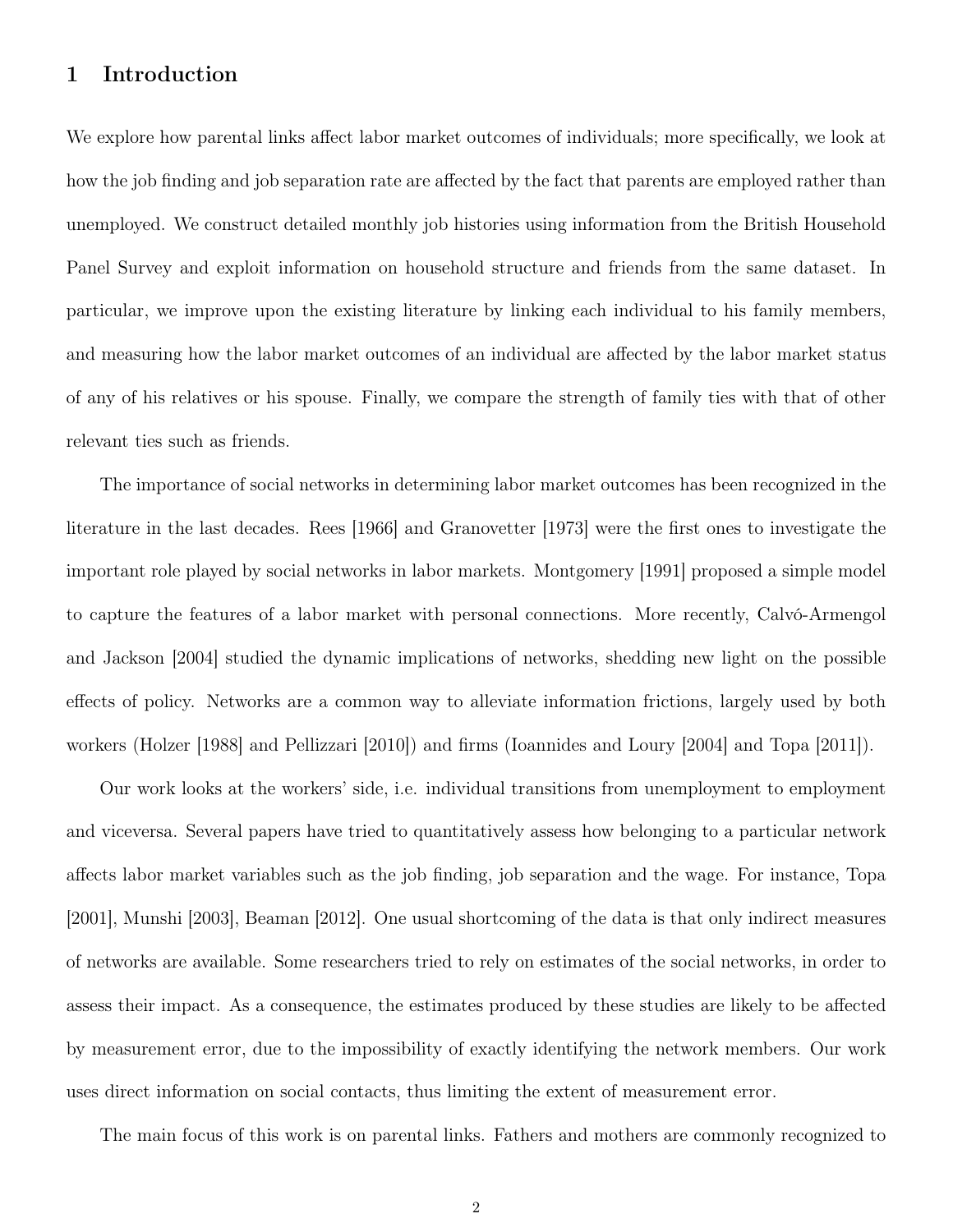be strong ties in the network literature, and it is therefore interesting to analyze the extent to which parents can influence the labor market choices and outcomes of their offsprings. Moreover, such influence is likely to affect the intergenerational persistence of social and economic status. In this sense, the choice of the data is particularly appealing for our analysis: among developed countries, the UK ranks relatively high in terms of socio-economic persistence across generations<sup>1</sup>.

Our primary ojective is to measure how important parental links are for the determination of labor market outcomes of individuals. We consider as links both fathers and mothers, allowing for the possibility that these effects might be different along gender lines. For the sake of concreteness, we are interested in the effect that having one parent employed has on the standard search variables of individuals. In order to motivate our econometric specification, we first postulate a stylized model of intergenerational transmission of networks in the labor market. Our empirical strategy includes both difference-in-differences specification and linear regressions controlling for individual fixed effects. In order to make a sense out of the correlations we find, we test whether these are magnified when the individual ends up finding a job in the same occupation of the father. Although one might think that parental ties play the most important role in the very first job of the offspring, we show that large and persistent differences in the job finding and job separation rate are related to father's labor market variables for a number of years, rather than only at the beginning of one's career.

To the best of our knowledge, we are the first ones to analyze how parental links affect transitions from unemployment to employment and viceversa. We are also the first to document the existence of a strong positive effect of father's employment on such transitions in the UK labor market by exploiting direct information on such links. We also document patterns of intergenerational occupational mobility, shedding some light on the sources of persistence in economic status across generations.

We document that in the UK occupations tend to be persistent across generations; for instance, sons are from 20 % to 260 % (depending on the sector) more likely to end up working in similar occupations

<sup>&</sup>lt;sup>1</sup>For instance, the intergenerational correlation of income is about 0.27, compared to 0.28 in the US (Blanden et al. [2005]). The intergenerational earnings elasticity in UK is estimated to be about 0.5, one of the highest among developed countries, again very similar to that of the US, which ranges from 0.5 to 0.6 depending on the estimation method (Corak [2010]).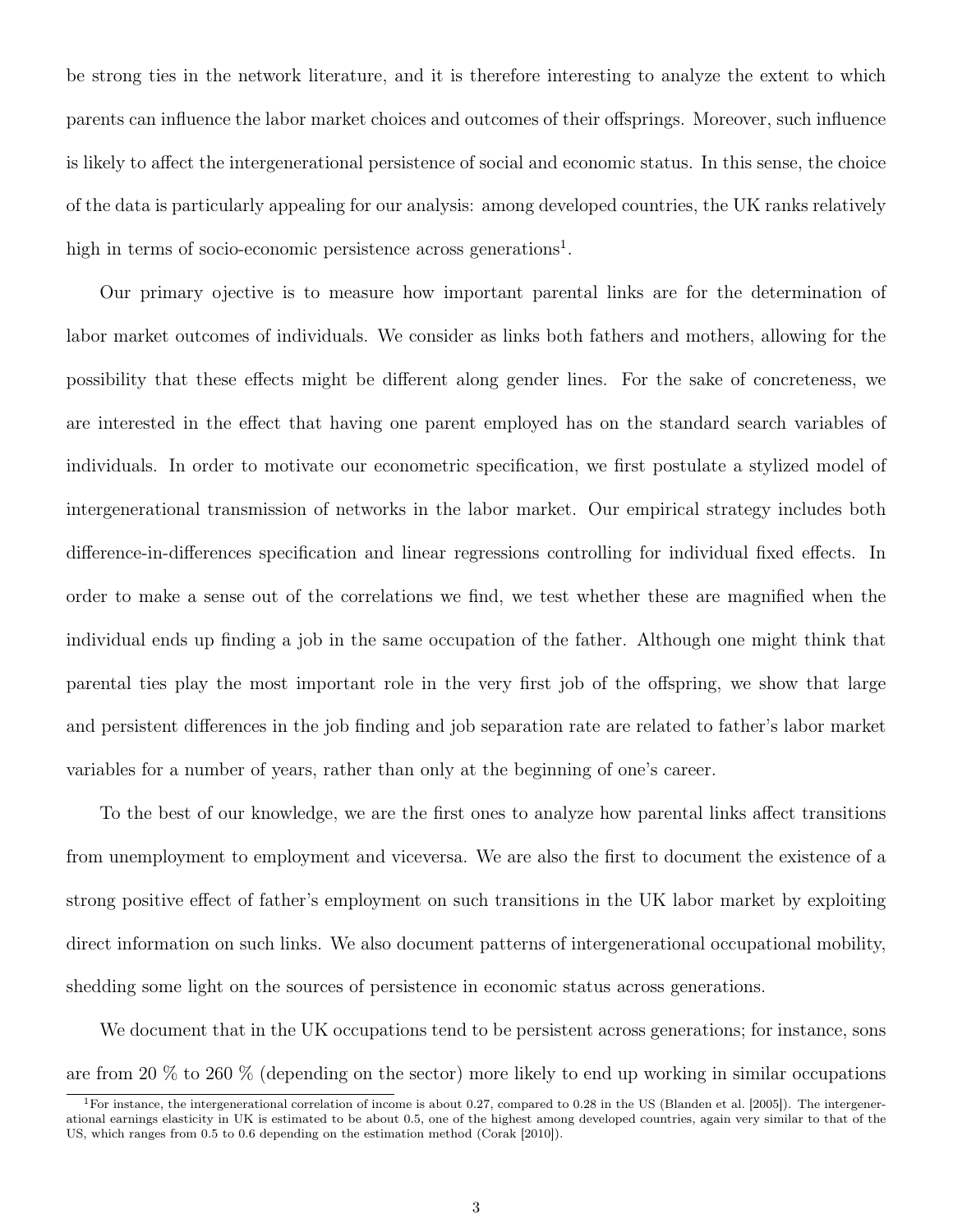as their fathers, with some exceptions. Similar considerations apply to daughters and mothers.

We find that those who have an employed (rather than unemployed) father experience an employment rate that is about 8 percentage points higher, with a job finding rate higher by at least 5 percentage points, compared to an average in-sample job finding rate of 11 %. Moreover, if an individual searches for a job in the same sector in which his father is currently employed, the job finding rate increases by a further 3 percentage points. Women appear to be more affected by the employment status of the father. Such results are robust to alternative specifications and to several robustness checks. Moreover, having an employed father decreases the job separation rate by 0.3 percentage points and working in the same sector decreases it by a further 0.2 percentage points, compared to an average in-sample job separation rate of 0.8 %. We do not find similar effects for mothers, except for the case of job separation rate when individuals are employed in the same sector  $(-0.2\%)$ . For the sake of comparison, an additional employed friend increases the job finding rate by 1 - 3 % depending on the estimation method, and decreases the job separation rate by 0.3 - 0.5 %. Conversely, spouse's employment status has a strong effect on the job finding rate (with a similar magnitude to the father's one) and a negligible one on the job separation rate.

The rest of the paper is organized as follows. Section 2 surveys the literature in greater detail, emphasyzing the differences between our work and the others. In section 3 we introduce the data, along with some descriptive statistics of interest. In Section 4 we present a stylized model of intergenerational networks, in order to justify the empirical models employed for the analysis (explained in Section 5). Results are shown in section 6 and discussed in section 7. We performs some robustness checks in Section 8 and conclude in Section 9.

## 2 Related Literature

We offer direct evidence of the positive impact of family ties' employment on labor market transitions. Several studies in the literature have tackled the issue of understanding the effects of networks by means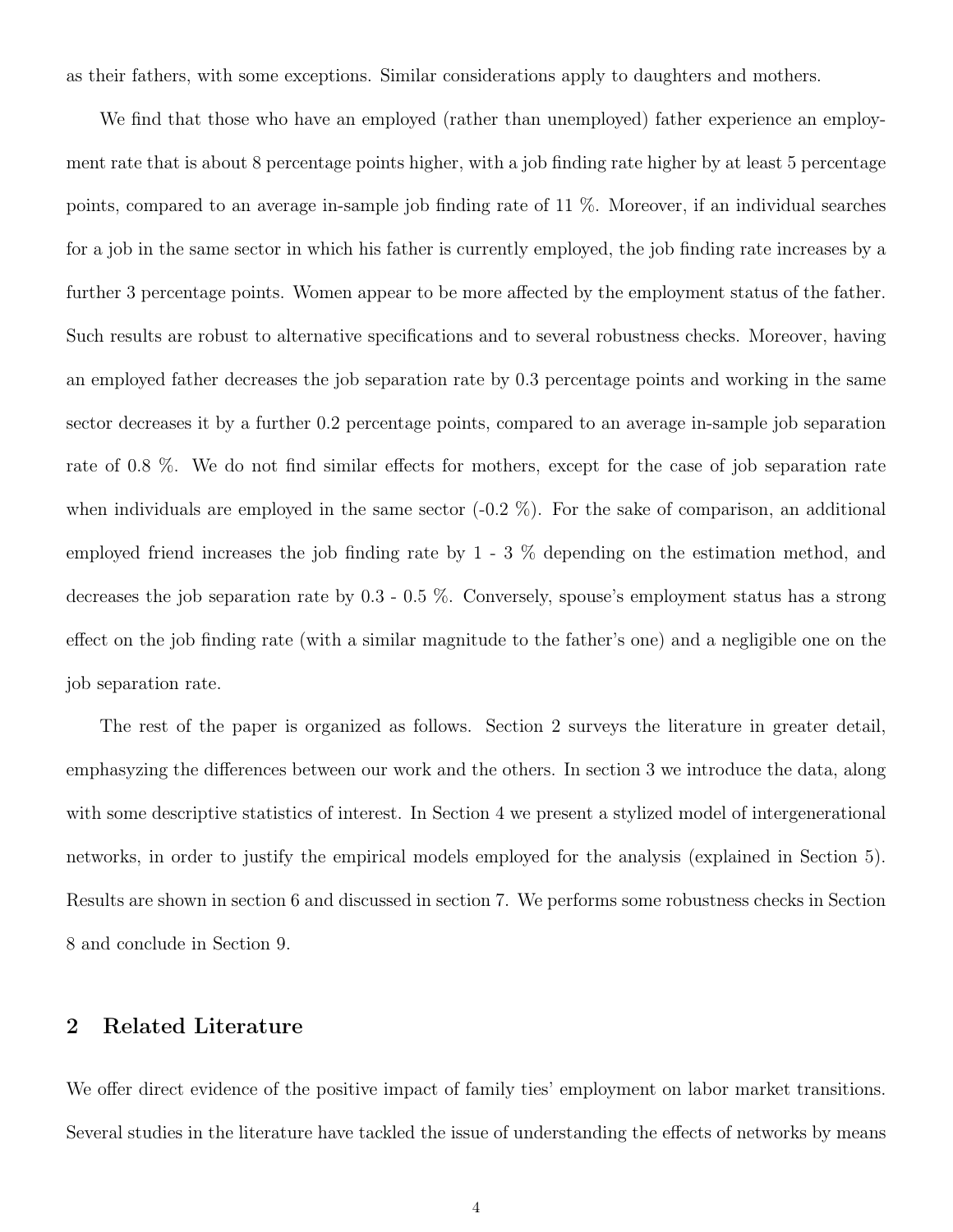of a theoretical model. One of the first papers to include personal contacts in a job search framework was Mortensen and Vishwanath [1994]. In their model the information about vacancies comes from two different sources: direct application to employers or indirect contact through friends. As a consequence, better connected individuals have more chances to find a job. Similarly, Montgomery [1991] finds that well connected workers perform better in the labor market, both in terms of wages and of higher job finding rates. Calvó-Armengol and Jackson [2004] also develop a model where workers can obtain information through an explicitly modeled network of social contacts. In their model, belonging to a network with less employed members implies worse employment prospects, and this effect is persistent over time. Other models of networks and job search are in Fontaine [2008] and Calvó-Armengol and Zenou [2005], with a particular focus on networks' dynamics.

A distinctive feature of all these works is that networks exhibit a positive effect on labor market outcomes of individuals. In our paper we do not directly test for such predictions, as we neither focus on the size of social networks nor on the general level of employment within a network. However, these studies constitute the theoretical ground on which we base the interpretation of our results.

Many empirical studies try to identify the effect of belonging to a particular network on labor market outcomes. Several papers rely on indirect measures of networks. For instance, Topa [2001], Bayer et al. [2008] and Schmutte [2010] use geographical proximity and group affiliation as proxies for social interactions. Beaman [2012] uses data on political refugees resettled in the US and proxies for networks using nationality. Overall, these studies find evidence of positive effects of social interactions on labor market outcomes. Similarly, Khan and Lehrer [2013] use a random assignment to a unique intervention to identify the impact of changes in the size of a social network. Access to the program succesfully led to gains in the number of weak ties but these changes did not translate into improved employment outcomes. Herault and Kalb [2009] look instead at parental links; using retrospective parental information from Australian data, they find significant persistence in employment across generations.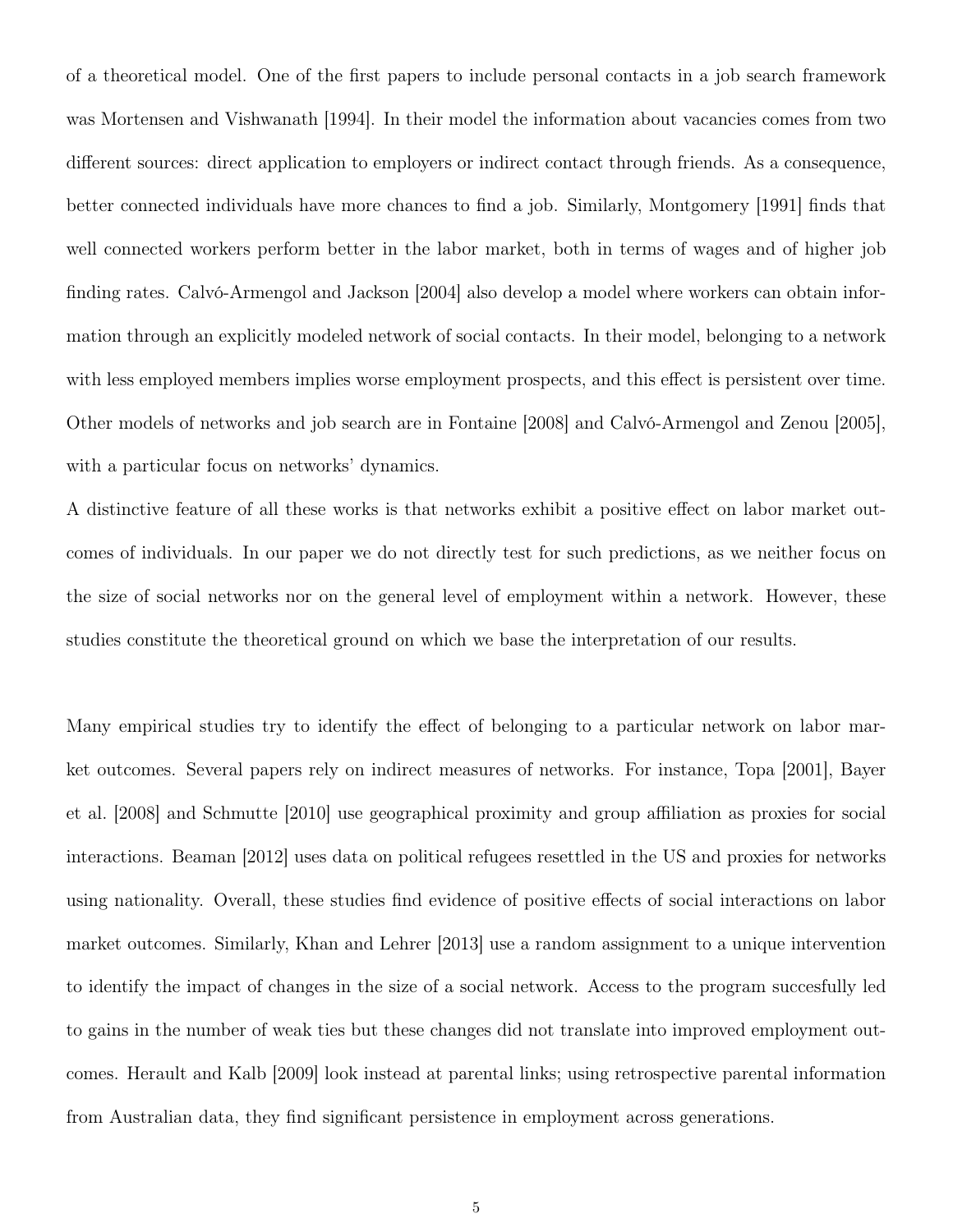Our paper is more closely related to that strand of this literature that exploits direct identification of network members.

O'Regan and Quigley [1993] study the correlation of employment status of urban youth with the employment status of their family members (parents and siblings) in the US, finding strong and positive correlations. Further, they observe that the industry affiliation of the network members is a good predictor of the industry affiliation of the individual. Magruder [2010] examines to which extent parents help children in finding jobs in South Africa. He finds that fathers help sons (but not daughters), while mothers are not helpful in finding jobs. Differently from these works, our analysis is dynamic and focuses on transitions from unemployment to employment and viceversa, rather than on employment status versus nonemployment. Also, our data allows us to employ different estimation techniques and to compare parental effects to similar effects by other strong ties. Skamarz and Skans [2011] investigate parental networks at the firm-level. They analyze Swedish graduates, finding that it is quite frequent that their first job is in the same plant where their parents work. With respect to their paper, rather than focusing only on the entry in the labor market, we follow individuals over their life-cycle, investigating whether the advantages derived from their network persist over time.

Finally, Pistaferri [1999] uses Italian data and finds that informal networks use is associated with higher job finding rates and lower wages. Similarly, Bentolila et al. [2010] find that individuals who use social contacts to find their job are characterized by higher job finding rate (lower unemployment duration) and slightly lower wages. They suggest that the trade-off between job finding rate and wage could still make individuals choose to enter the same sector as their network members. Indeed, we document patterns of intergenerational persistence in occupations; along with our regression results, this is consistent with a model of occupational choice in the spirit of Bentolila et al. [2010].

Closely related to our work is the study of Cappellari and Tatsiramos [2011], who also use data from the BHPS and a similar methodology. Nonetheless, some relevant traits differentiate the two works: first, we focus on parental links, instead of friendship ones; second, we identify monthly transitions (rather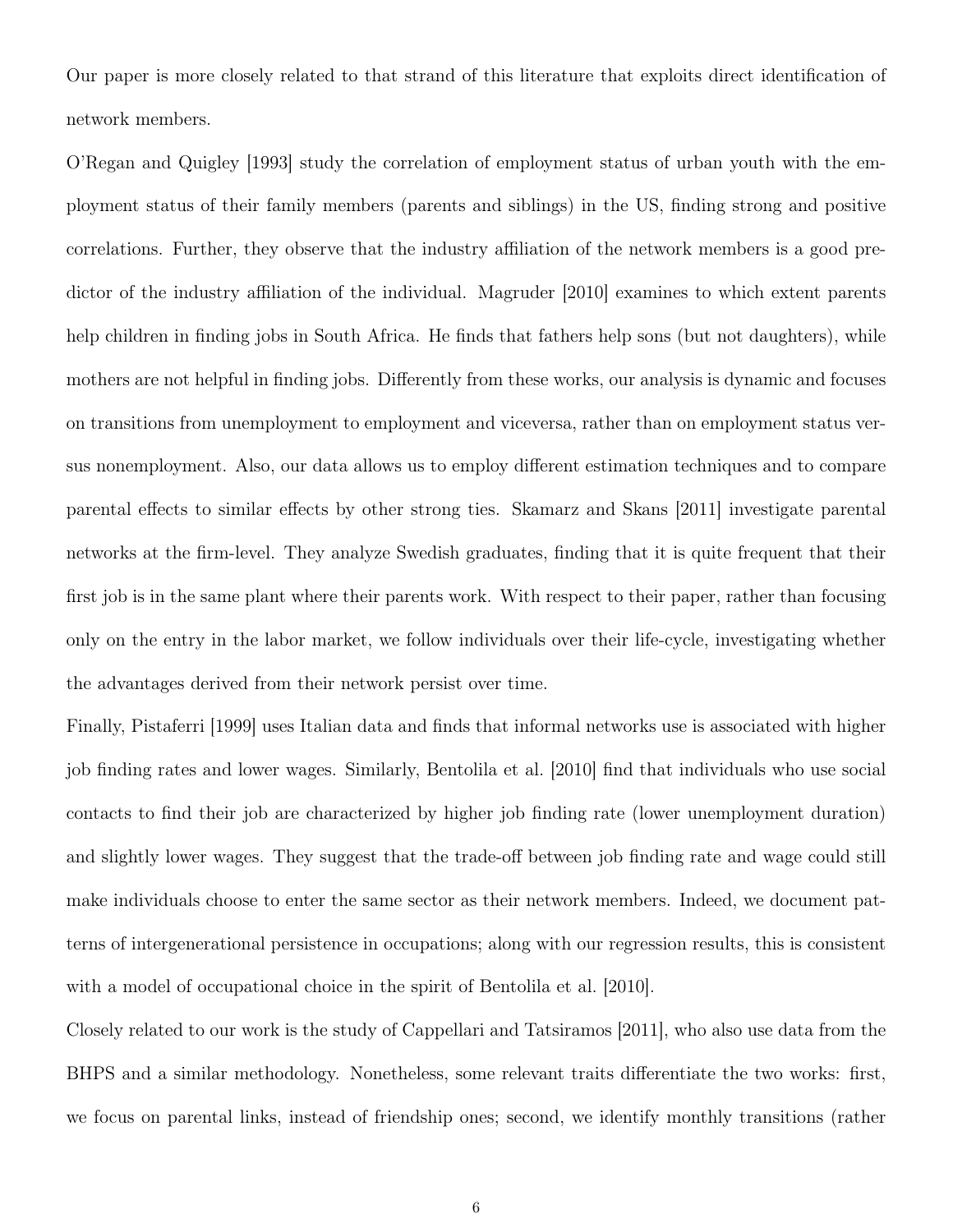than yearly); third, we look at transitions within the labor force while they consider transitions from non-employment to employment; fourth, we document how belonging to the same occupational sector magnifies the partial correlations we find.

## 3 The Data

We use data from the British Household Panel Survey, a representative sample from the UK following individuals since 1991. The BHPS is a yearly survey taken by about 10,000 individuals per year and the last available wave for this study is 2008. The follow-up rate is very high and the great majority (more than 90%) of the individuals who enter the sample are interviewed also in the subsequent year. Besides these, every year a certain number of new individuals enter the sample. A total of 32,377 individuals are interviewed in the BHPS in the period 1991-2008. Even though the survey is yearly, individuals report their job history in the last year, listing all the employment (unemployment) spells along with several characteristics of each job. This allows us to identify monthly transitions and build very long time series for each individual, up to 216 periods. Details on how we construct job histories for individuals are included in Appendix A.

We retrieve the employment status of individuals exploiting the job histories, distinguishing between employees and self employed. The employment status of individuals is assigned at the monthly frequency. Differently from other studies, we do not consider individuals who are out of the labor force in our transitions. We define the job finding rate as the probability of transiting from unemployment (rather than non-employment, as for instance in Cappellari and Tatsiramos [2011]) to employment. The job separation rate is defined accordingly. We restrict our sample to individuals aged between 16 and  $65^2$ , as it is standard in the literature, we drop armed forces and registered disabled. Eventually we are left with 27,278 individuals, for a total of 2,232,528 monthly observations. <sup>3</sup>

Along with a very detailed job history, for each individual it is typically available a large amount of

 $2$ That is, our intergenerational sample will include couples of parents and offsprings if and only if both are in this age range.

<sup>&</sup>lt;sup>3</sup>We also check whether our final sample is representative of the UK economy between 1991 and 2008. We compute the in-sample unemployment rate and compare it with the harmonized unemployment rate according to OECD statistics (figure 6 in the Appendix). The average unemployment rate of our sample replicates quite well the pattern of the OECD series.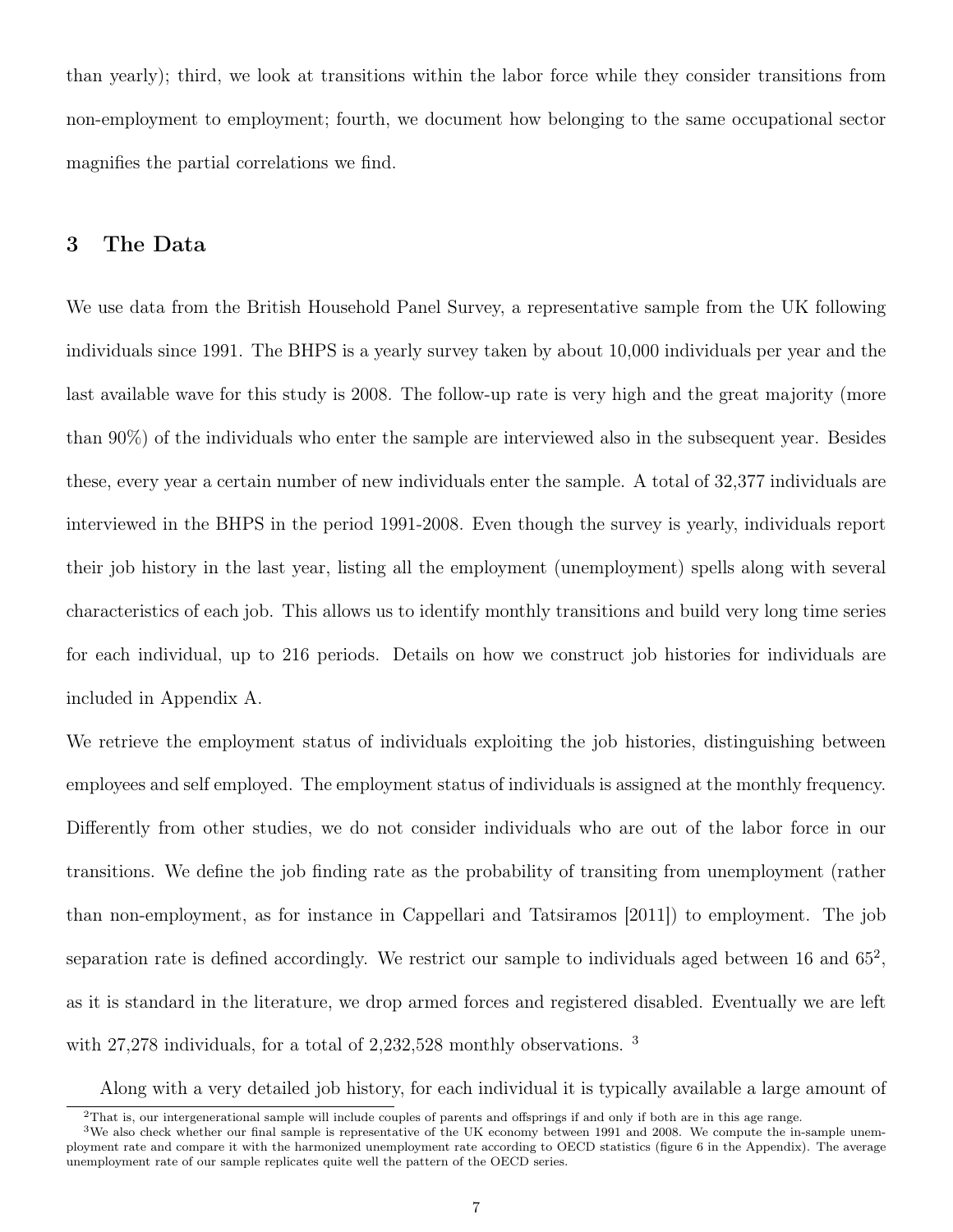information including sex, age, education, occupation, race, marital status, region of residence and much more. More interestingly, for a share of individuals the identification number of their parents and their spouse is available, allowing us to connect them to their family members and follow them together over time<sup>4</sup> . In addition to this, the data include information on the employment status of the three closest friend and the occupation of the first closest friend. This information is collected only every second wave, starting in 1992. At the core of the analysis, we consider the relationship between the employment status (and the occupation) of the parents and the labor market outcomes of respondents. We also compare parental effects to similar effects by spouse and friends. Since friends' job histories are not reported, in order to keep the monthly frequency we extend their employment status and occupation in the following 12 months after each observation. Furthermore, we use a simple procedure to attribute the occupational sector to unemployed and to extend non-varying or spell-dependent variables, as described in Appendix A. Especially for the occupation, the data contain many missing values, both for respondents and connected individuals: we assume that these values are missing at random and simply exclude the incomplete observations from the estimation, when it is not possible to replace them according to the procedure described in Appendix A. The final size of the estimating sample varies, depending on the dependent variable we use in each regression<sup>5</sup>.

Table 1 displays some descriptive statistics of interest for our analysis. As we can see, the period 1991-2008 is characterized by a generally low level of unemployment in the UK. More than 93% of the population in the labor market has a job, 12% of which is self employed. The average monthly job finding rate, that is the probability of transition from unemployment to employment, is slightly above 7%. Conversely, the average job separation rate is relatively small (0.4%). This implies that in the period considered the UK economy was characterized by a high level of security for those who had a job. On the other hand, it was somewhat hard to find an occupation for those who were unemployed: on average, the expected waiting time in unemployment was at least one year. In other words, the reason

 $4$ Unfortunately, it is possible to do so only for about 19% of the whole sample for fathers and 25% for mothers (those who report the parental PID numbers).

 ${}^{5}$ By its own nature, the job finding rate (job separation) is defined only over unemployment (employment) spells.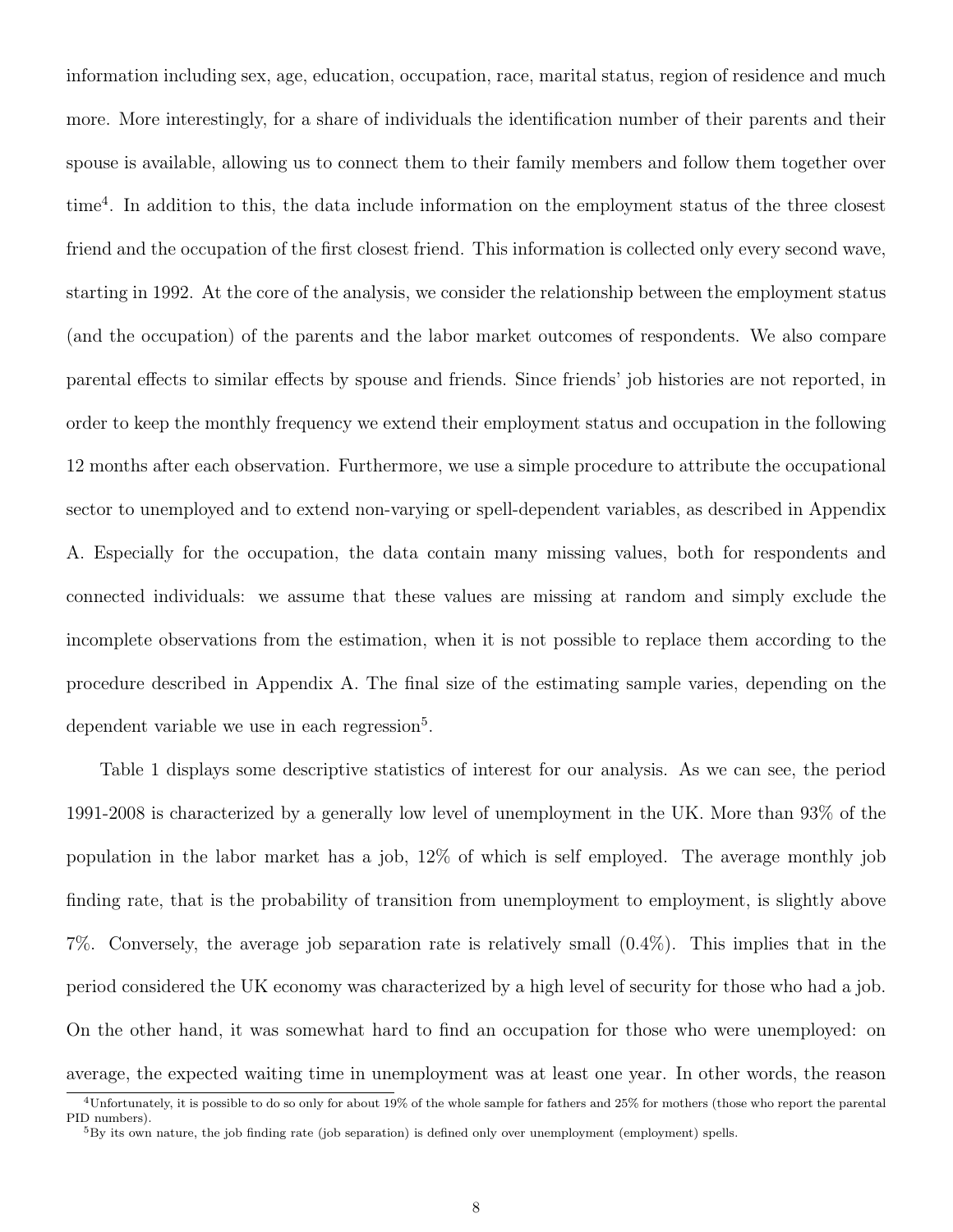behind the low unemployment rate is the tightness of the monthly outflow from employment rather than a large inflow from unemployment. Compared to other OECD countries, the UK economy has an average performance in terms of search variables<sup>6</sup>. A comparison among genders shows that females in the labor force tend to have slightly better outcomes than males.

| Variable                   | Subsample  | Mean | N       |
|----------------------------|------------|------|---------|
|                            | All Sample | 6.15 | 1685930 |
| Unemployment Rate          | Males      | 7.24 | 865469  |
|                            | Females    | 5.00 | 820051  |
| Job Finding Rate           | All Sample | 7.21 | 99532   |
|                            | Males      | 7.15 | 60356   |
|                            | Females    | 7.32 | 39121   |
|                            | All Sample | 0.42 | 1549143 |
| <b>Job Separation Rate</b> | Males      | 0.49 | 786531  |
|                            | Females    | 0.34 | 762282  |

Table 1. Summary statistics of labor market outcomes. Source: BHPS (1991-2008).

About 53% of our sample is female and the average individual is aged 39. We define four educational groups and nine occupational sectors, following the SOC aggregation by major groups as established by the Employment Department Group and the Office of Population Censuses and Surveys. We identify an occupational sector  $O_{i,t}$  for each individual (parents included), for both unemployed and employed individuals. When employed, the occupational sector is defined in a straightforward manner. When unemployed, the occupational sector is interpreted as the sector in which the individual seeks for a job, and is assumed to be the one in which the individual eventually finds a job. For instance, if an individual i starts being unemployed at time  $t$ , is unemployed for 10 months and then finds a job in sector 3, we assume that the individual was indeed searching in sector 3 for those 10 months:  $O_{i,t} = O_{i,t+1} = ... = O_{i,t+10} = 3$ . If we have no information on the occupation of arrival, for instance because the individual exits the sample or goes out of the labor force, we use the occupation prior to the unemployment spell when available. The rationale behind our choices and further details are explained in Appendix A. The distribution of workers across occupational sectors is shown in Table 2, along with

 $6$ For a cross-country comparison of estimates of the standard search variables see Hobijn and Sahin (2007). As it is known by other studies, the European economies perform much worse than the US to this extent. For instance, the job finding rate is estimated to be at least 50% in the US.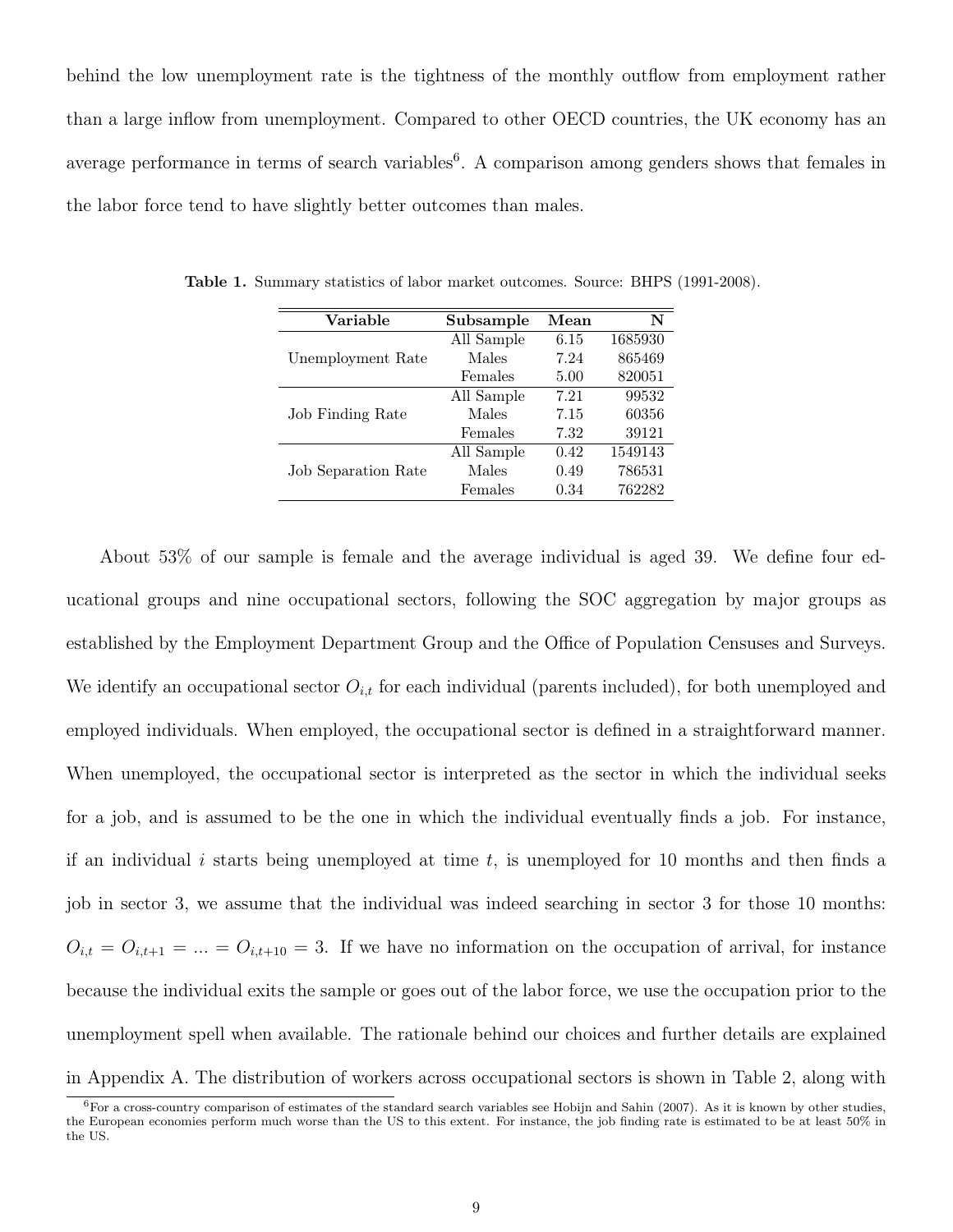several labor market statistics of the sectors. First of all, we see that all the sectors are comparable in terms of size. Some of them are definitely bigger than the others, but for each of them we have a number of observations included between 150,000 and 300,000. This is important for our study, as we should not expect any dramatic change in the estimating sample size when performing the analysis by sector rather than on the aggregate. Second, labor market outcomes are not independent on sectors. One would definitely expect that high-skilled jobs are better paid, while the relatively large differentials in terms of unemployment rate (and search variables) are somewhat more puzzling. One possible explanation is a relative scarcity of high-skilled workers in the UK in those years, compared to the high profitability of those sectors (managerial and professional). In the first three sectors the unemployment rate ranges between 1.8% and 2.1%, with a job finding rate of 10-12% and a job separation rate of about 0.2%. On the other hand, we also notice that restricting the sample to the observations for which the occupation is available induces some degree of sample selection. The average job finding rate (unemployment rate) is indeed higher (lower) than in the whole sample. This happens because originally all the individuals assigned to a sector are employed, and our sector imputation only considers the next and the last labor spell. Therefore, due to the large number of missing values for occupation, we lose many observations of unemployed (typically, the long-term unemployed) when imputing the sector. Unfortunately, without making any stronger assumptions than the ones we already make, it is not possible to get rid of this issue. However, notice that the sample selection problem only affects the unemployment rate and the job finding rate, as shown in Table 2.

### 3.1 Patterns of Occupational Mobility across Generations

While many studies on occupational mobility across generations rely on single observations for the occupation of parents, the BHPS allows us to follow parents over time. In this way, besides the answer to "What was your parents' occupation when you were 14?", we are provided with a better source of information on parents' side. Furthermore, the availability of two different ways to assess occupational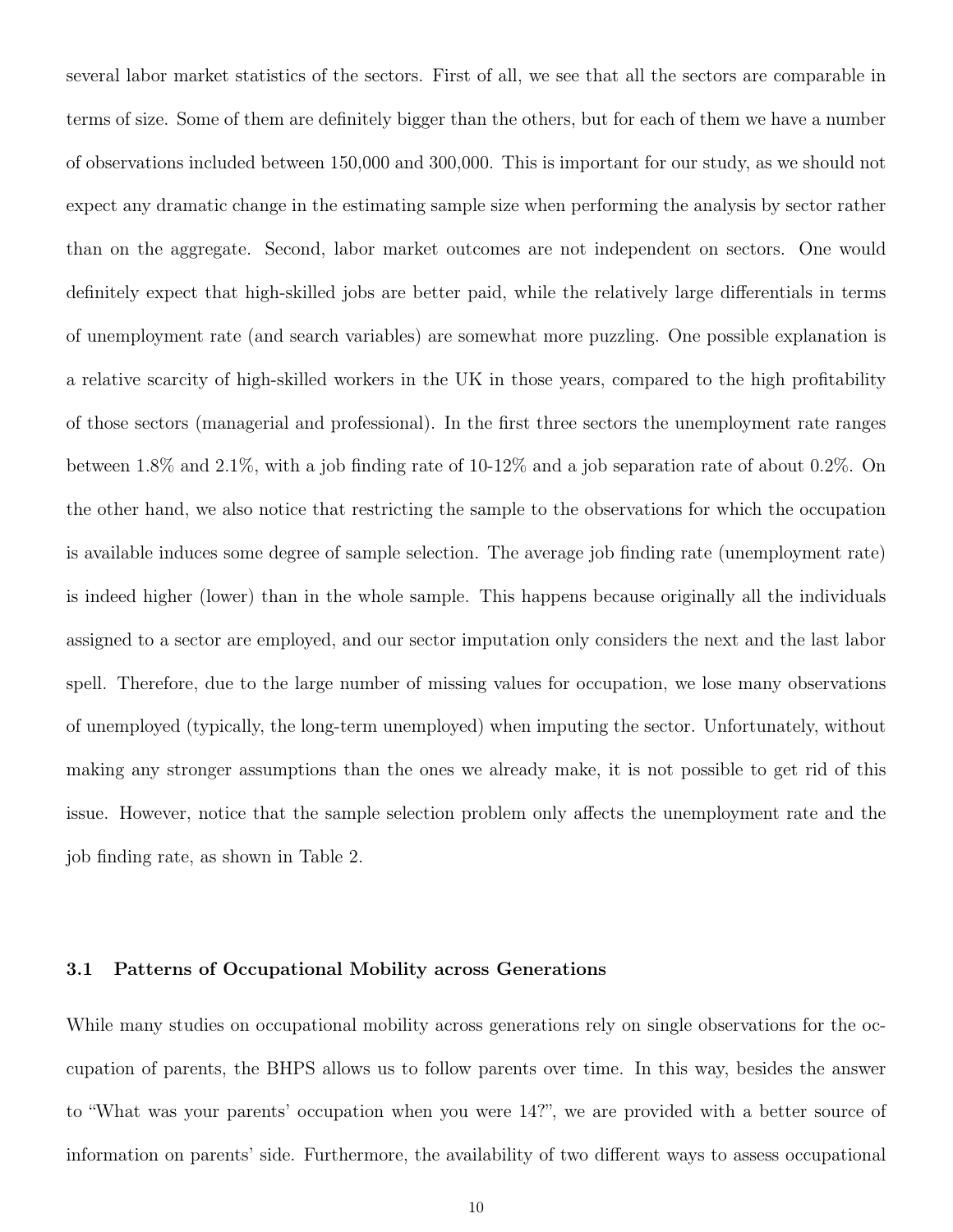Table 2. Distribution of workers across sectors and sectoral labor market statistics. Source: BHPS (1991-2008)

| <b>Occupational Sector</b>         | Abs. Freq. | Rel. Freq. | Unempl. Rate | <b>JF</b> Rate | <b>JS</b> Rate |
|------------------------------------|------------|------------|--------------|----------------|----------------|
| Managers & Administrators          | 221396     | 14.88      | 2.08         | 10.15          | 0.25           |
| Professional                       | 147698     | 9.92       | 1.82         | 11.96          | 0.20           |
| Associate Professional & Technical | 174160     | 11.70      | 2.59         | 11.18          | 0.22           |
| Clerical & Secretarial             | 235157     | 15.80      | 4.35         | 12.16          | 0.43           |
| Craft & Related                    | 178628     | 12.00      | 6.22         | 8.10           | 0.53           |
| Personal & Protective Service      | 170551     | 11.46      | 6.72         | 8.03           | 0.52           |
| <b>Sales</b>                       | 108502     | 7.29       | 6.39         | 10.59          | 0.62           |
| Plant & Machine                    | 131936     | 8.86       | 7.82         | 8.95           | 0.67           |
| Agriculture & Elementary           | 120345     | 8.09       | 9.66         | 7.55           | 0.73           |
| Total                              | 1488373    | 100.000    | 4.94         | 9.38           | 0.43           |

mobility provides us a possible way to disentagle different sources of intergenerational correlations.

First of all, we compare the distributions of parents and offsprings across sectors. Table 3 shows the distribution of sons and daughters, parents when offsprings (respondents) were 14 and parents who are followed over time. We immediately notice that a large degree of sex segregation characterizes the distribution across sectors. Managerial and craft occupations are typically covered by men, while secretarial and sales jobs are more intensively taken by women. This phenomenon seems to be persistent over generations, given that no relevant differences can be detected when comparing the distribution of offsprings and parents to this extent. Another interesting feature is the large structural change that characterized the UK economy in the last decades. Sectors such as craft or machine occupation shrunk significantly in relative terms, while managerial, professional and especially technical occupations employ nowadays a larger share of the working force than before. For this reason, the distribution of offsprings is more directly comparable with the distribution of parents who are followed over time, as in this way we are comparing occupational choices within the same economy.

In order to investigate the degree of occupational mobility across generations we build Markov matrices, computing the transition probabilities from a sector to another. As parental occupation, we use both the current one and the one as reported when offsprings were 14. If individuals rarely switch occupation over the life cycle, the two sources of information on parental occupation will be highly correlated. Consistently with the degree of sex segregation that we found in the data, we report the tables for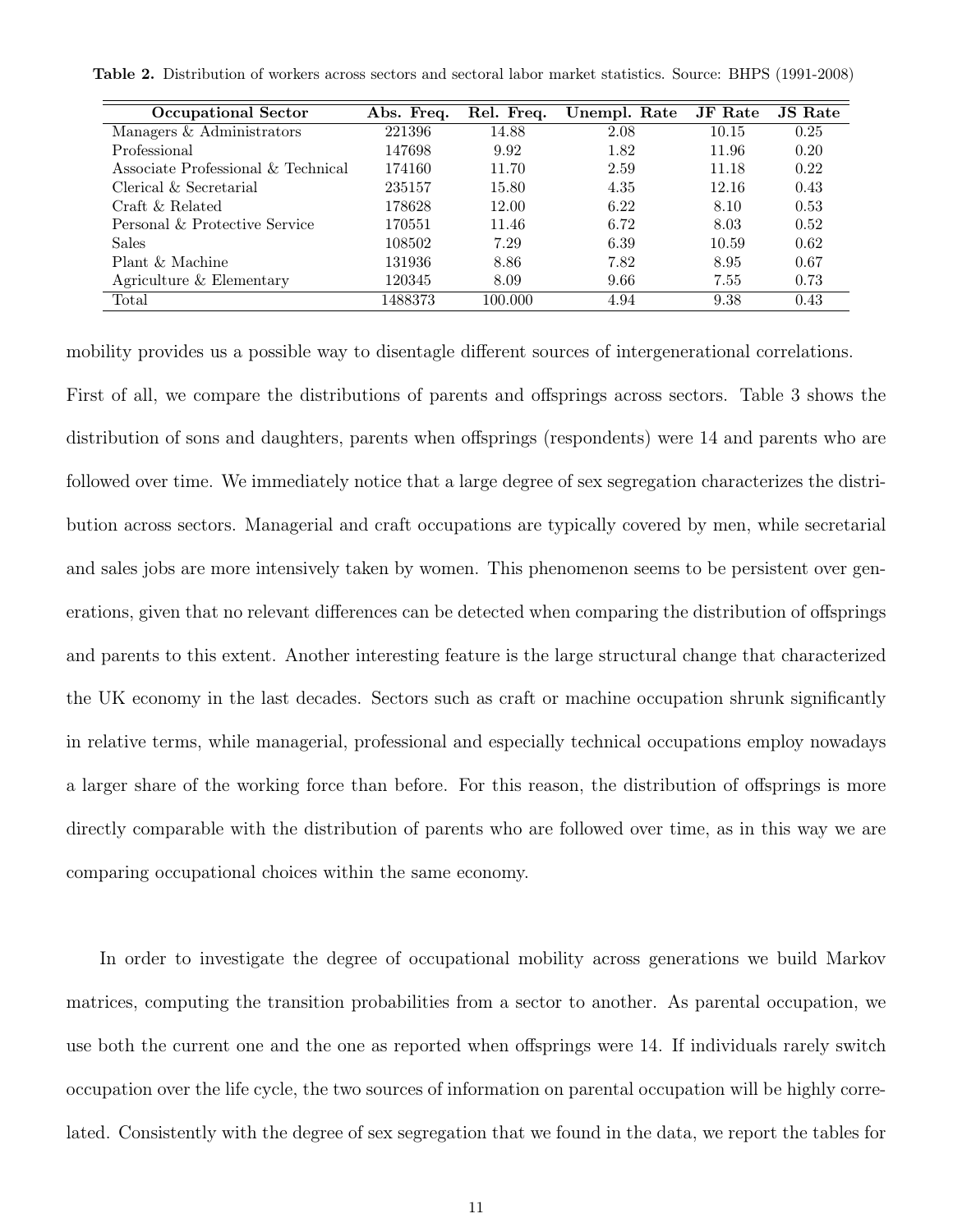| <b>Table 3.</b> Distribution of sons and parents across sectors, relative frequencies. Source: BHPS (1991-2008) |  |  |  |
|-----------------------------------------------------------------------------------------------------------------|--|--|--|
|-----------------------------------------------------------------------------------------------------------------|--|--|--|

|                                    | <b>Offsprings 1991-2008</b> |           |                | Parents when offsprings 14 | Parents 1991-2008 |         |
|------------------------------------|-----------------------------|-----------|----------------|----------------------------|-------------------|---------|
| <b>Occupational Sector</b>         | <b>Sons</b>                 | Daughters | <b>Fathers</b> | <b>Mothers</b>             | <b>Fathers</b>    | Mothers |
| Managers & Administrators          | 18.92                       | 11.96     | 16.81          | 7.36                       | 22.48             | 9.90    |
| Professional                       | 10.23                       | 10.60     | 8.05           | 6.04                       | 8.69              | 9.19    |
| Associate Professional & Technical | 10.83                       | 13.35     | 4.05           | 7.61                       | 7.11              | 9.19    |
| Clerical $&$ Secretarial           | 7.91                        | 24.39     | 5.00           | 19.16                      | 6.41              | 25.61   |
| Craft & Related                    | 21.12                       | 2.12      | 27.44          | 5.40                       | 22.43             | 2.20    |
| Personal & Protective Service      | 5.90                        | 16.55     | 5.11           | 14.90                      | 4.70              | 18.06   |
| <b>Sales</b>                       | 4.60                        | 9.81      | 3.71           | 11.66                      | 4.36              | 10.87   |
| Plant & Machine                    | 13.41                       | 3.29      | 18.26          | 7.84                       | 18.35             | 3.82    |
| Agriculture & Elementary           | 7.07                        | 7.93      | 11.58          | 20.03                      | 5.46              | 11.16   |
| Total                              | 100.00                      | 100.00    | 100.00         | 100.00                     | 100.00            | 100.00  |

couples of the same gender: fathers with sons, and mothers with daughters. For males, even though with some heterogeneity, we note that there is a general level of persistence in the same sector as their father's one as reported when respondents were 14. Table 4 reveals that the persistence is particularly high at the top (managerial and professional occupations) and at the bottom (plant and machine occupations) of the distribution, with another peak for craft occupations. Instead, when considering the contemporaneous occupation, persistence drops significantly at the top while it strongly increases in the mid-sectors.

| Father's sector<br>when son is 14 | 1     | $\bf{2}$         | 3        | $\overline{\mathbf{4}}$ | $\bf{5}$ | $\boldsymbol{6}$ | 7     | 8     | 9           |
|-----------------------------------|-------|------------------|----------|-------------------------|----------|------------------|-------|-------|-------------|
| 1                                 | 31.99 | 13.76            | 12.42    | 6.44                    | 12.56    | 5.10             | 4.38  | 8.30  | 5.06        |
| $\overline{2}$                    | 23.72 | 26.11            | 21.35    | 7.55                    | 6.51     | 4.04             | 3.38  | 4.65  | 2.69        |
| 3                                 | 25.86 | 15.75            | 17.53    | 7.84                    | 12.67    | 5.16             | 3.35  | 8.72  | 3.13        |
| 4                                 | 16.98 | 16.94            | 13.80    | 12.07                   | 16.71    | 4.97             | 3.26  | 9.69  | 5.57        |
| 5                                 | 16.65 | 9.55             | 9.32     | 7.43                    | 27.86    | 5.31             | 3.76  | 13.73 | 6.40        |
| 6                                 | 18.26 | 11.61            | 11.81    | 10.02                   | 17.87    | 8.68             | 5.33  | 11.73 | 4.68        |
| 7                                 | 25.09 | 9.73             | 13.27    | 8.88                    | 15.46    | 2.52             | 8.42  | 11.55 | 5.07        |
| 8                                 | 15.06 | 7.03             | 8.38     | 6.50                    | 24.20    | 6.50             | 3.66  | 22.13 | 6.55        |
| 9                                 | 14.52 | 5.47             | 6.44     | 7.43                    | 25.18    | 4.49             | 4.63  | 19.37 | 12.47       |
| Father's sector                   | 1     | $\boldsymbol{2}$ | $\bf{3}$ | $\overline{\mathbf{4}}$ | $\bf{5}$ | $\boldsymbol{6}$ | 7     | 8     | 9           |
| contemporaneous                   |       |                  |          |                         |          |                  |       |       |             |
| 1                                 | 13.46 | 7.51             | 13.11    | 11.80                   | 22.34    | 6.94             | 10.26 | 5.49  | 9.09        |
| $\overline{2}$                    | 10.77 | 13.32            | 19.95    | 16.82                   | 13.02    | 5.97             | 10.71 | 4.46  | 4.98        |
| 3                                 | 9.22  | 7.92             | 19.74    | 18.96                   | 15.47    | 5.18             | 8.36  | 10.00 | 5.16        |
| 4                                 | 13.65 | 7.85             | 16.44    | 16.03                   | 17.37    | 3.82             | 8.18  | 10.20 | 6.46        |
| 5                                 | 7.99  | 1.64             | 8.78     | 10.95                   | 40.49    | 5.39             | 7.32  | 10.28 | 7.16        |
| 6                                 | 12.20 | 1.76             | 11.69    | 18.40                   | 17.66    | 16.93            | 6.87  | 6.64  | 7.86        |
| 7                                 | 7.76  | 6.47             | 14.77    | 13.22                   | 21.95    | 8.95             | 9.95  | 11.89 | 5.03        |
| 8                                 | 8.95  | 2.26             | 6.70     | 8.50                    | 30.91    | 7.89             | 5.51  | 20.89 | 8.39        |
| 9                                 | 6.16  | 4.61             | 13.16    | 12.31                   | 23.45    | 5.35             | 5.65  | 8.18  | $\bf 21.13$ |

Table 4. Markov matrix of occupational mobility: fathers-sons, relative frequencies. Source: BHPS (1991-2008)

When considering women (in Table 5), similar considerations can be made: for instance, the per-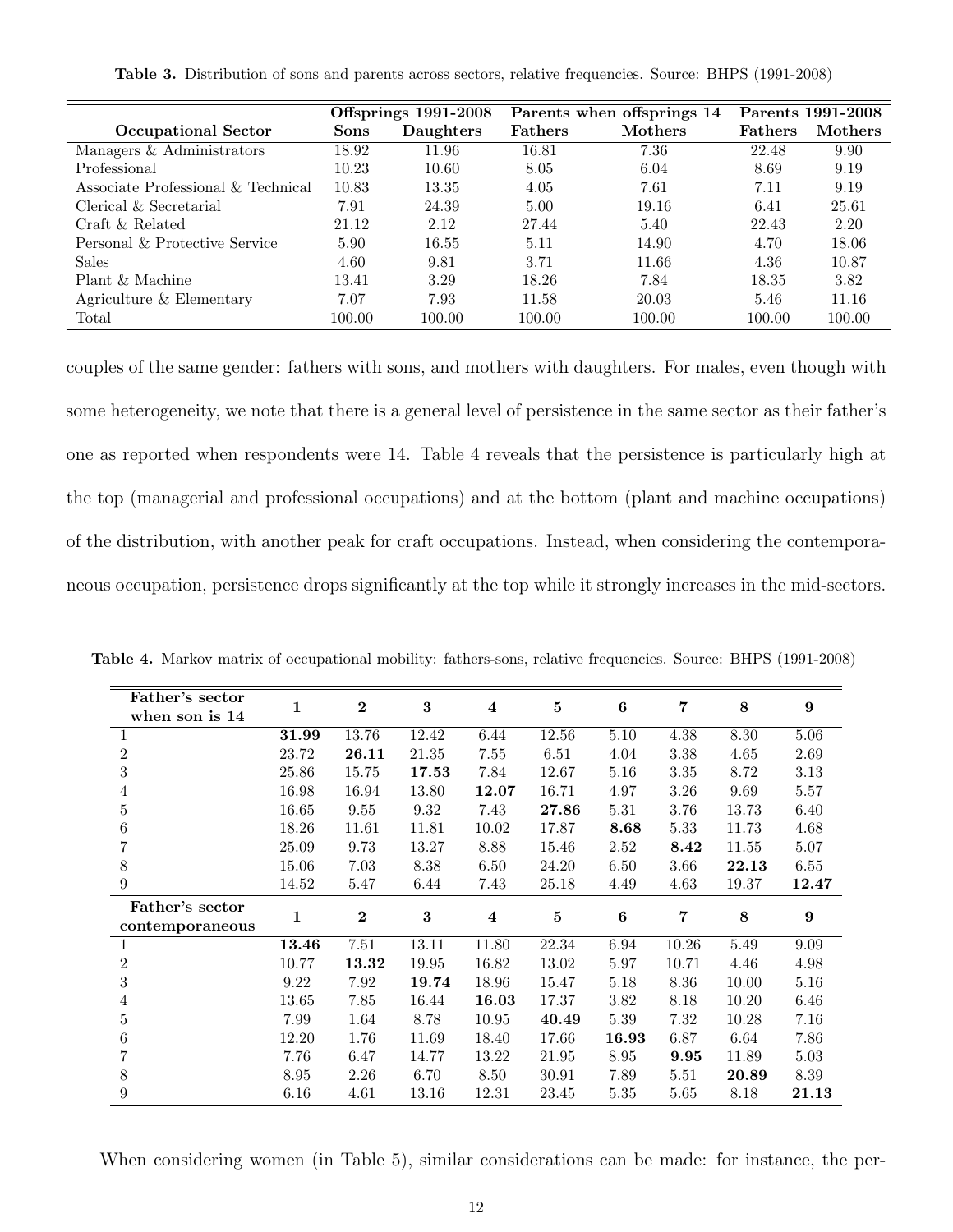|  | <b>Table 5.</b> Markov matrix of occupational mobility: mothers-daughters, relative frequencies. Source: BHPS (1991-2008) |  |  |  |  |  |  |
|--|---------------------------------------------------------------------------------------------------------------------------|--|--|--|--|--|--|
|--|---------------------------------------------------------------------------------------------------------------------------|--|--|--|--|--|--|

| Mother's sector<br>when daughter is 14 | 1            | $\overline{2}$   | 3     | $\overline{\mathbf{4}}$ | $\bf{5}$ | $\boldsymbol{6}$ | 7     | 8     | 9     |
|----------------------------------------|--------------|------------------|-------|-------------------------|----------|------------------|-------|-------|-------|
|                                        | 18.77        | 12.38            | 15.46 | 20.77                   | 1.94     | 15.32            | 9.03  | 1.06  | 5.26  |
| $\overline{2}$                         | 13.96        | 30.97            | 17.75 | 19.36                   | 0.58     | 9.26             | 4.83  | 0.56  | 2.73  |
| $\sqrt{3}$                             | 14.72        | 12.54            | 21.03 | 21.81                   | 1.28     | 15.51            | 6.20  | 1.95  | 4.96  |
| 4                                      | 13.78        | 16.87            | 16.28 | 29.64                   | 1.74     | 11.70            | 5.51  | 1.09  | 3.40  |
| 5                                      | 12.44        | 8.30             | 10.85 | 22.72                   | 2.92     | 16.39            | 11.65 | 4.39  | 10.33 |
| 6                                      | 10.86        | 8.15             | 13.39 | 23.85                   | 2.03     | 20.11            | 9.43  | 2.57  | 9.60  |
| 7                                      | 12.79        | 8.55             | 11.93 | 29.41                   | 1.71     | 14.61            | 11.92 | 3.15  | 5.92  |
| 8                                      | 10.32        | 5.02             | 8.97  | 26.61                   | 2.76     | 17.93            | 10.25 | 6.98  | 11.15 |
| 9                                      | 8.89         | 6.29             | 13.21 | 21.58                   | 1.98     | 20.26            | 11.50 | 4.18  | 12.12 |
| Mother's sector                        | $\mathbf{1}$ | $\boldsymbol{2}$ | 3     | $\overline{\mathbf{4}}$ | 5        | $\boldsymbol{6}$ | 7     | 8     | 9     |
| contemporaneous                        |              |                  |       |                         |          |                  |       |       |       |
| 1                                      | 16.74        | 13.52            | 9.61  | 21.04                   | 0.58     | 19.90            | 10.83 | 1.27  | 6.51  |
| $\overline{2}$                         | 13.50        | 15.91            | 17.27 | 25.06                   | 1.93     | 11.80            | 10.59 | 0.53  | 3.41  |
| 3                                      | 10.01        | 9.99             | 14.89 | 25.73                   | 1.30     | 23.05            | 9.59  | 1.35  | 4.08  |
| 4                                      | 10.75        | 7.51             | 10.45 | 37.10                   | 0.87     | 18.49            | 11.01 | 0.44  | 3.37  |
| 5                                      | 6.00         | 9.25             | 0.89  | 23.13                   | 9.65     | 19.29            | 24.80 | 3.74  | 3.25  |
| 6                                      | 8.07         | 7.17             | 10.85 | 25.41                   | 1.19     | 24.59            | 16.28 | 1.15  | 5.29  |
|                                        | 5.60         | 3.25             | 6.02  | 31.47                   | 2.74     | 23.57            | 18.31 | 5.30  | 3.74  |
| 8                                      | 6.54         | 0.94             | 4.79  | 23.47                   | 5.87     | 24.61            | 13.01 | 10.92 | 9.84  |
| 9                                      | 14.12        | 5.04             | 9.23  | 30.27                   | 1.03     | 19.23            | 13.98 | 2.78  | 4.31  |

sistence with mother's sector as reported when daughters were 14 is strikingly high for managerial and professional occupations. Again, when we look at the contemporaneous occupation, the persistence at the top almost disappears while it becomes more substantial in the middle and at the bottom of the distribution. Overall, women are very attached to clerical and secretarial occupations: the probability of falling into that category is very high regardless of parental background.

The large differentials in the patterns of persistency obtained by using retrospective instead of current information on parental occupations implies the existence of a substantial degree of occupational mobility of parents over their life cycle. Tables 6 and 7 show that fathers and mothers have a sizeable probability of moving between occupations during their worklife. Studies that focus only on retrospective information on parental occupations cannot account for this important feature of the data.

In the next subsection, in order to understand and interpret the patterns of occupational persistence, we study whether parental labor market variables (such as their employment status and their sectoral belonging) affects individuals' labor market outcomes.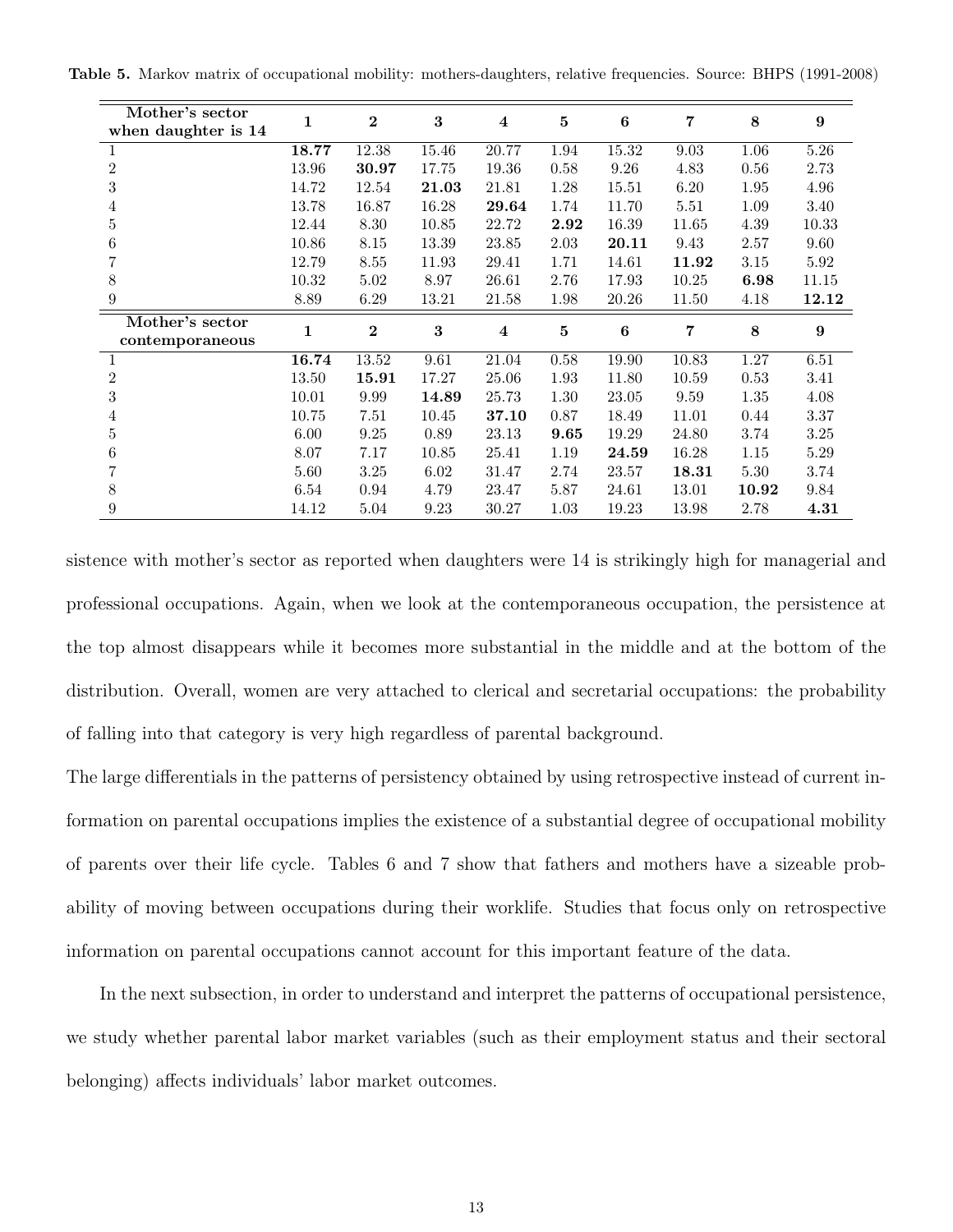Table 6. Markov matrix of occupational mobility: fathers when sons are 14-fathers over their life-cycle, relative frequencies. Source: BHPS (1991-2008)

| Father's sector<br>when son is 14 |       | $\bf{2}$ | 3     | 4     | 5     | 6     | 7     | 8     | 9     |
|-----------------------------------|-------|----------|-------|-------|-------|-------|-------|-------|-------|
|                                   | 59.32 | 4.41     | 6.16  | 7.32  | 6.31  | 1.63  | 6.33  | 7.10  | 1.42  |
| $\mathfrak{D}$                    | 16.03 | 68.07    | 9.13  | 3.07  | 0.72  | 0.33  | 1.12  | 0.66  | 0.86  |
| 3                                 | 11.72 | 11.11    | 54.46 | 10.82 | 4.28  | 0.18  | 4.85  | 1.01  | 1.58  |
| 4                                 | 14.72 | 2.10     | 2.60  | 49.86 | 3.38  | 8.08  | 15.22 | 4.04  | 0.00  |
| 5                                 | 5.16  | 2.54     | 3.89  | 1.85  | 65.88 | 3.19  | 0.37  | 12.75 | 4.37  |
| 6                                 | 9.54  | 0.19     | 18.41 | 21.96 | 3.61  | 38.66 | 1.94  | 3.51  | 2.18  |
|                                   | 27.79 | 0.00     | 1.59  | 9.95  | 4.58  | 0.00  | 33.60 | 18.49 | 4.01  |
| 8                                 | 8.24  | 3.47     | 1.08  | 1.11  | 8.91  | 1.86  | 1.15  | 70.11 | 4.07  |
| 9                                 | 14.81 | 15.68    | 0.50  | 4.16  | 12.28 | 5.45  | 4.18  | 22.36 | 20.59 |

Table 7. Markov matrix of occupational mobility: mothers when daughters are 14-mothers over their life-cycle, relative fequencies. Source: BHPS (1991-2008)

| Mother's sector<br>when daughter is 14 |       | $\bf{2}$ | 3     | $\overline{\bf 4}$ | 5     | 6     | 7     | 8     | 9     |
|----------------------------------------|-------|----------|-------|--------------------|-------|-------|-------|-------|-------|
|                                        | 46.01 | 0.00     | 6.78  | 21.68              | 0.00  | 16.29 | 1.54  | 6.36  | 1.33  |
| $\mathfrak{D}$                         | 0.98  | 62.87    | 19.81 | 7.57               | 0.00  | 0.94  | 0.00  | 2.29  | 5.53  |
| 3                                      | 1.61  | 7.20     | 69.76 | 4.66               | 0.72  | 10.90 | 0.76  | 0.68  | 3.70  |
| 4                                      | 17.05 | 3.21     | 5.88  | 62.81              | 0.88  | 2.11  | 5.04  | 0.27  | 2.75  |
| 5                                      | 2.25  | 0.00     | 3.56  | 43.34              | 12.66 | 9.10  | 16.60 | 6.94  | 5.53  |
| 6                                      | 13.49 | 2.59     | 6.14  | 12.88              | 0.23  | 46.58 | 6.44  | 1.68  | 9.97  |
|                                        | 7.61  | 5.80     | 1.91  | 12.83              | 4.92  | 13.02 | 40.40 | 0.81  | 12.70 |
| 8                                      | 3.02  | 0.98     | 13.06 | 28.24              | 9.71  | 3.59  | 8.00  | 28.41 | 4.98  |
| 9                                      | 7.08  | 4.60     | 5.21  | 6.17               | 0.28  | 12.29 | 12.83 | 3.19  | 48.34 |

### 3.2 Labor Market Outcomes across Generations

Before entering the regression-based analysis, we look at the relationship between labor market performances across generations. In particular, we compute the average unemployment rate and search variables of individuals conditional on the employment status of parents. We also investigate whether these intergenerational correlations vary when individuals are in the same occupational sector as their parents.

Table 8 reveals the existence of strong correlations across generations. Having employed (rather than unemployed) parents is associated with better labor market outcomes. For instance, the average unemployment rate -that is  $21\%$  for those whose father is unemployed- drops to  $8\%$  for those whose father is employed, decreasing further up to less than 5% when the father is in the same sector as the offspring. Similar percentages characterizes the mother's employment status, with the difference that there does not seem to exist any additional effect linked to sector belonging. The job finding rate more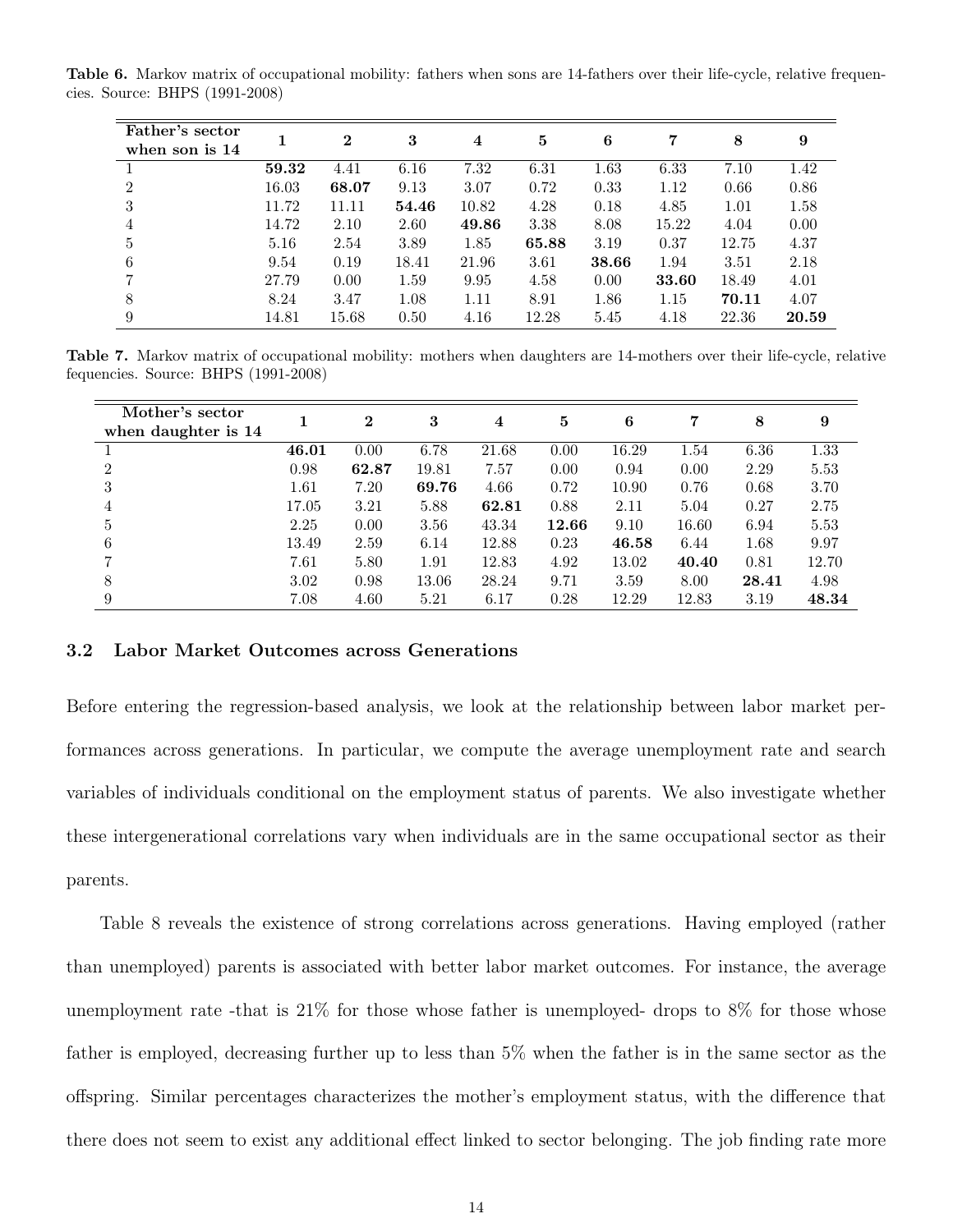|                     |            |            | Father   |                              |            | Mother   |                |
|---------------------|------------|------------|----------|------------------------------|------------|----------|----------------|
| Variable            | Subsample  | Unemployed | Employed | <b>Same</b><br><b>Sector</b> | Unemployed | Employed | Same<br>Sector |
|                     | All Sample | 20.67      | 7.84     | 4.74                         | 17.86      | 7.86     | 7.38           |
| Unemployment Rate   | Males      | 24.14      | 9.11     | 5.02                         | 20.83      | 9.18     | 8.02           |
|                     | Females    | 14.35      | 6.23     | 4.01                         | 15.17      | 6.28     | 6.87           |
|                     | All Sample | 4.85       | 11.02    | 15.23                        | 7.45       | 11.05    | 12.89          |
| Job Finding Rate    | Males      | 4.88       | 10.58    | 14.85                        | 7.65       | 10.64    | 14.17          |
|                     | Females    | 4.86       | 11.82    | 16.13                        | 7.20       | 11.79    | 11.68          |
| Job Separation Rate | All Sample | 1.16       | 0.75     | 0.58                         | 1.23       | 0.74     | 0.79           |
|                     | Males      | 1.34       | 0.85     | 0.58                         | 1.42       | 0.84     | 0.94           |
|                     | Females    | 0.87       | 0.62     | 0.57                         | $1.07\,$   | 0.63     | 0.66           |

Table 8. Intergenerational Correlations. Labor Market Outcomes conditional on parental employment status. Source: BHPS (1991-2008).

than doubles on average (it increases from 4.9 to 11%) when the father is employed, while the effect of the mother's employment status is less pronounced but still large (from 7.4 to 11%). Again, when the father is employed in the same sector, individuals experience an even higher job finding rate on average (about 15%). Interestingly, the job finding rate of males appears to be affected also by having the mother in the same sector. Finally, the job separation rate is also correlated with parents' employment status in the same direction. It is roughly 1.1% for those with unemployed father and it drops to 0.75% for those whose father is employed. Mother's employment status has approximately the same effect on this conditional average. An extra reduction in the job separation rate is found when the sector of the offspring coincides with the one of the father, while no relevant differences with respect to the sector of the mother.

Overall, significantly better the labor market performances are found to be associated with the employment status of the parents. Such advantages are larger when individuals are in the same occupational sector as their father. The additional premium is about 40-50% the size of the effect of having an employed father. Remarkably, we do not find that these patterns are substantially different by gender. We investigate whether the differences between these two groups change over the life cycle. Remarkably, we find that especially for the very young the difference is very large. Figure 1 shows that having the father employed is associated with up to 20 to 30 percentage points more in the average employment rate. This difference steadily declines over the life cycle and eventually disappears at the age of 35.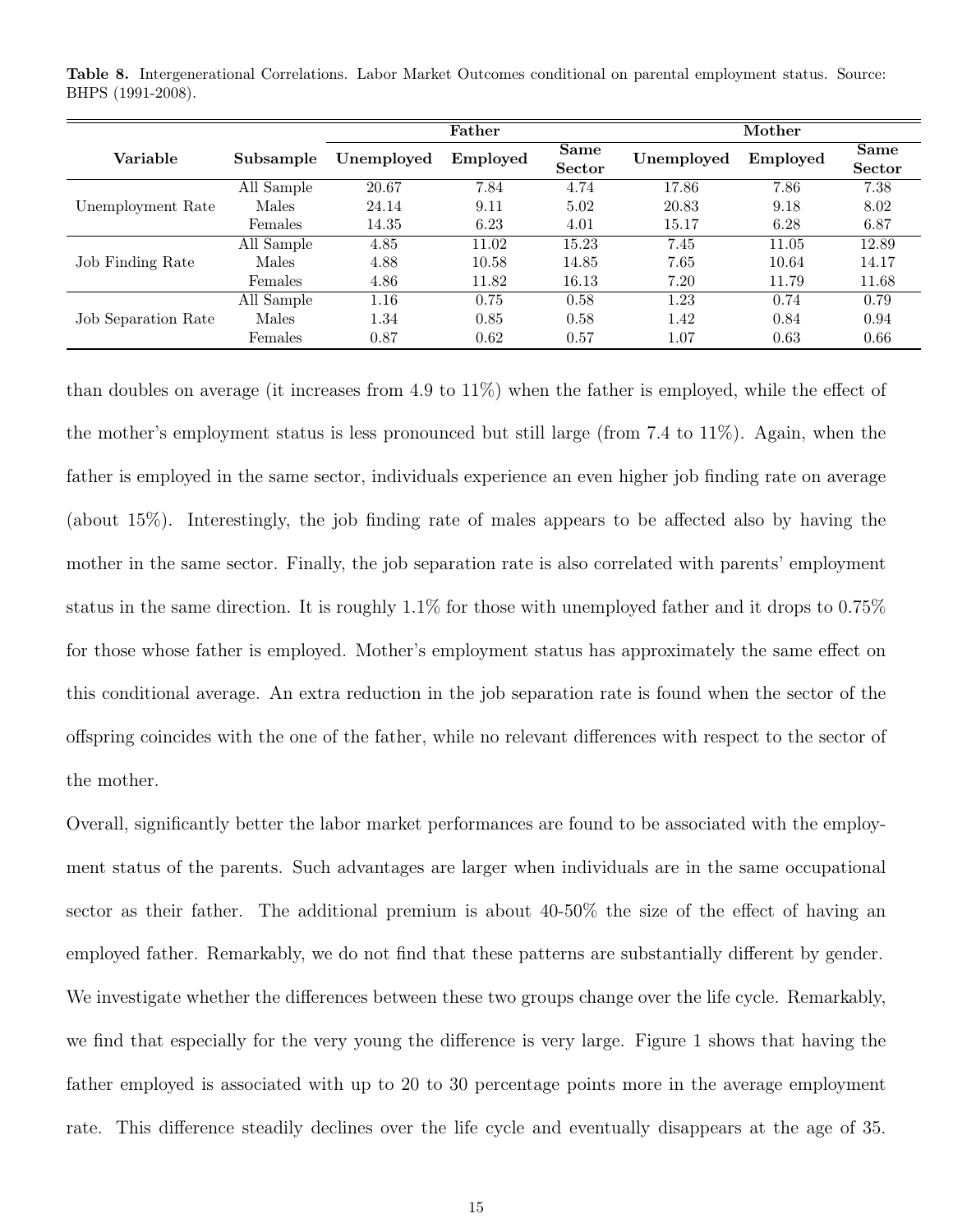The higher employment rate can be generated by higher job finding rates, lower job separation rates or a combination of the two. Figure 2 and 3 reveal that the job finding rate is driving the bulk of the difference, yielding large and persistent variations across groups. Conversely, the job separation is substantially lower for offsprings of employed fathers especially at early ages, whereas the gap greatly reduces later on in the life cycle. Nevertheless, small differences in absolute value are actually large in relative terms and have a strong impact on individual worklife.



Figure 1. Employment Status (Employed 1, Unemployed 0) as a function of age: cross sectional averages. Source: BHPS.



Figure 2. Job Finding Rate as a function of age: cross sectional averages. Source: BHPS. Ages 30-32 are cut because of limited availability of observations.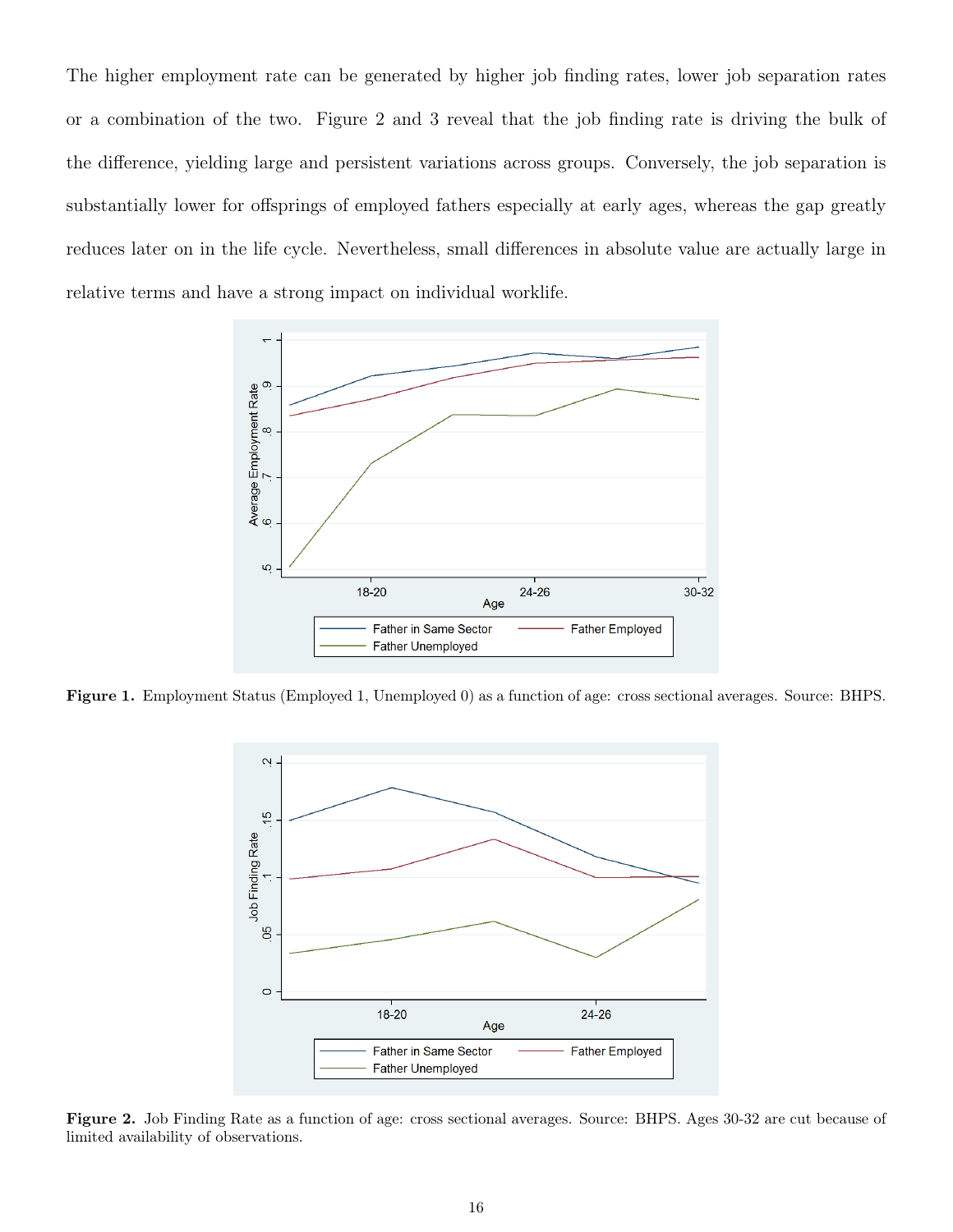

Figure 3. Job Separation Rate as a function of age: cross sectional averages. Source: BHPS.

The correlations found so far are interesting per se, even though they do not necessarily represent any direct effects of parents on offsprings' labor market outcomes. Several other correlations, for instance educational attainment, human capital accumulation or genetical transmission, might well explain these differences in the conditional averages. Moreover, it could also be the case that respondents' outcomes affects parental ones, instead of the other way around. In the next section we outline our empirical strategy to address these and other related issues, in order to try to establish a causal relationship and estimate the effect of parental ties on offsprings' labor market outcomes.

## 4 A Simple Model of Intergenerational Networks

In order to fix ideas and motivate our difference-in-difference strategy, we explain the source of variation we aim to identify by means of a stylized model of intergenerational networks.

Suppose the economy is populated by identical workers, indexed by worker i, family j and age t. Every period, all workers of age 20 have an offspring of age 0. At the first period of their lives  $(t = 0)$ , agents do not have useful work connections, but inherit a fraction of those of their fathers. Hence we write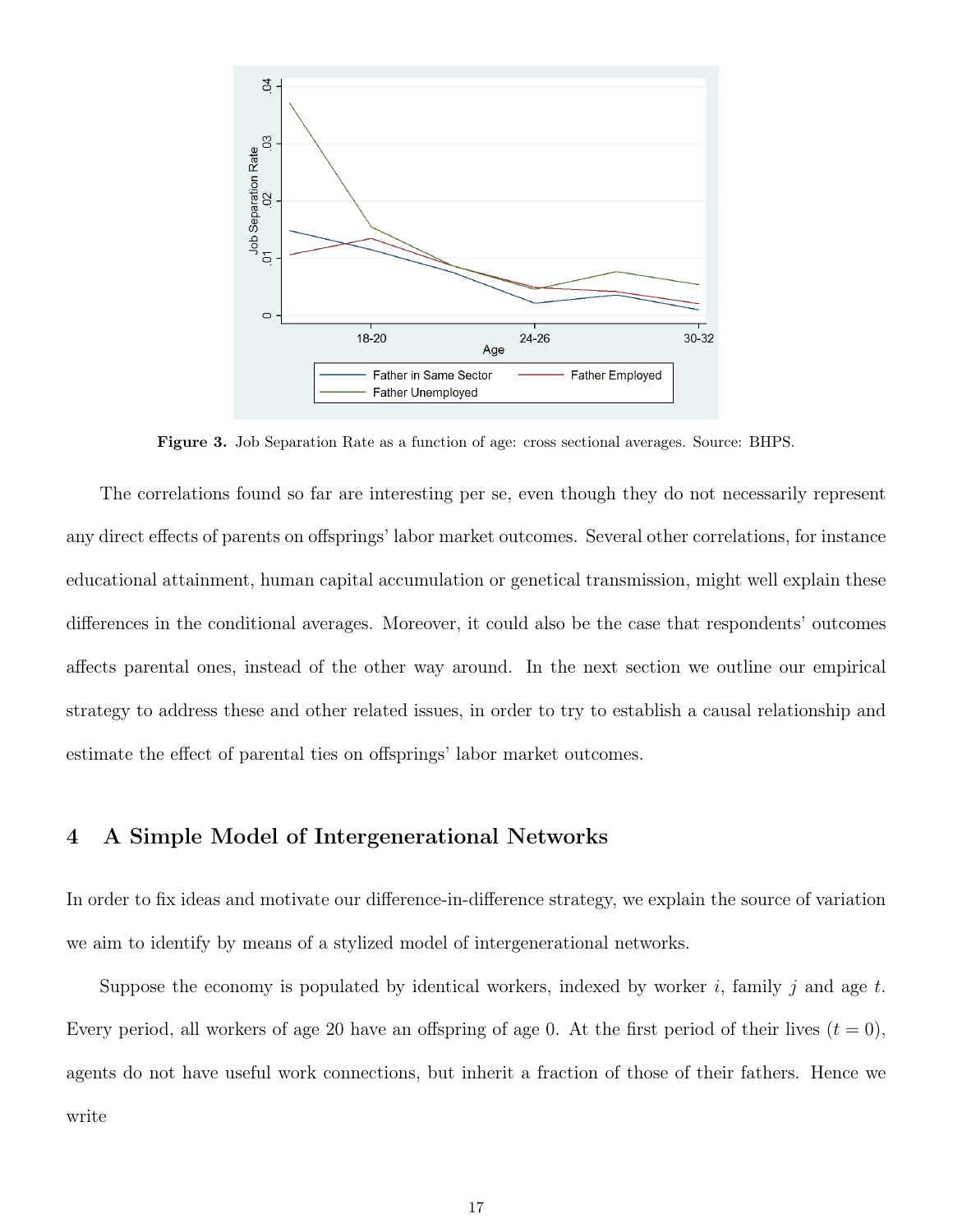$$
n_{i+1,0}^j = \beta n_{i,20}^j + \epsilon_{i+1,0}^j \tag{1}
$$

where  $i+1$  represent the offspring of father i within family j,  $n_{i,t}^j$  denotes the natural logarithm of work connections held by worker i in family j at time t, and  $\epsilon_i^j$  $\sum_{i=1,0}^{j}$  is an i.i.d normally distributed shock to initial networks.

Workers can be in either of two states  $S \in \{E, U\}$ , employed or unemployed. When employed, they lose their job with constant probability  $\gamma$ . Work connections positively affect the probability of finding a job, as such connections allow workers to reduce informational frictions. Hence we have that, when unemployed, the job finding probability  $f$  is

$$
f_{i,t}^j = 1 - e^{-N_{i,t}^j}
$$
 (2)

where  $N_{i,t} = e^{n_{i,t}}$ . Networks evolve stochastically according to

$$
n_{i,t+1}^{j} = \begin{cases} \alpha + (1 - \delta^{E})n_{i,t}^{j} + \epsilon_{i,t}^{j} & \text{if } S_{i,t}^{j} = E \\ (1 - \delta^{U})n_{i,t}^{j} + \epsilon_{i,t}^{j} & \text{if } S_{i,t}^{j} = U \end{cases}
$$
(3)

where  $\epsilon_{i,t}^{j} \sim \mathbb{N}(0, \sigma^{\epsilon})$ . These equations encompass the idea that a worker gains useful connections while working, and may randomly lose/gain more connections every period. While not working, however, such connections depreciate every period because workers progressively lose contact with their former colleagues. There is no reason to believe that the rates of depreciation  $\{\delta^E, \delta^U\}$  are equal, but the difference between them is not important for our results.

It is clear that the correlation between labor market outcomes of fathers and offsprings is highest for  $t = 0$ ; at the initial period, connections of offsprings are mainly defined by those of their fathers because the former did not have the opportunity yet to form many useful work connections. As time goes by, the careers of fathers and offsprings evolve independently and those that were common contacts at the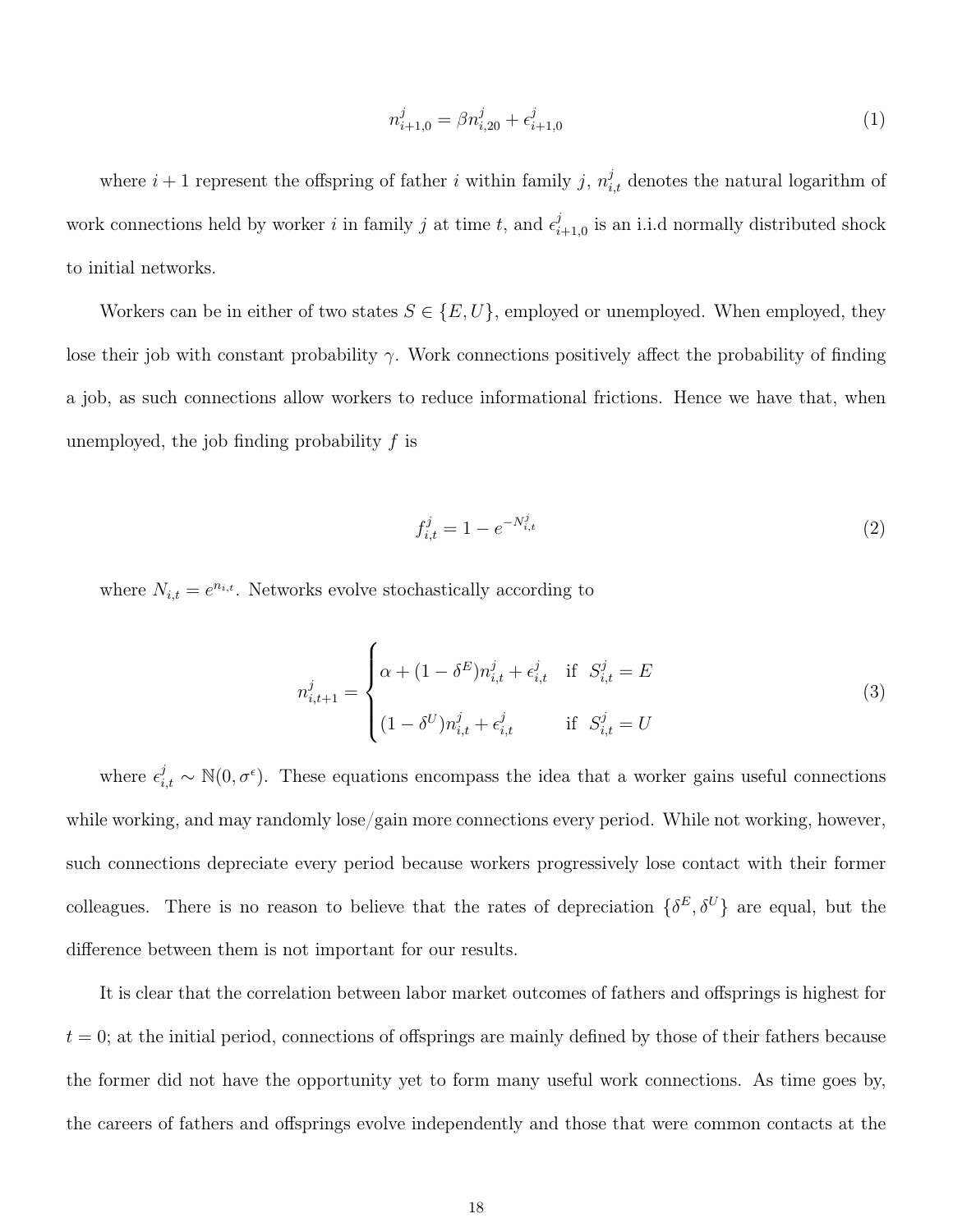

Figure 4. Simulated correlation between fathers and offsprings network (left) and employment status (right).  $\alpha =$  $0.05, \beta = 0.3, \delta^{E} = 0.03, \delta^{U} = 0.05, \gamma = 0.05.$ 

beginning might be still useful contacts for one, but lost touch with the other. As a consequence, the correlation between labor market outcomes fades out along with the correlation between parental and offspring's networks.

Showing in general that the covariance between fathers and offsprings dies out over time is not straightforward, because the correlation at one point depends on the whole history of employment/unemployment. We carry out the algebra for some special cases in Appendix C. However, we provide simulation results to show that indeed such correlation fades out as workers get older. These results are shown in Figure 4, in which we assign values to the parameters of the model and report the results of our simulations.

Another way to see that differences induced by initial networks vanish over time is to look at the probability of being employed over the life cycle, by different initial conditions. Figure 5 shows how individuals with high, rather than low, initial networks have a higher probability of being employed at the beginning of their careers; as time goes by, such difference goes to zero, as we observe in the data.

This motivates our strategy of looking at the difference in correlation of employment status between ages 20-30 and later ages. As careers evolve independently, the correlation fades out and offsprings after age 30 constitute a proper control group for identifying the effect of networks early on.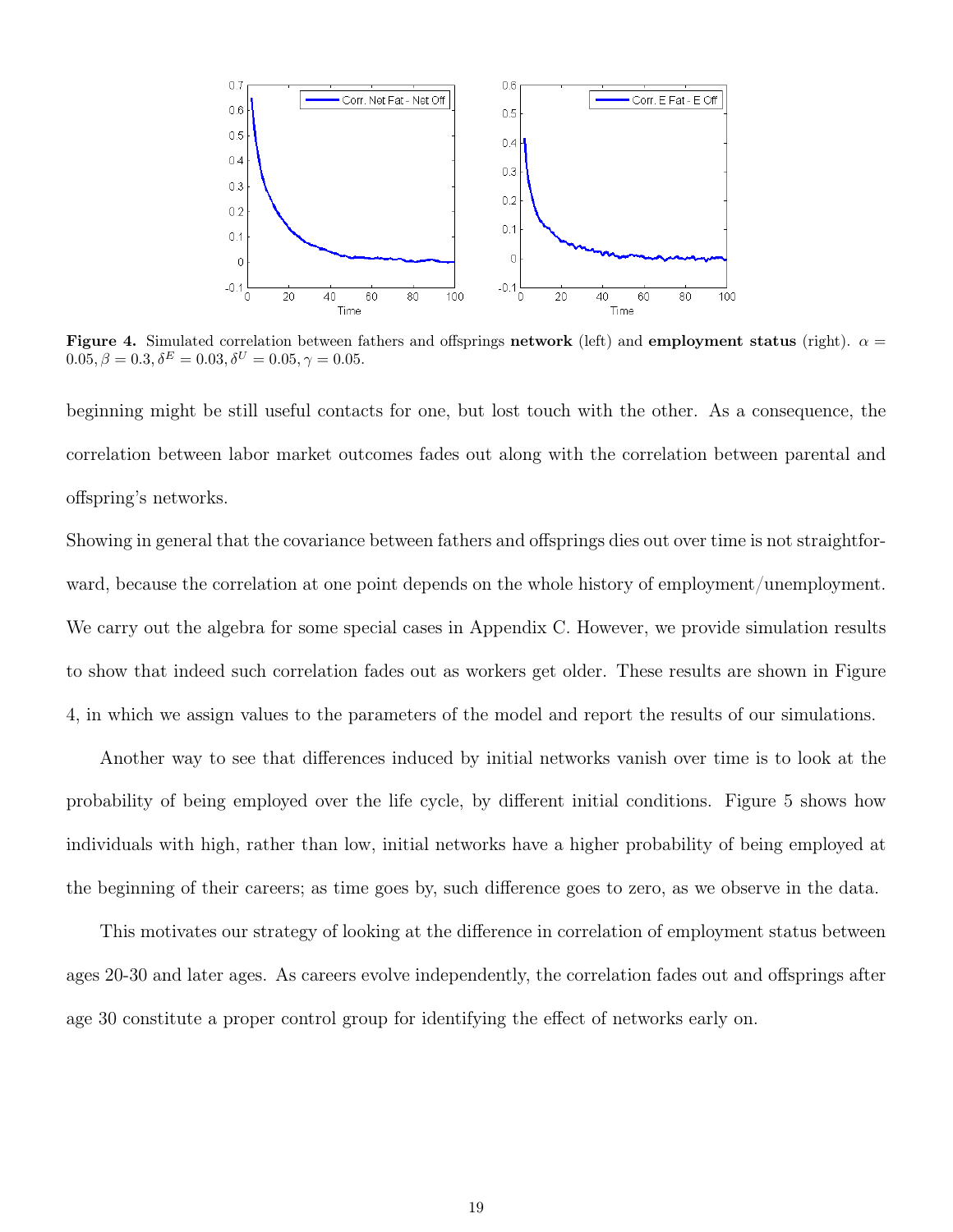

Figure 5. Simulated paths of average employment status for individuals with high (red line) and low (blue line) initial networks.  $\alpha = 0.05, \beta = 0.3, \delta^{E} = 0.03, \delta^{U} = 0.05, \gamma = 0.05.$ 

## 5 Empirical Strategy

We are interested in understanding the partial correlation between individual labour market outcomes<sup>7</sup> and the employment status of a parent. First of all, we define an employment status variable  $E_{i,t}$  using information on job histories.  $E_{i,t}$  is equal to 1 if individual i is employed at time t, and 0 in case of unemployment. In all periods of different labor market status (retired, in further education etc.),  $E_{i,t}$  is not defined.

Then we define the transition variables  $J_{i,t}^f$  and  $J_{i,t}^s$ , respectively the job finding and job separation events for an individual.  $J_{i,t}^f$  is a dummy variable that takes value 1 if individual i moves from unemployment to employment at time t (that is,  $E_{i,t-1} = 0, E_{i,t} = 1$ ), and 0 if the individual remains unemployed  $(E_{i,t-1} = E_{i,t} = 0)$ . In all periods of employment or labor market status different from unemployment,  $J_{i,t}^f$  is not defined. Conversely,  $J_{i,t}^s$  takes value 1 in case of transitions from employment to unemployment and zero otherwise.

Next, we link individuals and parents using personal identification numbers of relatives provided in the BHPS. For all individuals i for which such information is available, we associate a father, a mother, a spouse and three friends. Call  $E_{i,t}^{\text{father}}$  the employment status of the father of individual i at time t

 $^7$ As of now, the focus of our analysis is exclusively on individual employment status and transitions from unemployment to employment (and viceversa). In a future version, we are planning to include the wage in our analysis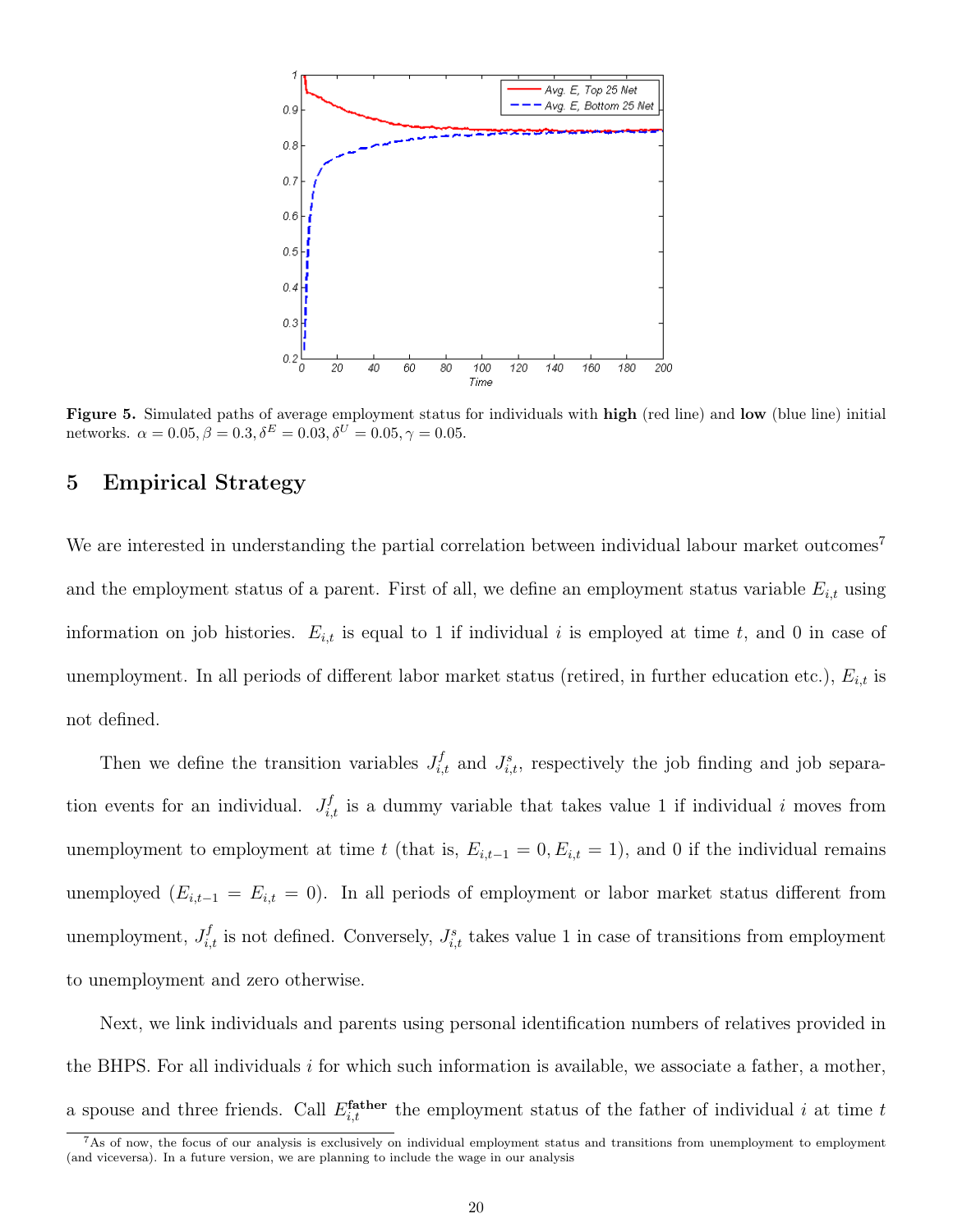and similarly for the mother, the spouse and all friends.

In principle we could just use the raw employment status data in our regressions. However, since we have monthly job histories, we are not capable of determining precisely whether jobs ending at time t are covering the full month representing time t or only a small portion of it. The problem is relevant because a correct identification of the timing of spells is crucial to correctly estimate the partial effect of interest: suppose for instance that a father is employed until December 20th when he becomes unemployed, while his offspring obtains a job on December 10th. Since job histories are written in monthly format, it is possible that the father will result unemployed in December, while his offspring will result employed from December onwards. However, it is not clear whether we should have considered the father employed rather than unemployed, since the labor market spell of his offspring began during his employment spell. In order to exclude these controversial cases, we consider only labor market statuses that are unambiguously assigned in a given month, that is we exclude those cases in which the labor market spell changes between two months. Basically, instead of using  $E_{i,t}^{\text{Father}}$  as defined above, we use

$$
E_{i,t}^{\text{Father, ongoing}} = \begin{cases} E_{i,t}^{\text{Father}} & \text{if } E_{i,t+1}^{\text{Father}} = E_{i,t}^{\text{Father}} \\ & \text{if } E_{i,t+1}^{\text{Father}} \neq E_{i,t}^{\text{Father}} \end{cases}
$$

We construct similar variables for mothers and, for comparison purposes, spouses.

### 5.1 Difference-in-Differences Estimation

In order to identify the effect of parental networks on labor market outcomes, we divide our sample in two groups, one of which is assumed not to be affected by parental networks. Consistently with the stylized model presented in Section 4, the control group is made up by all those workers who are not very young anymore. In particular, we employ an age threshold of 27 for discriminating between control and treatment group<sup>8</sup>. As the rationale behind the definition of the control group in this way is that individuals accumulate social contacts while working, an alternative definition of the control group

<sup>8</sup>Results are robust to changes in the threshold age. Using any age between 25 and 29 yields a coefficient that yields between 6 and 8 p.p., that is significantly different from zero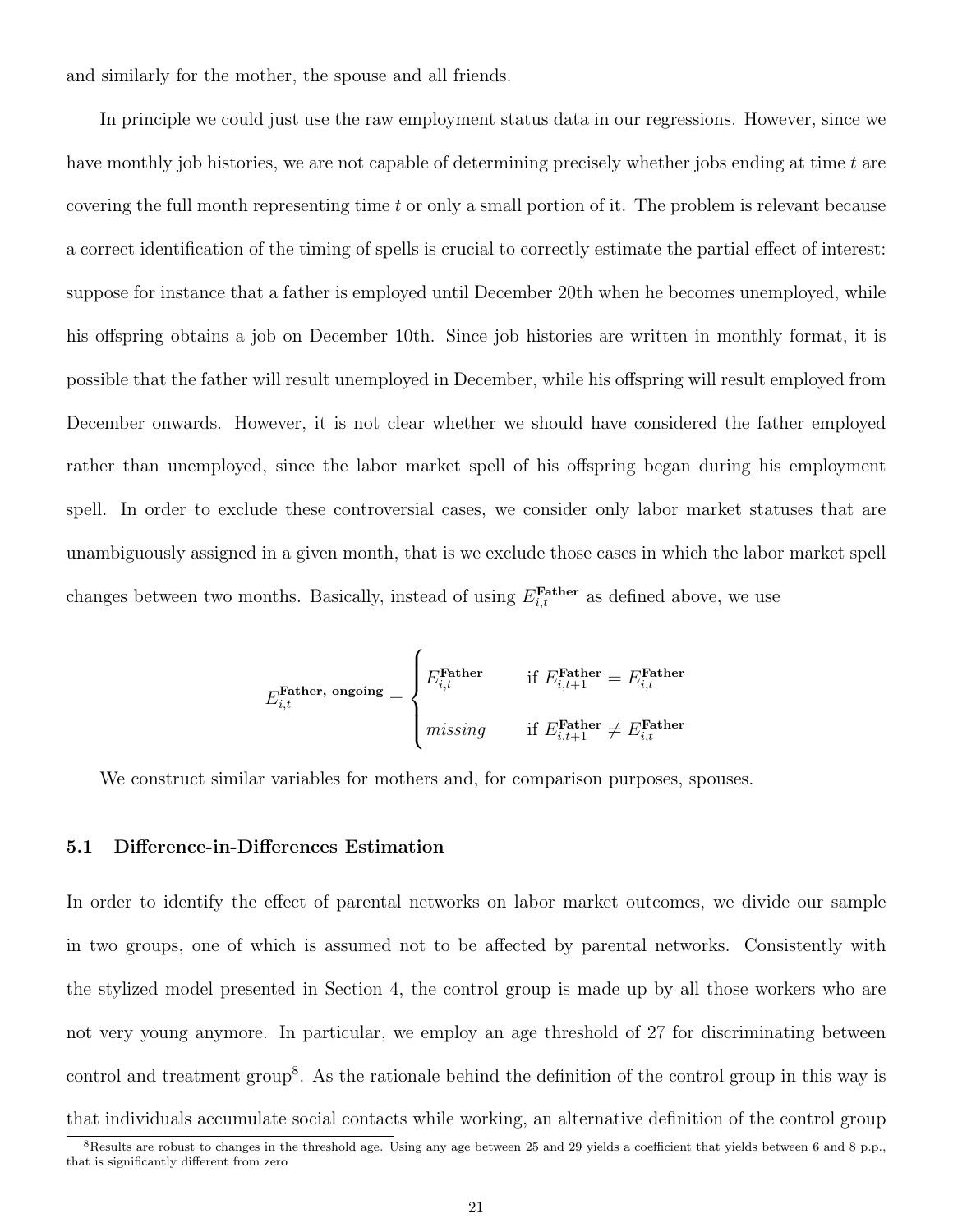is made according to the experience of the individuals. That is, we define the control group as those workers who have at least a given number of months of experience (defined as months on a job) in the labor market. In the results shown later on we employ a threshold of 50 months.<sup>9</sup> For both definitions of control group, we run linear  $10$  regression models of the form

$$
Y_{i,t} = \beta_0 + \beta_1 E_{i,t-1}^{\text{Father, ongoing}} + \beta_2 T_{i,t} + \beta_3 T_{i,t} E_{i,t-1}^{\text{Father, ongoing}} + \gamma \mathbf{X}_{i,t} + \epsilon_{i,t}
$$
(4)

where  $T_{i,t}$  takes the value 1 if the individual belongs to the treatment group (as explained before). The employment status of the father  $E_{i,t-1}^{\text{Father, ongoing}}$  has a one period lag, in order to avoid problems of double causality (i.e. when the offspring is employed, the father becomes employed thanks to the offspring).  $\mathbf{X}_{i,t}$  is a vector of control variables and the dependent variable  $Y_{i,t}$  will be, alternatively, the employment status, the job finding rate  $J_{i,t}^f$  and the job separation rate  $J_{i,t}^s$ . Controls will include a third degree age polynomial, dummies for gender, education, occupational sector (observed for employed, imputed for unemployed), marital status, ethnic group, smoking behaviour, region of residence and quarterly dummies. We are interested in the estimation of  $\beta_3$ , which will give us the effect of parental networks on labor market outcomes. The identifying assumption is that all other factors affecting the outcome variable other than parental networks affect the offsprings of employed and unemployed in the two groups in the same way. That is, we only need that the relative difference in the way these factors affect individuals remains unchanged across the treatment and the control group. Under this assumption, our estimator  $\hat{\beta}_3$  will identify the effect we are looking for.

$$
\hat{\beta}_3 = (\bar{Y}_{T,E^F=1} - \bar{Y}_{T,E^F=0}) - (\bar{Y}_{C,E^F=1} - \bar{Y}_{C,E^F=0})
$$
\n(5)

 $9$ Again, results are substantially robust to changes in the months threshold (we tried with 30,40,60).

 $10$ In principle, linear models are not ideal for analyses that involve probability because they might predict negative or bigger than one probabilities. We choose linear models over probit/logit formulations because of the easier interpretability of marginal effects. When we run similar logistic regressions, we obtain substantially the same results. Results are now available upon request and will be included in the Appendix of a future version of the paper.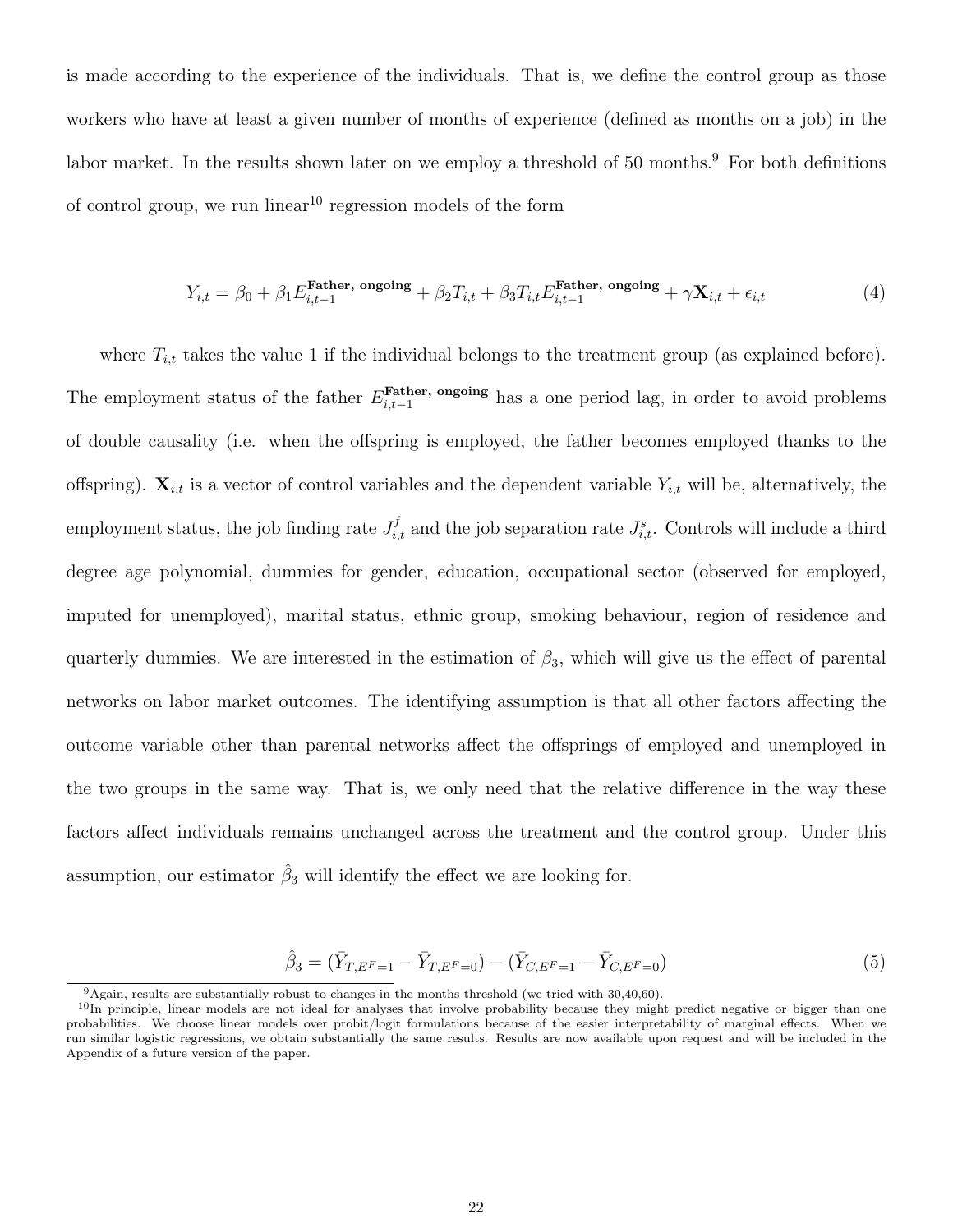### 5.2 Other Linear Probability Models

In order to check that our results hold changing the model specification, we also employ other three different types of regressions: Pooled Ordinary Least Squares, Random Effects GLS and Fixed Effects. In this case we do not use any control group and our identification strategy with FE estimation estimation crucially depends on the time-invariance of the other factors affecting the outcome variables. The estimating model is a reduced version of the previous one and reads as follows

$$
Y_{i,t} = \beta_0 + \beta_1 E_{i,t-1}^{\text{Father, ongoing}} + \gamma \mathbf{X}_{i,t} + \epsilon_{i,t}
$$
\n
$$
\tag{6}
$$

We are interested in the estimation of the coefficient  $\beta_1$ . While the POLS is the standard empirical baseline, we are more interested in empirical models that exploit the time structure of the data. In particular, the time-invariant individual heterogeneity captured by the Fixed Effects estimator might affect our results significantly if fixed individual characteristics not captured by controls  $\mathbf{X}_{i,t}$  are correlated with labor market outcomes of parents. We run such regressions for both parents and, for comparison purposes, spouses and the three best friends.<sup>11</sup>

For a more in-depth analysis, we restrict to those individuals who have employed parents only: that is, an observation is included in the sample if and only if  $E_{i,t-1}^{\text{Father, ongoing}} = 1$ .

Using the occupations  $O_{i,t}$ , defined for both employed and unemployed individuals as explained in the Data subsection, we compute a new variable  $S_{i,t}$ , where S stands for "same" sector:

$$
S_{i,t} = \begin{cases} 1 & \text{if } O_{i,t} = O_{i,t}^{\text{Father}} \\ 0 & \text{if } O_{i,t} \neq O_{i,t}^{\text{Father}} \\ \text{missing} & \text{otherwise} \end{cases}
$$

Such variable captures whether an unemployed individual is assumed to be (or not) seeking a job

 $11$  Although we would like to run the same regressions for all these variables at the same time, the low amount of data for which all variables are available does not allow us to do so; in a future version, we will try to address this issue and understand the extent to which results are robust to the inclusion of all independent variables.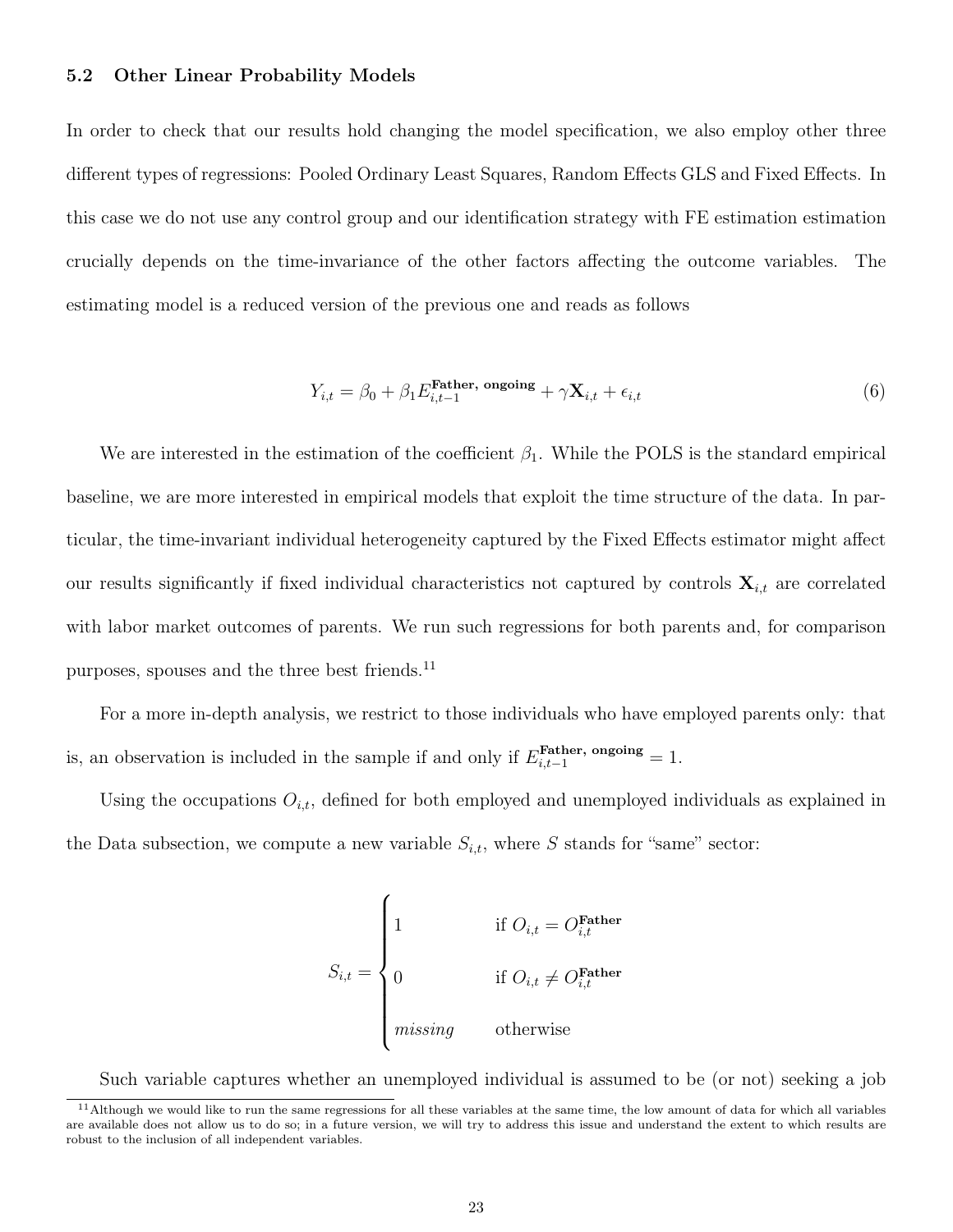in the same sector of his employed father, or whether an individual is currently working (or not) in the same sector of his employed father.

We run regressions similar to those explained above, where the job finding events  $J_{i,t}^f$  and the job separation events  $J_{i,t}^s$  are regressed on the same sector indicator  $S_{i,t}$ . Notice that in this case the sample will include only those individual whose parents are employed, meaning that any correlation associated to  $S_{i,t}$  will be *additional* to those obtained when looking at the correlation with the employed status of parents.

In the Robustness section we question our empirical strategy, allowing for a more flexible specification; we show that our strategy yields the most "conservative" estimates, and we argue that what seems to be the most "obvious" approach leads to upward biased estimates of the marginal effects. Furthermore, the more flexible specification yields negligible gains in efficiency.

## 6 Results

#### 6.1 Difference-in-Differences Estimation

|                                                   |                   | Dependent Variable |                   |
|---------------------------------------------------|-------------------|--------------------|-------------------|
|                                                   | $\left( 1\right)$ | $\left( 2\right)$  | $\left( 3\right)$ |
|                                                   | Emp.Status        | Job Finding        | Job Separation    |
| Father's emp. status (2m, lagged)                 | $-0.00329$        | $-0.0439$          | $-0.000594$       |
|                                                   | (0.016)           | (0.048)            | (0.002)           |
| Younger than 27                                   | $-0.0745***$      | $-0.131**$         | 0.00162           |
|                                                   | (0.023)           | (0.052)            | (0.003)           |
| Younger than 27*Father's emp. status (2m, lagged) | $0.0822***$       | $0.114**$          | $-0.00253$        |
|                                                   | (0.023)           | (0.049)            | (0.003)           |
| N                                                 | 115823            | 7912               | 105727            |
| $R^2$                                             | 0.066             | 0.040              | 0.006             |

Standard errors in parentheses

\*  $p < 0.1$ , \*\*  $p < 0.05$ , \*\*\*  $p < 0.01$ 

Table 9. Difference-in-differences regressions of Employment Status, Job Finding and Job Separation. The control group is given by individuals aged at least 27. We report the coefficient of the employment status of father, of belonging to the treatment group and the interaction term (the effect we want to estimate). All regressions include a third-degree polynomial in age and dummies for education, gender, region of residence, smoking behaviour, marital status, ethnicity, quarter, occupation of search/employment, defined according to the assumptions described in Appendix A.

In Table 9 we report the results of our diff-in-diff specification. The estimates indicate that having a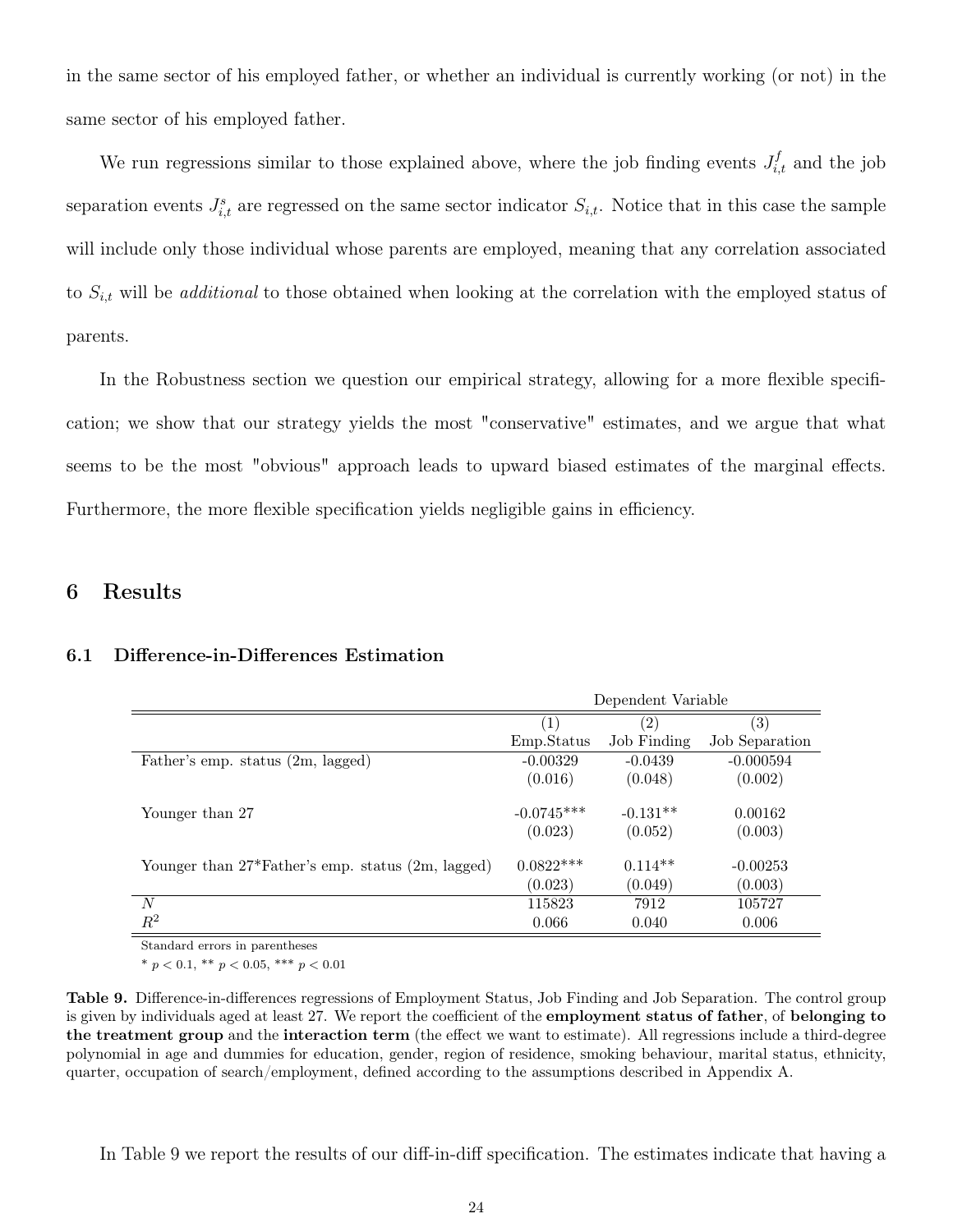father employed (rather than unemployed) is associated with an increase in the individual employment rate of about 8 p.p.. We then decompose this result between an higher job finding rate and a lower job separation, simply by running the same regression changing the dependent variable. Column 2 and 3 of Table 9 shows that the bulk of the economic advantage lies in a much higher job finding rate (the effect estimates is 11 p.p.). We want to stress how the effects estimated by our regression are very large and significant. Unfortunately, it is not possible to include individual fixed effects in these regression, due to the limited availability of individuals who belong both to the tratment and the control group in our sample. Nonetheless, in the next sections we report the results of other linear probability models in which we do control for unobserved heterogeneity.

### 6.2 Job Finding Rate - Parental Links

Table 10 shows that having the father employed rather than unemployed has a strong and significant effect on the job finding rate of the offspring, perfectly in line with the results outlined above. The partial correlation observed in POLS models, including all relevant controls, lays in the region of 5-6 p.p. These effects are quite large (to be compared with a 12% in-sample average job finding rate) and robust to several model specifications. Panel regressions with RE yield a similar coefficient (6.4 p.p.). Importantly, the coefficient keeps the same size and it is estimated with a similar precision even in fixed effects models. This suggests that the effects captured by the coefficient do not depend on fixed factors (e.g. genes) that might be transmitted across generations. Notice that the in-sample average job finding rate is higher than the average job finding rate of the overall sample, consistently with the lower average age of the estimating sample. We estimate the baseline POLS regression separately by gender, finding that the father has a larger effect on females than on males. This is somewhat puzzling, as the gender segregation in occupations would suggest an opposite pattern.

Conversely, mothers do not appear to have any significant effect on the job finding rate of offsprings, neither for males nor for women. The coefficients are ranging between 3 and 4 p.p. but their estimates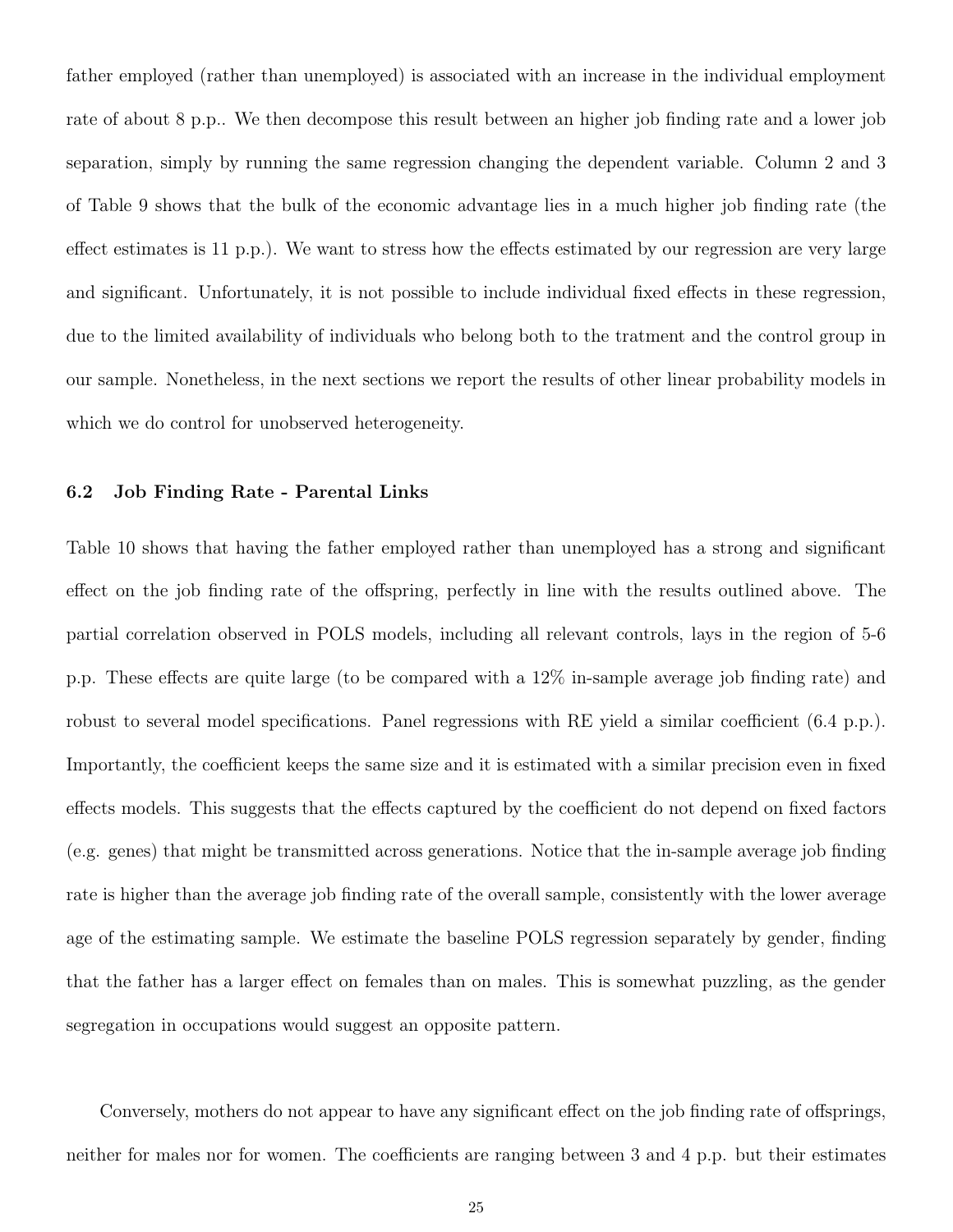| (1)<br>(2)<br>(4)<br>(5)<br>(3)<br><b>POLS</b><br>POLS (men)<br>POLS(women)<br><b>GLS</b><br>$\rm FE$<br>$0.0559***$<br>$0.0965***$<br>Emp. Status (father, lagged)<br>$0.0643***$<br>$0.0645***$<br>$0.0565***$<br>(0.018)<br>(0.028)<br>(0.014)<br>(0.020)<br>(0.023)<br>Avg. Age (in-sample)<br>$\overline{22.1}$<br>22.4<br>$\overline{21.6}$<br>$\overline{22.1}$<br>$\overline{21.7}$<br>Avg. JF rate $(in\text{-sample})$<br>0.120<br>0.114<br>0.131<br>0.120<br>0.119<br>7772<br>$\overline{N}$<br>7772<br>5051<br>2721<br>8527<br>$\mathbb{R}^2$<br>0.052<br>0.029<br>0.041<br>0.061<br>N of groups<br>753<br>860<br>Panel B<br>Dep. Variable: Job Finding<br>$\overline{(5)}$<br>(1)<br>(2)<br>(3)<br>(4)<br>POLS (men)<br>POLS (women)<br><b>POLS</b><br><b>GLS</b><br>FE<br>$0.0365***$<br>Emp. Status (mother, lagged)<br>$0.0457*$<br>0.0498<br>0.0365<br>0.0274<br>(0.035)<br>(0.018)<br>(0.025)<br>(0.023)<br>(0.026)<br>$\overline{22.2}$<br>$\overline{Avg. Age (in-sample)}$<br>$\overline{22.6}$<br>$\overline{22.8}$<br>$\overline{22.2}$<br>$\overline{22.6}$<br>Avg. JF rate (in-sample)<br>0.123<br>0.131<br>0.123<br>0.124<br>0.118<br>$\overline{N}$<br>7384<br>4640<br>7384<br>7943<br>2744<br>$R^2$<br>0.032<br>0.045<br>0.052<br>0.078<br>703<br>799<br>N of groups<br>Panel C<br>Dep. Variable: Job Finding<br>$\overline{(2)}$<br>$\overline{(3)}$<br>(1)<br>(4)<br>(5)<br>POLS (men)<br>POLS (women)<br><b>POLS</b><br><b>GLS</b><br>FE<br>$0.0870***$<br>$0.110***$<br>$0.0835***$<br>$0.0921***$<br>Emp. Status (Father, lagged)<br>$0.0742*$<br>(0.021)<br>(0.030)<br>(0.033)<br>(0.033)<br>(0.040)<br>Emp. Status (Mother, lagged)<br>$-0.000429$<br>$-0.0192$<br>0.0195<br>0.00135<br>$-0.00275$<br>(0.023)<br>(0.035)<br>(0.032)<br>(0.036)<br>(0.037)<br>Avg. Age (in-sample)<br>$\overline{22.1}$<br>$\overline{21.8}$<br>22.1<br>22.3<br>21.8<br>Avg. JF rate (in-sample)<br>0.126<br>0.126<br>0.127<br>0.119<br>0.137<br>$\overline{N}$<br>5420<br>3473<br>1947<br>5420<br>5871 | Panel A |       | Dep. Variable: Job Finding |       |       |
|---------------------------------------------------------------------------------------------------------------------------------------------------------------------------------------------------------------------------------------------------------------------------------------------------------------------------------------------------------------------------------------------------------------------------------------------------------------------------------------------------------------------------------------------------------------------------------------------------------------------------------------------------------------------------------------------------------------------------------------------------------------------------------------------------------------------------------------------------------------------------------------------------------------------------------------------------------------------------------------------------------------------------------------------------------------------------------------------------------------------------------------------------------------------------------------------------------------------------------------------------------------------------------------------------------------------------------------------------------------------------------------------------------------------------------------------------------------------------------------------------------------------------------------------------------------------------------------------------------------------------------------------------------------------------------------------------------------------------------------------------------------------------------------------------------------------------------------------------------------------------------------------------------------------------------------------------------------------------------------------------------------------------|---------|-------|----------------------------|-------|-------|
|                                                                                                                                                                                                                                                                                                                                                                                                                                                                                                                                                                                                                                                                                                                                                                                                                                                                                                                                                                                                                                                                                                                                                                                                                                                                                                                                                                                                                                                                                                                                                                                                                                                                                                                                                                                                                                                                                                                                                                                                                           |         |       |                            |       |       |
|                                                                                                                                                                                                                                                                                                                                                                                                                                                                                                                                                                                                                                                                                                                                                                                                                                                                                                                                                                                                                                                                                                                                                                                                                                                                                                                                                                                                                                                                                                                                                                                                                                                                                                                                                                                                                                                                                                                                                                                                                           |         |       |                            |       |       |
|                                                                                                                                                                                                                                                                                                                                                                                                                                                                                                                                                                                                                                                                                                                                                                                                                                                                                                                                                                                                                                                                                                                                                                                                                                                                                                                                                                                                                                                                                                                                                                                                                                                                                                                                                                                                                                                                                                                                                                                                                           |         |       |                            |       |       |
|                                                                                                                                                                                                                                                                                                                                                                                                                                                                                                                                                                                                                                                                                                                                                                                                                                                                                                                                                                                                                                                                                                                                                                                                                                                                                                                                                                                                                                                                                                                                                                                                                                                                                                                                                                                                                                                                                                                                                                                                                           |         |       |                            |       |       |
|                                                                                                                                                                                                                                                                                                                                                                                                                                                                                                                                                                                                                                                                                                                                                                                                                                                                                                                                                                                                                                                                                                                                                                                                                                                                                                                                                                                                                                                                                                                                                                                                                                                                                                                                                                                                                                                                                                                                                                                                                           |         |       |                            |       |       |
|                                                                                                                                                                                                                                                                                                                                                                                                                                                                                                                                                                                                                                                                                                                                                                                                                                                                                                                                                                                                                                                                                                                                                                                                                                                                                                                                                                                                                                                                                                                                                                                                                                                                                                                                                                                                                                                                                                                                                                                                                           |         |       |                            |       |       |
|                                                                                                                                                                                                                                                                                                                                                                                                                                                                                                                                                                                                                                                                                                                                                                                                                                                                                                                                                                                                                                                                                                                                                                                                                                                                                                                                                                                                                                                                                                                                                                                                                                                                                                                                                                                                                                                                                                                                                                                                                           |         |       |                            |       |       |
|                                                                                                                                                                                                                                                                                                                                                                                                                                                                                                                                                                                                                                                                                                                                                                                                                                                                                                                                                                                                                                                                                                                                                                                                                                                                                                                                                                                                                                                                                                                                                                                                                                                                                                                                                                                                                                                                                                                                                                                                                           |         |       |                            |       |       |
|                                                                                                                                                                                                                                                                                                                                                                                                                                                                                                                                                                                                                                                                                                                                                                                                                                                                                                                                                                                                                                                                                                                                                                                                                                                                                                                                                                                                                                                                                                                                                                                                                                                                                                                                                                                                                                                                                                                                                                                                                           |         |       |                            |       |       |
|                                                                                                                                                                                                                                                                                                                                                                                                                                                                                                                                                                                                                                                                                                                                                                                                                                                                                                                                                                                                                                                                                                                                                                                                                                                                                                                                                                                                                                                                                                                                                                                                                                                                                                                                                                                                                                                                                                                                                                                                                           |         |       |                            |       |       |
|                                                                                                                                                                                                                                                                                                                                                                                                                                                                                                                                                                                                                                                                                                                                                                                                                                                                                                                                                                                                                                                                                                                                                                                                                                                                                                                                                                                                                                                                                                                                                                                                                                                                                                                                                                                                                                                                                                                                                                                                                           |         |       |                            |       |       |
|                                                                                                                                                                                                                                                                                                                                                                                                                                                                                                                                                                                                                                                                                                                                                                                                                                                                                                                                                                                                                                                                                                                                                                                                                                                                                                                                                                                                                                                                                                                                                                                                                                                                                                                                                                                                                                                                                                                                                                                                                           |         |       |                            |       |       |
|                                                                                                                                                                                                                                                                                                                                                                                                                                                                                                                                                                                                                                                                                                                                                                                                                                                                                                                                                                                                                                                                                                                                                                                                                                                                                                                                                                                                                                                                                                                                                                                                                                                                                                                                                                                                                                                                                                                                                                                                                           |         |       |                            |       |       |
|                                                                                                                                                                                                                                                                                                                                                                                                                                                                                                                                                                                                                                                                                                                                                                                                                                                                                                                                                                                                                                                                                                                                                                                                                                                                                                                                                                                                                                                                                                                                                                                                                                                                                                                                                                                                                                                                                                                                                                                                                           |         |       |                            |       |       |
|                                                                                                                                                                                                                                                                                                                                                                                                                                                                                                                                                                                                                                                                                                                                                                                                                                                                                                                                                                                                                                                                                                                                                                                                                                                                                                                                                                                                                                                                                                                                                                                                                                                                                                                                                                                                                                                                                                                                                                                                                           |         |       |                            |       |       |
|                                                                                                                                                                                                                                                                                                                                                                                                                                                                                                                                                                                                                                                                                                                                                                                                                                                                                                                                                                                                                                                                                                                                                                                                                                                                                                                                                                                                                                                                                                                                                                                                                                                                                                                                                                                                                                                                                                                                                                                                                           |         |       |                            |       |       |
|                                                                                                                                                                                                                                                                                                                                                                                                                                                                                                                                                                                                                                                                                                                                                                                                                                                                                                                                                                                                                                                                                                                                                                                                                                                                                                                                                                                                                                                                                                                                                                                                                                                                                                                                                                                                                                                                                                                                                                                                                           |         |       |                            |       |       |
|                                                                                                                                                                                                                                                                                                                                                                                                                                                                                                                                                                                                                                                                                                                                                                                                                                                                                                                                                                                                                                                                                                                                                                                                                                                                                                                                                                                                                                                                                                                                                                                                                                                                                                                                                                                                                                                                                                                                                                                                                           |         |       |                            |       |       |
|                                                                                                                                                                                                                                                                                                                                                                                                                                                                                                                                                                                                                                                                                                                                                                                                                                                                                                                                                                                                                                                                                                                                                                                                                                                                                                                                                                                                                                                                                                                                                                                                                                                                                                                                                                                                                                                                                                                                                                                                                           |         |       |                            |       |       |
|                                                                                                                                                                                                                                                                                                                                                                                                                                                                                                                                                                                                                                                                                                                                                                                                                                                                                                                                                                                                                                                                                                                                                                                                                                                                                                                                                                                                                                                                                                                                                                                                                                                                                                                                                                                                                                                                                                                                                                                                                           |         |       |                            |       |       |
|                                                                                                                                                                                                                                                                                                                                                                                                                                                                                                                                                                                                                                                                                                                                                                                                                                                                                                                                                                                                                                                                                                                                                                                                                                                                                                                                                                                                                                                                                                                                                                                                                                                                                                                                                                                                                                                                                                                                                                                                                           |         |       |                            |       |       |
|                                                                                                                                                                                                                                                                                                                                                                                                                                                                                                                                                                                                                                                                                                                                                                                                                                                                                                                                                                                                                                                                                                                                                                                                                                                                                                                                                                                                                                                                                                                                                                                                                                                                                                                                                                                                                                                                                                                                                                                                                           |         |       |                            |       |       |
|                                                                                                                                                                                                                                                                                                                                                                                                                                                                                                                                                                                                                                                                                                                                                                                                                                                                                                                                                                                                                                                                                                                                                                                                                                                                                                                                                                                                                                                                                                                                                                                                                                                                                                                                                                                                                                                                                                                                                                                                                           |         |       |                            |       |       |
|                                                                                                                                                                                                                                                                                                                                                                                                                                                                                                                                                                                                                                                                                                                                                                                                                                                                                                                                                                                                                                                                                                                                                                                                                                                                                                                                                                                                                                                                                                                                                                                                                                                                                                                                                                                                                                                                                                                                                                                                                           |         |       |                            |       |       |
|                                                                                                                                                                                                                                                                                                                                                                                                                                                                                                                                                                                                                                                                                                                                                                                                                                                                                                                                                                                                                                                                                                                                                                                                                                                                                                                                                                                                                                                                                                                                                                                                                                                                                                                                                                                                                                                                                                                                                                                                                           |         |       |                            |       |       |
|                                                                                                                                                                                                                                                                                                                                                                                                                                                                                                                                                                                                                                                                                                                                                                                                                                                                                                                                                                                                                                                                                                                                                                                                                                                                                                                                                                                                                                                                                                                                                                                                                                                                                                                                                                                                                                                                                                                                                                                                                           |         |       |                            |       |       |
|                                                                                                                                                                                                                                                                                                                                                                                                                                                                                                                                                                                                                                                                                                                                                                                                                                                                                                                                                                                                                                                                                                                                                                                                                                                                                                                                                                                                                                                                                                                                                                                                                                                                                                                                                                                                                                                                                                                                                                                                                           |         |       |                            |       |       |
|                                                                                                                                                                                                                                                                                                                                                                                                                                                                                                                                                                                                                                                                                                                                                                                                                                                                                                                                                                                                                                                                                                                                                                                                                                                                                                                                                                                                                                                                                                                                                                                                                                                                                                                                                                                                                                                                                                                                                                                                                           |         |       |                            |       |       |
|                                                                                                                                                                                                                                                                                                                                                                                                                                                                                                                                                                                                                                                                                                                                                                                                                                                                                                                                                                                                                                                                                                                                                                                                                                                                                                                                                                                                                                                                                                                                                                                                                                                                                                                                                                                                                                                                                                                                                                                                                           |         |       |                            |       |       |
|                                                                                                                                                                                                                                                                                                                                                                                                                                                                                                                                                                                                                                                                                                                                                                                                                                                                                                                                                                                                                                                                                                                                                                                                                                                                                                                                                                                                                                                                                                                                                                                                                                                                                                                                                                                                                                                                                                                                                                                                                           |         |       |                            |       |       |
|                                                                                                                                                                                                                                                                                                                                                                                                                                                                                                                                                                                                                                                                                                                                                                                                                                                                                                                                                                                                                                                                                                                                                                                                                                                                                                                                                                                                                                                                                                                                                                                                                                                                                                                                                                                                                                                                                                                                                                                                                           |         |       |                            |       |       |
|                                                                                                                                                                                                                                                                                                                                                                                                                                                                                                                                                                                                                                                                                                                                                                                                                                                                                                                                                                                                                                                                                                                                                                                                                                                                                                                                                                                                                                                                                                                                                                                                                                                                                                                                                                                                                                                                                                                                                                                                                           |         |       |                            |       |       |
|                                                                                                                                                                                                                                                                                                                                                                                                                                                                                                                                                                                                                                                                                                                                                                                                                                                                                                                                                                                                                                                                                                                                                                                                                                                                                                                                                                                                                                                                                                                                                                                                                                                                                                                                                                                                                                                                                                                                                                                                                           | $R^2$   | 0.047 | $\,0.062\,$                | 0.082 | 0.035 |
| 573<br>652<br>N of groups                                                                                                                                                                                                                                                                                                                                                                                                                                                                                                                                                                                                                                                                                                                                                                                                                                                                                                                                                                                                                                                                                                                                                                                                                                                                                                                                                                                                                                                                                                                                                                                                                                                                                                                                                                                                                                                                                                                                                                                                 |         |       |                            |       |       |

Standard errors in parentheses

\*  $p < 0.05$ , \*\*  $p < 0.01$ , \*\*\*  $p < 0.001$ 

Table 10. Linear regressions of Job Finding Rate (transition from Unemployed to Employed); coefficient for employment status of father and mother (1 for employed, 0 for unemployed), standard error (clustered at individual level), average age and average job finding rate in the sample of the regression. Models 1-3 are pooled OLS regressions, model 4 is a random effects GLS regression, model 5 is a fixed effects regression. All models include a third-degree polynomial in age and dummies for education, gender, region of residence, smoking behaviour, marital status, ethnicity, quarter, occupation of search/employment, defined according to the assumptions described in Appendix A.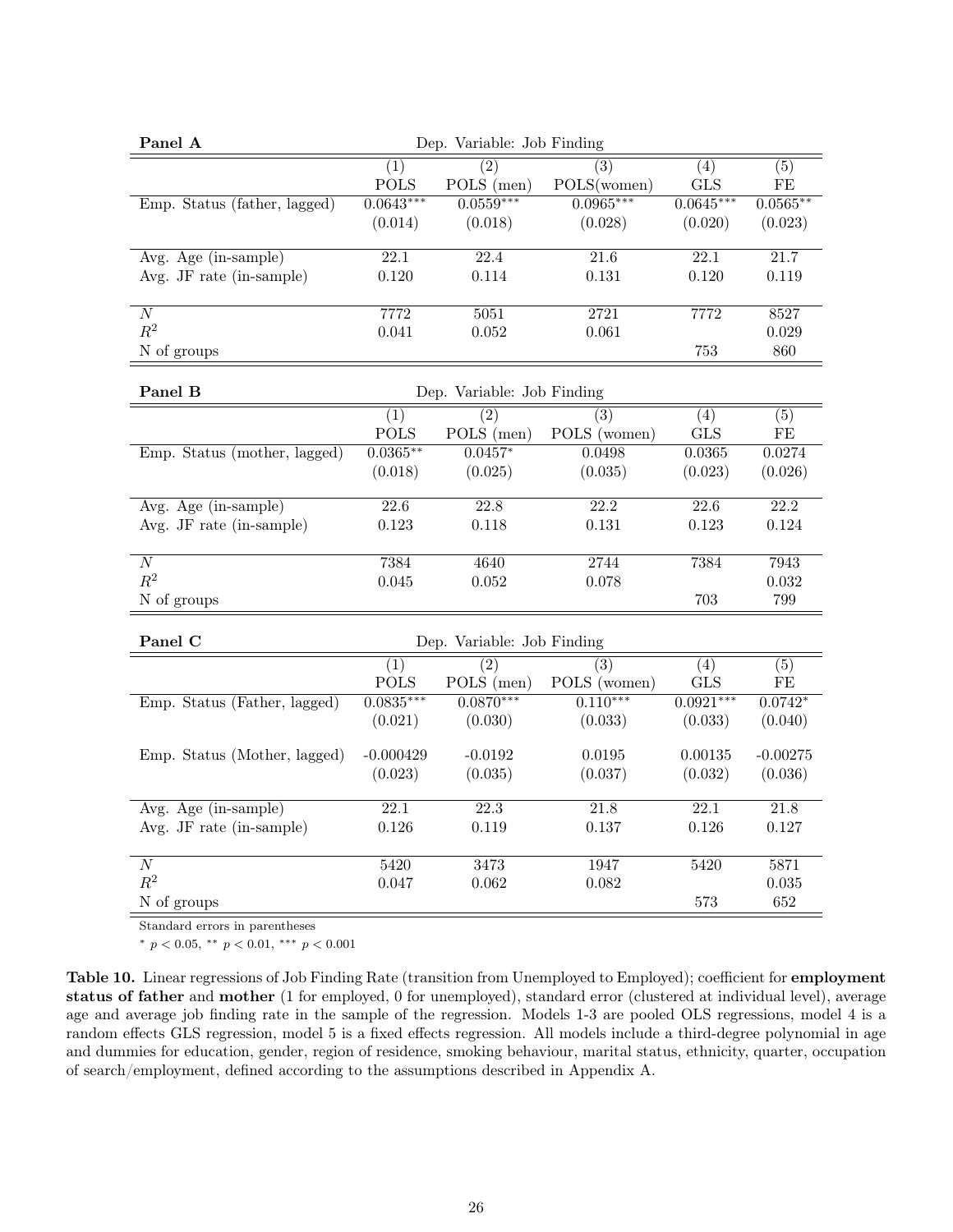are less precise, even when we use the data as repeated cross-sections (Table 10, panel B).

As the employment status of couples is likely not to be indipendently distributed, our models might be suffering from omitted variable bias. In order to control for correlations between the employment status of the father and of the mother, we estimate the model including both regressors. The results shown in Table 10 (panel C) confirm the patterns shown in the separate regressions, yielding the father's employment status as the only important predictor of offspring's transitions. This is consistent with other studies as for instance Magruder [2010]. The effect of having the father employed ranges between 7.4 and 11 p.p., while the effect of the mother is not stable across specifications and never significantly different from zero. This suggests that the positive effects of mother's employment status -shown in panel B of Table 10- were almost entirely driven by within-couple correlation in employment status. Notice that, even though standard errors rise in fixed effects estimation, the father's coefficient keeps having the same size (or even higher). This indicates that such effects do not depend on within-household correlation in employment status.

In order to get further insights on the father effects found so far, we test whether these are magnified when the occupational sectors of the offspring and of the father coincide. That is, we investigate whether individuals who search for a job in the same sector where their father is employed have additional advantages. As shown in Table 11, such additional advantages are estimated to be in the region of 3 to 5 p.p.. The size of the coefficient is again robust to the inclusion of individual fixed effects. This implies that having the father employed in the same sector where individuals are looking for jobs generates an effect of about 1.6 times the magnitude of having the father employed in some other sector. This is a substantial difference and it might be one of the main factors driving the occupational persistence across generations that we find in the data.

We do not find similar effects for mothers, consistently with our previous findings. Mothers' employment status does not appear to provide any advantages to offsprings, not even when their job is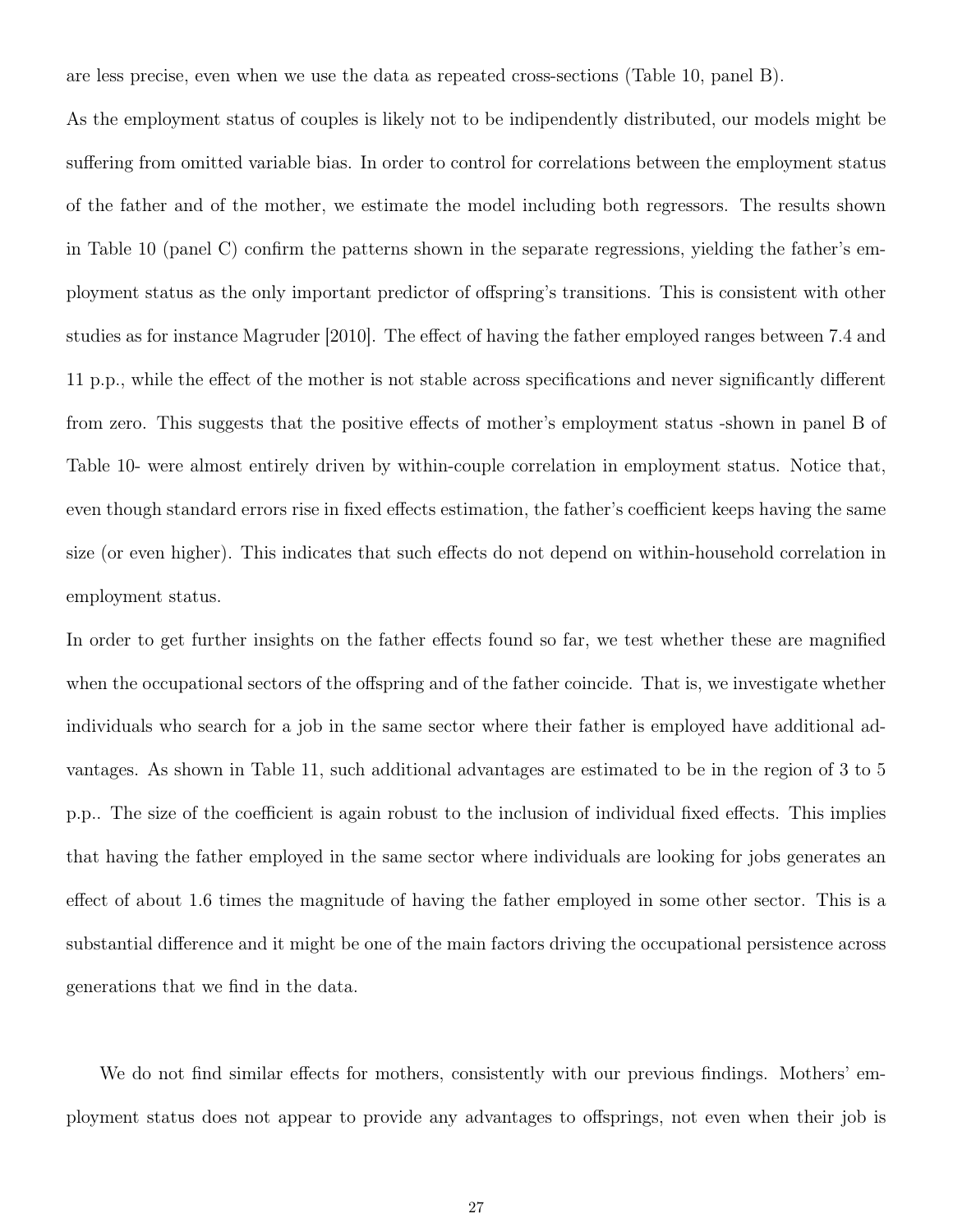| Panel A                      | Dep. Variable: Job Finding |                            |                   |                   |         |  |
|------------------------------|----------------------------|----------------------------|-------------------|-------------------|---------|--|
|                              | $\left( 1\right)$          | $\left( 2\right)$          | $\left( 3\right)$ | (4)               | (5)     |  |
|                              | <b>POLS</b>                | POLS (men)                 | POLS (women)      | <b>GLS</b>        | FE      |  |
| Emp. in Same Sector (father) | $0.0422**$                 | $0.0447**$                 | 0.0497            | $0.0447**$        | 0.0366  |  |
|                              | (0.018)                    | (0.020)                    | (0.034)           | (0.019)           | (0.023) |  |
| Avg. Age (in-sample)         | 22.0                       | 22.2                       | 21.7              | 22.0              | 21.7    |  |
| Avg. JF rate (in-sample)     | 0.130                      | 0.123                      | 0.144             | 0.130             | 0.131   |  |
|                              |                            |                            |                   |                   |         |  |
| N                            | 6257                       | 4038                       | 2219              | 6257              | 6864    |  |
| $R^2$                        | 0.045                      | 0.057                      | 0.069             |                   | 0.029   |  |
| N of groups                  |                            |                            |                   | 666               | 764     |  |
|                              |                            |                            |                   |                   |         |  |
| Panel B                      |                            | Dep. Variable: Job Finding |                   |                   |         |  |
|                              | $\left( 1\right)$          | $\mathbf{^{\prime}2}$      | $\left( 3\right)$ | $\left( 4\right)$ | (5)     |  |
|                              | <b>POLS</b>                | POLS (men)                 | POLS (women)      | <b>GLS</b>        | FE      |  |
| Emp. in Same Sector (mother) | $-0.00344$                 | 0.00482                    | $-0.0236$         | $-0.00526$        | 0.00653 |  |
|                              | (0.011)                    | (0.015)                    | (0.017)           | (0.014)           | (0.018) |  |
| N                            | 9419                       | 5942                       | 3477              | 9419              | 10571   |  |
| $R^2$                        | 0.036                      | 0.042                      | 0.070             |                   | 0.021   |  |
| N of groups                  |                            |                            |                   | 953               | 1139    |  |

Standard errors in parentheses

\*  $p < 0.05$ , \*\*  $p < 0.01$ , \*\*\*  $p < 0.001$ 

Table 11. Regressions of Job Finding; coefficient for father in same sector and mother in same sector (0 employed in other sector, 1 employed in same sector), standard error (clustered at individual level), average age and average job finding rate in the sample of the regression. Models 1-3 are pooled OLS regressions, model 4 is a random effects GLS regression, model 5 is a fixed effects regression. All models include a third-degree polynomial in age and dummies for education, gender, region of residence, smoking behaviour, marital status, ethnicity, quarter, occupation of search/employment, defined according to the assumptions described in Appendix A.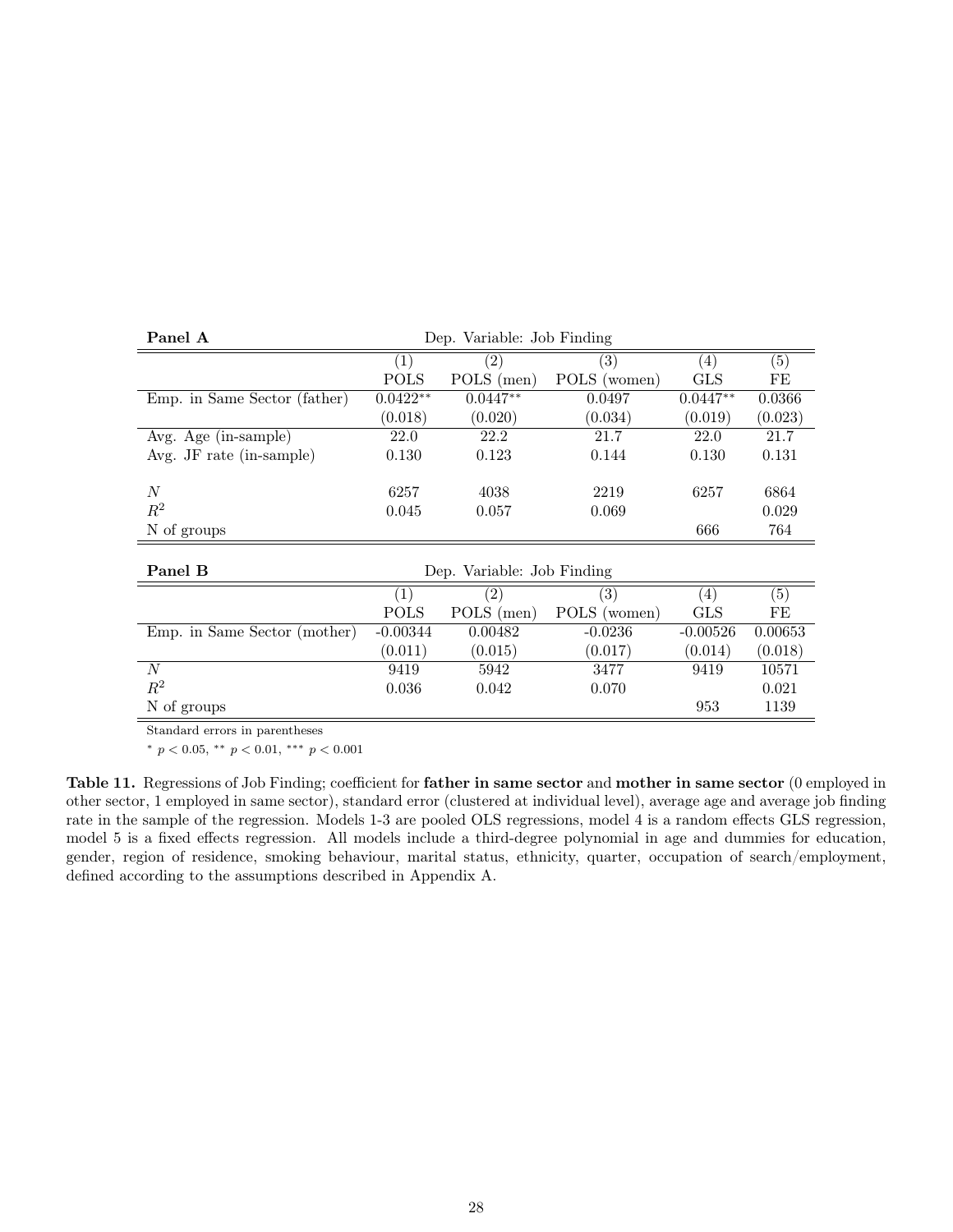similar to the one their offsprings are looking for (the associated regression table is shown in Appendix B).

### 6.3 Job Finding Rate - Other Links

In this section we consider the employment status of the three closest friends and of the spouse, investigating whether these effects are similar in magnitude to the parental ones we documented in the previous section. To ease the comparison we employ the same empirical strategy and model specifications. The only difference is that we do not distinguish between males and females in the regressions.

In the first model, we consider the number of employed friends<sup>12</sup>, among the three closest as reported by individuals. Table 12 reveals that friends' employment status has a significant impact on the probability of transition from unemployment to employment. Having an additional employed (rather than unemployed) friend raises on average the individual job finding rate by 3 p.p. Notice that this coefficient is significantly smaller than the father's coefficient (about half in magnitude). Moreover, the friends' coefficient drops with the inclusion of fixed effects in the model, suggesting that individual characteristics are producing a bias in the baseline regressions. Some fixed factors are positively correlated with both the ability of finding a job and having good (employed) friends. Our estimates are in line with those of Cappellari et al. (2010), who find an effect of about 7.4 p.p. on yearly transitions.

As Table 12 shows, spouse links seem to be stronger than those of friends. According to regression results, individuals whose spouse is employed experience a job finding rate that is 5-6 p.p. higher than that of individuals who are married to an unemployed spouse. One possible concern is assortative mating, i.e. the fact that people who are more likely to be employed tend to marry among them. However, the fact that the effect is robust to fixed effects estimation strategies suggests that this mechanism is not driving the results. Summing up, spouse effects are comparable in size to father's ones, while friendship ties seem to be a less important factor in the determination of the job finding rate.

 $^{12}$  We follow the same strategy as Cappellari and Tatsiramos [2011].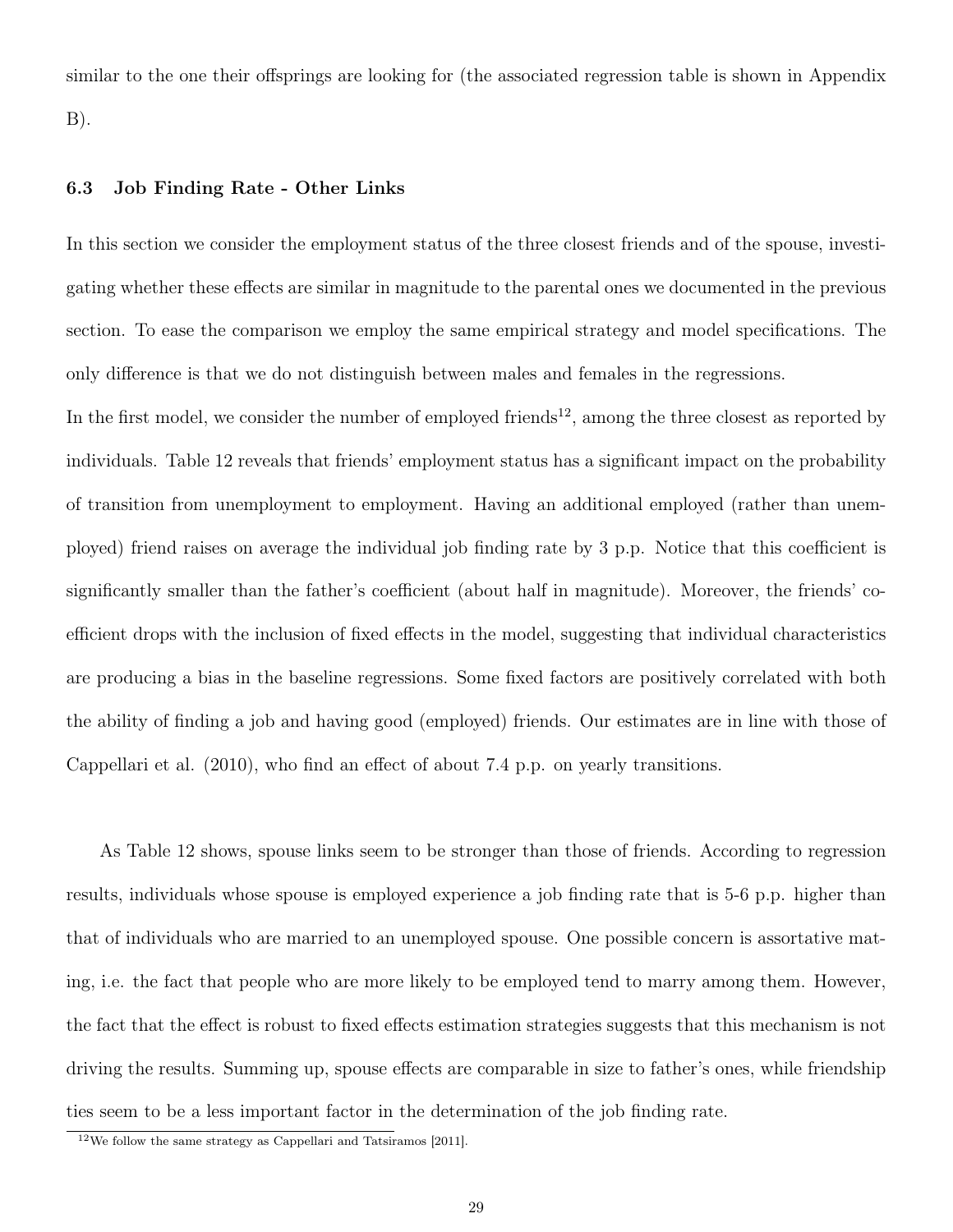| Panel A                           | Dep. Variable: Job Finding |                            |                   |                   |             |  |
|-----------------------------------|----------------------------|----------------------------|-------------------|-------------------|-------------|--|
|                                   | $\left( 1\right)$          | $\left( 2\right)$          | $\left( 4\right)$ | (5)               |             |  |
|                                   | <b>POLS</b>                | POLS (men)                 | POLS (women)      | <b>GLS</b>        | FE          |  |
| Num. Employed Friends (lagged)    | $0.0287***$                | $0.0260***$                | $0.0324***$       | $0.0275***$       | 0.0113      |  |
|                                   | (0.003)                    | (0.004)                    | (0.005)           | (0.005)           | (0.007)     |  |
| Avg. Age (in-sample)              | 33.5                       | 33.3                       | 33.8              | 33.5              | 33.0        |  |
| Avg. JF rate (in-sample)          | 0.101                      | 0.099                      | 0.105             | 0.101             | 0.102       |  |
|                                   |                            |                            |                   |                   |             |  |
| $\boldsymbol{N}$                  | 14127                      | 9241                       | 4886              | 14127             | 14897       |  |
| $R^2$                             | 0.028                      | 0.030                      | 0.045             |                   | 0.031       |  |
| N of groups                       |                            |                            |                   | 1919              | 2066        |  |
|                                   |                            |                            |                   |                   |             |  |
| Panel B                           |                            | Dep. Variable: Job Finding |                   |                   |             |  |
|                                   | (1)                        | (2)                        | (3)               | $\left( 4\right)$ | (5)         |  |
|                                   | <b>POLS</b>                | POLS (men)                 | POLS (women)      | <b>GLS</b>        | FE          |  |
| Emp. Status (spouse, lagged)      | $0.0527***$                | $0.0595***$                | $0.0549***$       | $0.0690***$       | $0.0613***$ |  |
|                                   | (0.010)                    | (0.015)                    | (0.014)           | (0.018)           | (0.024)     |  |
| Avg. Age (in-sample)              | 43.3                       | 44.5                       | 41.9              | 43.3              | 43.3        |  |
| Avg. JF rate $(in\text{-sample})$ | 0.100                      | 0.104                      | 0.095             | 0.100             | 0.100       |  |
|                                   |                            |                            |                   |                   |             |  |
| $\boldsymbol{N}$                  | 10580                      | 5737                       | 4843              | 10580             | 10621       |  |
| $\mathbb{R}^2$                    | 0.027                      | 0.036                      | 0.037             |                   | 0.021       |  |
|                                   |                            |                            |                   |                   |             |  |

Standard errors in parentheses

\*  $p < 0.05$ , \*\*  $p < 0.01$ , \*\*\*  $p < 0.001$ 

Table 12. Regressions of Job Finding Rate (transition from Unemployed to Employed); coefficient for number of employed friends (from 0 to 3) employment status of spouse (0 or 1), standard error (clustered at individual level), average age and average job finding rate in the sample of the regression. Models 1-3 are pooled OLS regressions, model 4 is a random effects GLS regression, model 5 is a fixed effects regression. All models include a third-degree polynomial in age and dummies for education, gender, region of residence, smoking behaviour, marital status, ethnicity, quarter, occupation of search/employment, defined according to the assumptions described in Appendix A.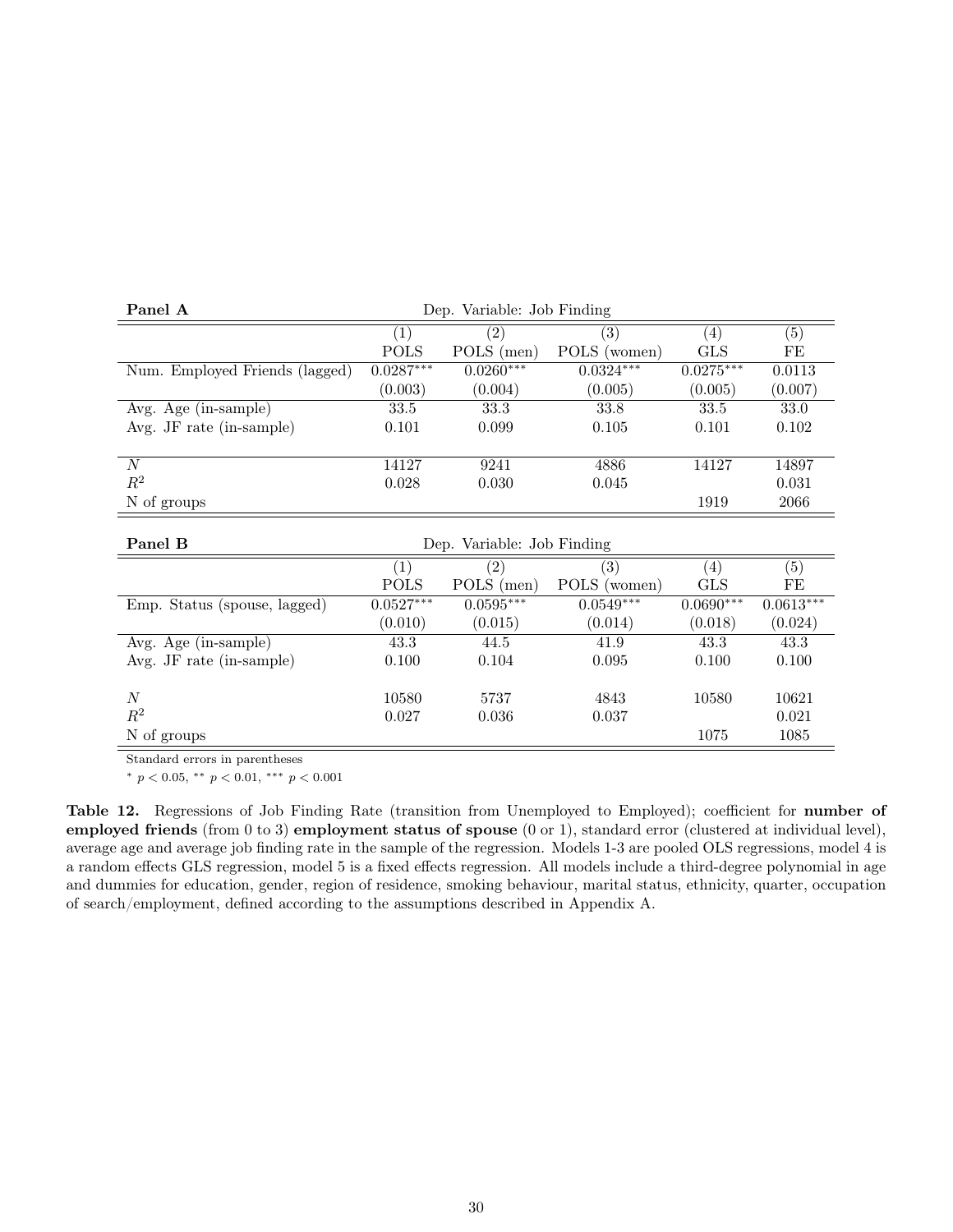When considering the occupational sector, we find that on average one has no advantage (in terms of job finding rate) by searching for a job in the same sector as his spouse. The regression table is shown in Appendix B.

Instead, friends' sector appears to be an important predictor of the individual job finding rate in POLS estimation. However, this result is not robust to the use of panel methods estimation, especially to the inclusion of fixed effects. Remarkably, when including individual fixed effects the coefficient turns negative. This suggests that individuals who usually have better chances of finding jobs might be more likely to find employment in the same sector of their best friend, for instance because they also have better social skills.

### 6.4 Job Separation Rate - Parental Links

The evidence on the effect of the employment status of the father on the job separation rate (summarized in Table 13) is in the same direction of the evidence for the job finding rate. The coefficient is in the region of -0.3%, without notable differences among men and women, keeping the same size when using regression techniques that exploit the panel structure of the data. Overall, regressions suggest that having an employed father reduces the probability of a separation from the present job, even though the estimates are not very precise.

When we restrict our attention to individuals who have an employed father (table ??), we find that those who work in the same occupational sector as their father experience a further decrease (about -0.2 %) in the job separation rate. Such result is robust across different specifications, although it appears to be significantly lower in the sample of women.

As in the case of the job finding rate, we do not find statistically and economically significant effects of having a mother employed/unemployed on the job separation rate. However, having the mother employed in the same sector does seem to affect the job separation rate of individuals significantly (-0.2 %).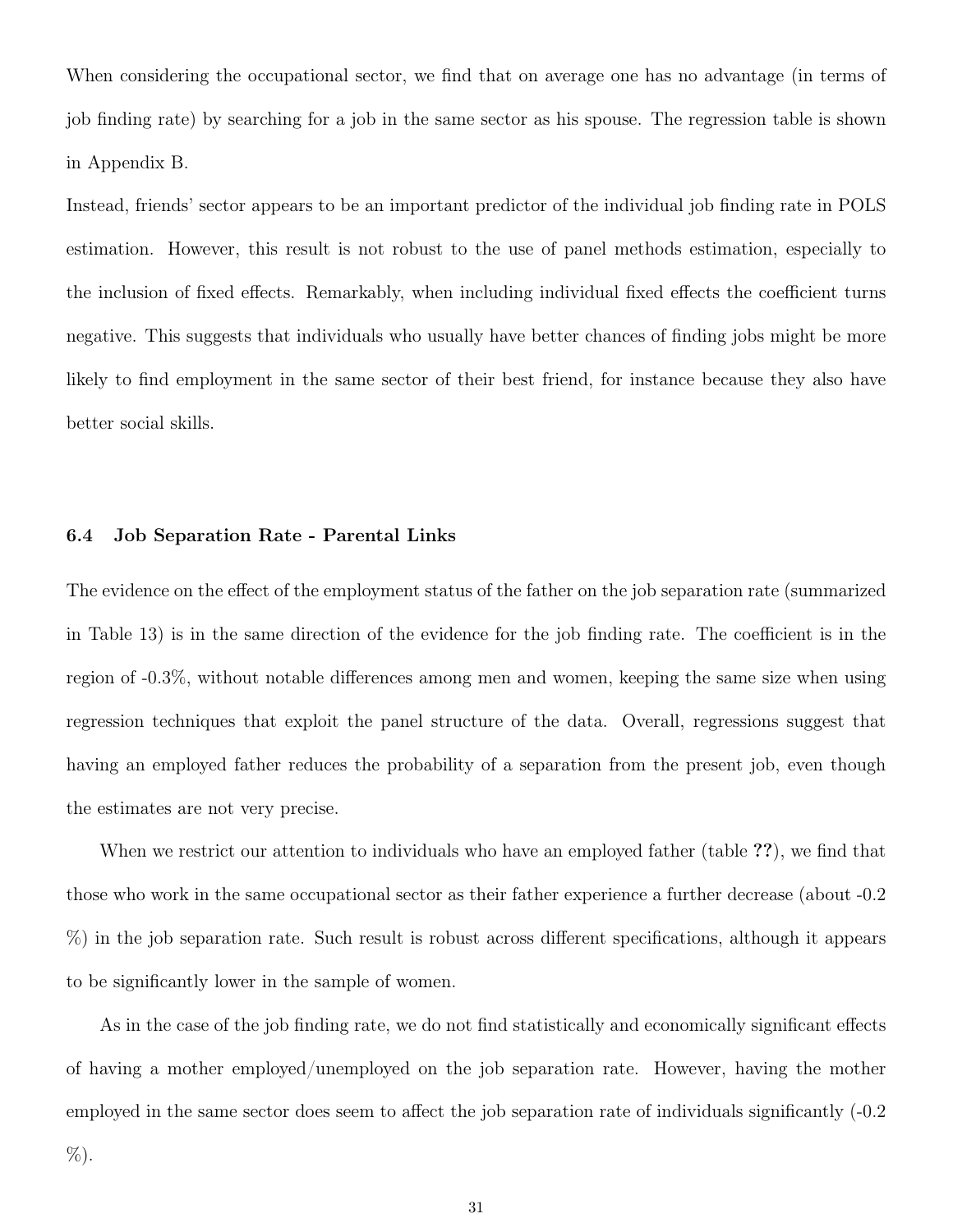| Panel A                        | Dep. Variable: Job Separation |                               |              |             |             |
|--------------------------------|-------------------------------|-------------------------------|--------------|-------------|-------------|
|                                | (1)                           | (2)                           | (4)          | (5)         |             |
|                                | <b>POLS</b>                   | POLS (men)                    | POLS(women)  | <b>GLS</b>  | FE          |
| Emp. Status of father (lagged) | $-0.00203$                    | $-0.000606$                   | $-0.00315$   | $-0.00358*$ | $-0.00354*$ |
|                                | (0.002)                       | (0.003)                       | (0.003)      | (0.002)     | (0.002)     |
| Avg. Age (in-sample)           | 24.3                          | 24.5                          | 24.1         | 24.3        | 24.1        |
| Avg. JS rate (in-sample)       | 0.007                         | 0.008                         | 0.006        | 0.007       | 0.008       |
| $\cal N$                       | 103826                        | 56146                         | 47680        | 103826      | 109460      |
| $\mathbb{R}^2$                 | 0.006                         | 0.008                         | 0.008        |             | 0.003       |
| N of groups                    |                               |                               |              | 1801        | 2080        |
|                                |                               |                               |              |             |             |
| Panel B                        |                               | Dep. Variable: Job Separation |              |             |             |
|                                | (1)                           | (2)                           | (3)          | (4)         | (5)         |
|                                | <b>POLS</b>                   | POLS (men)                    | POLS (women) | <b>GLS</b>  | FE          |
| Emp. Status of father (lagged) | 0.00246                       | 0.00319                       | 0.00302      | 0.00413     | 0.00414     |
|                                | (0.002)                       | (0.003)                       | (0.003)      | (0.003)     | (0.003)     |
| Emp. Status of mother (lagged) | $-0.00164$                    | $-0.00334$                    | $-0.000417$  | 0.00171     | 0.000920    |
|                                | (0.004)                       | (0.006)                       | (0.004)      | (0.003)     | (0.003)     |
| $\cos$                         | 0.000824                      | $-0.0314$                     | 0.0302       | $0.0691*$   | 0.198       |
|                                | (0.037)                       | (0.059)                       | (0.043)      | (0.040)     | (0.154)     |
| N                              | 76441                         | 41207                         | 35234        | 76441       | 80815       |
| $\mathbb{R}^2$                 | 0.006                         | 0.008                         | 0.009        |             | 0.003       |
|                                |                               |                               |              |             |             |

Standard errors in parentheses

\*  $p < 0.1$ , \*\*  $p < 0.05$ , \*\*\*  $p < 0.01$ 

Table 13. Linear regressions of Job Separation; coefficient for father's employment and mother's employment (0 for unemployed, for 1 employed), standard error (clustered at individual level), average age and average job separation in the sample of the regression. Models 1-3 are pooled OLS regressions, model 4 is a random effects GLS regression, model 5 is a fixed effects regression. All models include a third-degree polynomial in age and dummies for education, gender, region of residence, smoking behaviour, marital status, ethnicity, quarter, occupation of search/employment, defined according to the assumptions described in Appendix A.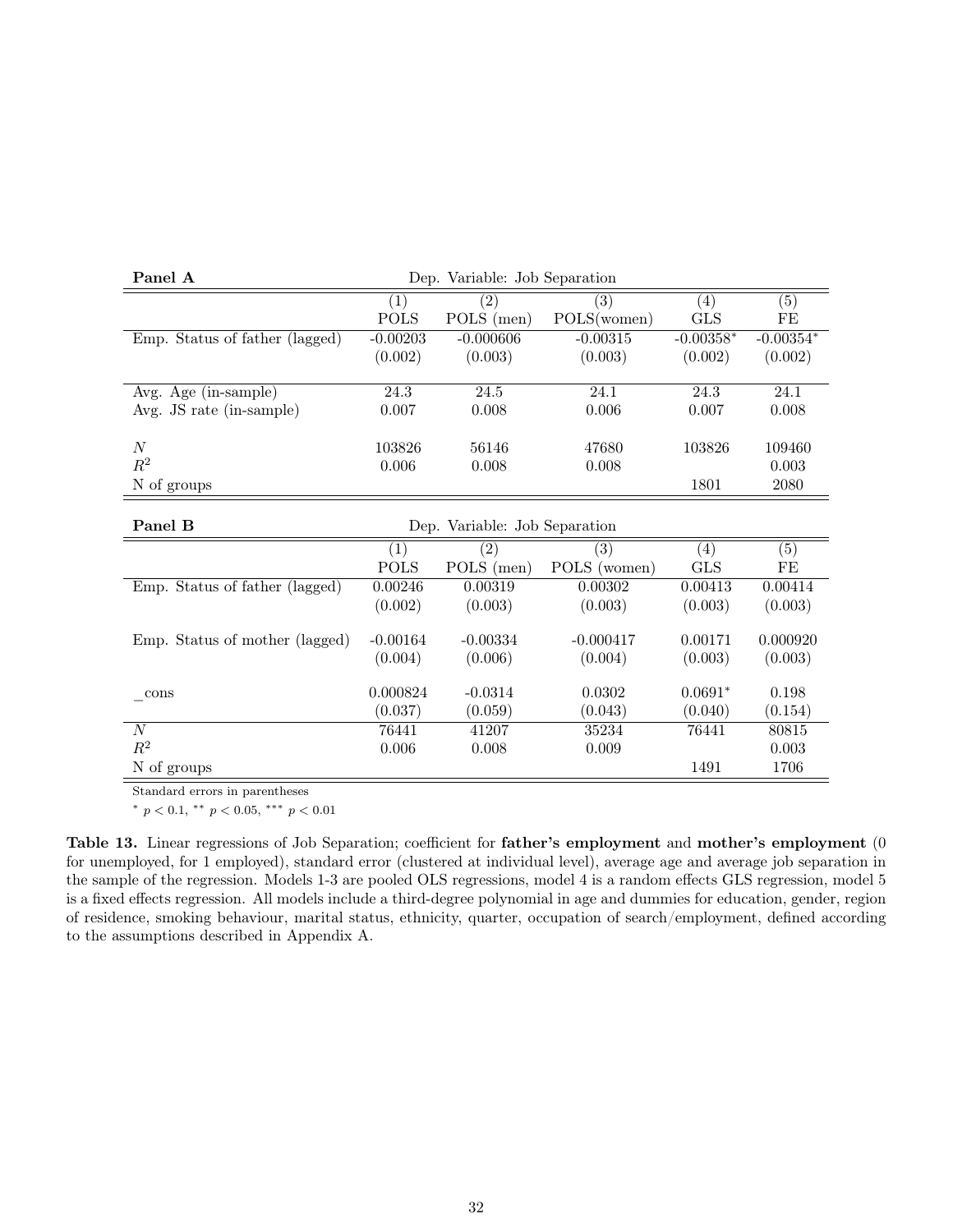| Panel A                      | Dep. Variable: Job Separation |                               |              |              |             |
|------------------------------|-------------------------------|-------------------------------|--------------|--------------|-------------|
|                              | (1)                           | (2)                           | (3)          | (4)          | (5)         |
|                              | <b>POLS</b>                   | POLS (men)                    | POLS(women)  | <b>GLS</b>   | FE          |
| Emp. in Same Sector (father) | $-0.00199**$                  | $-0.00222**$                  | $-0.00127$   | $-0.00167$   | $-0.00137$  |
|                              | (0.001)                       | (0.001)                       | (0.001)      | (0.001)      | (0.001)     |
|                              |                               |                               |              |              |             |
| Avg. Age (in-sample)         | 24.3                          | 24.6                          | 24.1         | 24.3         | 24.1        |
| Avg. JS rate (in-sample)     | 0.007                         | 0.008                         | 0.006        | 0.007        | 0.007       |
|                              |                               |                               |              |              |             |
| $\boldsymbol{N}$             | 95148                         | 51190                         | 43958        | 95148        | 100317      |
| $\mathbb{R}^2$               | 0.006                         | 0.008                         | 0.008        |              | 0.003       |
| N of groups                  |                               |                               |              | 1670         | 1933        |
|                              |                               |                               |              |              |             |
| Panel B                      |                               | Dep. Variable: Job Separation |              |              |             |
|                              | (1)                           | $\overline{(2)}$              | (3)          | (4)          | (5)         |
|                              | <b>POLS</b>                   | POLS (men)                    | POLS (women) | <b>GLS</b>   | $\rm FE$    |
| Emp. in Same Sector (mother) | $-0.00181**$                  | $-0.00225*$                   | $-0.00137$   | $-0.00224**$ | $-0.00175*$ |
|                              | (0.001)                       | (0.001)                       | (0.001)      | (0.001)      | (0.001)     |
|                              |                               |                               |              |              |             |
| Avg. Age (in-sample)         |                               |                               |              | 24.2         | 23.9        |
|                              | 24.2                          | $\overline{24.5}$             | 23.8         |              |             |
| Avg. JS rate (in-sample)     | 0.008                         | 0.009                         | 0.007        | 0.008        | 0.008       |
|                              |                               |                               |              |              |             |
| $\boldsymbol{N}$             | 119056                        | 65382                         | 53674        | 119056       | 127838      |
| $\mathbb{R}^2$               | 0.006                         | 0.008                         | 0.007        |              | 0.003       |

Standard errors in parentheses

\*  $p < 0.05$ , \*\*  $p < 0.01$ , \*\*\*  $p < 0.001$ 

Table 14. Regressions of Job Separation; coefficient for Father in same sector and Mother in same sector (0 employed in other sector, 1 employed in same sector), standard error (clustered at individual level), average age and average job separation in the sample of the regression.Models 1-3 are pooled OLS regressions, model 4 is a random effects GLS regression, model 5 is a fixed effects regression. All models include a third-degree polynomial in age and dummies for education, gender, region of residence, smoking behaviour, marital status, ethnicity, quarter, occupation of search/employment, defined according to the assumptions described in Appendix A.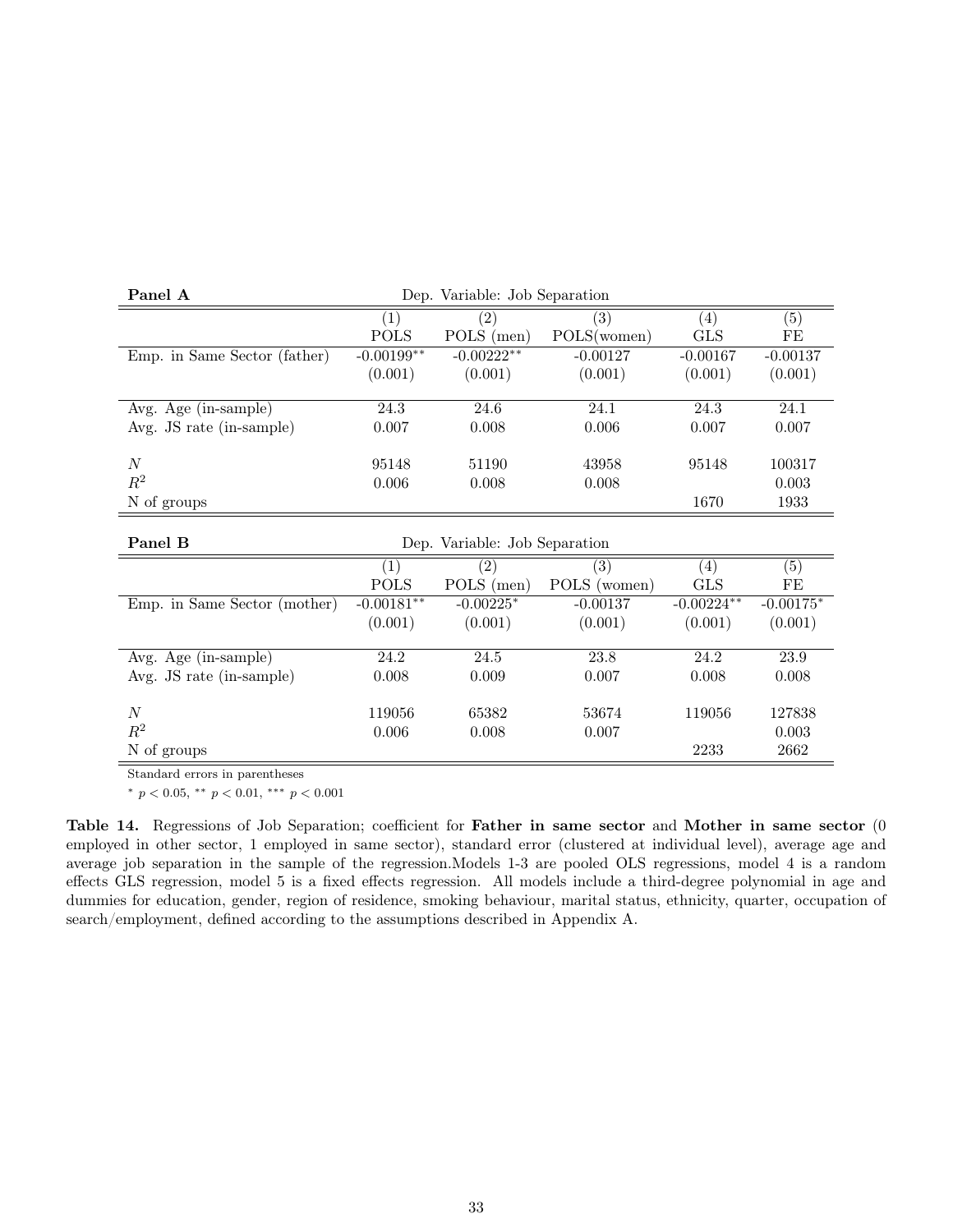### 6.5 Job Separation Rate - Other Links

In the same spirit of the previous section, we compare the father's and mother's coefficients with those of friends and spouse (Table 15). Interestingly, we find that the correlation between job separation and having an employed spouse is weak and unstable across specifications. Coefficients are in the region of -0.1 % for POLS estimation, but become virtually zero when adding individual fixed effects, suggesting that spouse's partial effects are weaker than those of the father, and that selection mechanisms shape results substantially.

| Panel A                      |                   | Dep. Variable: Job Separation |               |               |               |  |  |
|------------------------------|-------------------|-------------------------------|---------------|---------------|---------------|--|--|
|                              | $\left( 1\right)$ | (2)                           | (3)           | (4)           | (5)           |  |  |
|                              | <b>POLS</b>       | POLS (men)                    | POLS(women)   | <b>GLS</b>    | $\rm FE$      |  |  |
| Emp. Status (spouse, lagged) | $-0.00117*$       | $-0.00238**$                  | $-0.000306$   | $-0.000176$   | $-0.0000269$  |  |  |
|                              | (0.001)           | (0.001)                       | (0.001)       | (0.001)       | (0.001)       |  |  |
| Avg. Age (in-sample)         | 44.4              | $45.5\,$                      | 43.4          | 44.4          | 44.4          |  |  |
| Avg. JS rate (in-sample)     | 0.002             | 0.002                         | 0.002         | 0.002         | 0.002         |  |  |
|                              |                   |                               |               |               |               |  |  |
| $\boldsymbol{N}$             | 456732            | 222971                        | 233761        | 456732        | 463224        |  |  |
| $\mathbb{R}^2$               | 0.001             | 0.002                         | 0.001         |               | 0.000         |  |  |
| N of groups                  |                   |                               |               | 6069          | 6208          |  |  |
|                              |                   |                               |               |               |               |  |  |
| Panel B                      |                   | Dep. Variable: Job Separation |               |               |               |  |  |
|                              | $\left( 1\right)$ | (2)                           | (3)           | (4)           | (5)           |  |  |
|                              | <b>POLS</b>       | POLS (men)                    | POLS(women)   | GLS           | FE            |  |  |
| N. of Emp. Friends (lagged)  | $-0.00506***$     | $-0.00616***$                 | $-0.00379***$ | $-0.00405***$ | $-0.00302***$ |  |  |
|                              | (0.000)           | (0.001)                       | (0.001)       | (0.000)       | (0.000)       |  |  |
| Avg. Age (in-sample)         | 38.4              | 38.6                          | 38.2          | 38.4          | 38.1          |  |  |
| Avg. JS rate (in-sample)     | 0.004             | 0.005                         | 0.003         | 0.004         | 0.004         |  |  |
|                              |                   |                               |               |               |               |  |  |
| $\boldsymbol{N}$             | 333391            | 189926                        | 143465        | 333391        | 345870        |  |  |
| $\mathbb{R}^2$               | 0.005             | 0.006                         | 0.005         |               | 0.001         |  |  |
| N of groups                  |                   |                               |               | 10468         | 11418         |  |  |

Standard errors in parentheses

\*  $p < 0.05$ , \*\*  $p < 0.01$ , \*\*\*  $p < 0.001$ 

Table 15. Regressions of Job Separation; coefficient for spouse's employment (0 for unemployed, for 1 employed), standard error (clustered at individual level), average age and average job separation in the sample of the regression. Models 1-3 are pooled OLS regressions, model 4 is a random effects GLS regression, model 5 is a fixed effects regression. All models include a third-degree polynomial in age and dummies for education, gender, region of residence, smoking behaviour, marital status, ethnicity, quarter, occupation of search/employment, defined according to the assumptions described in Appendix A.

We find that having an additional employed friend decreases the job separation rate by 0.5 % in the pooled regression. The coefficient changes magnitude across specifications, being approximately -0.4 % in the random effects model and -0.3 % in the fixed effects model, suggesting that correlation between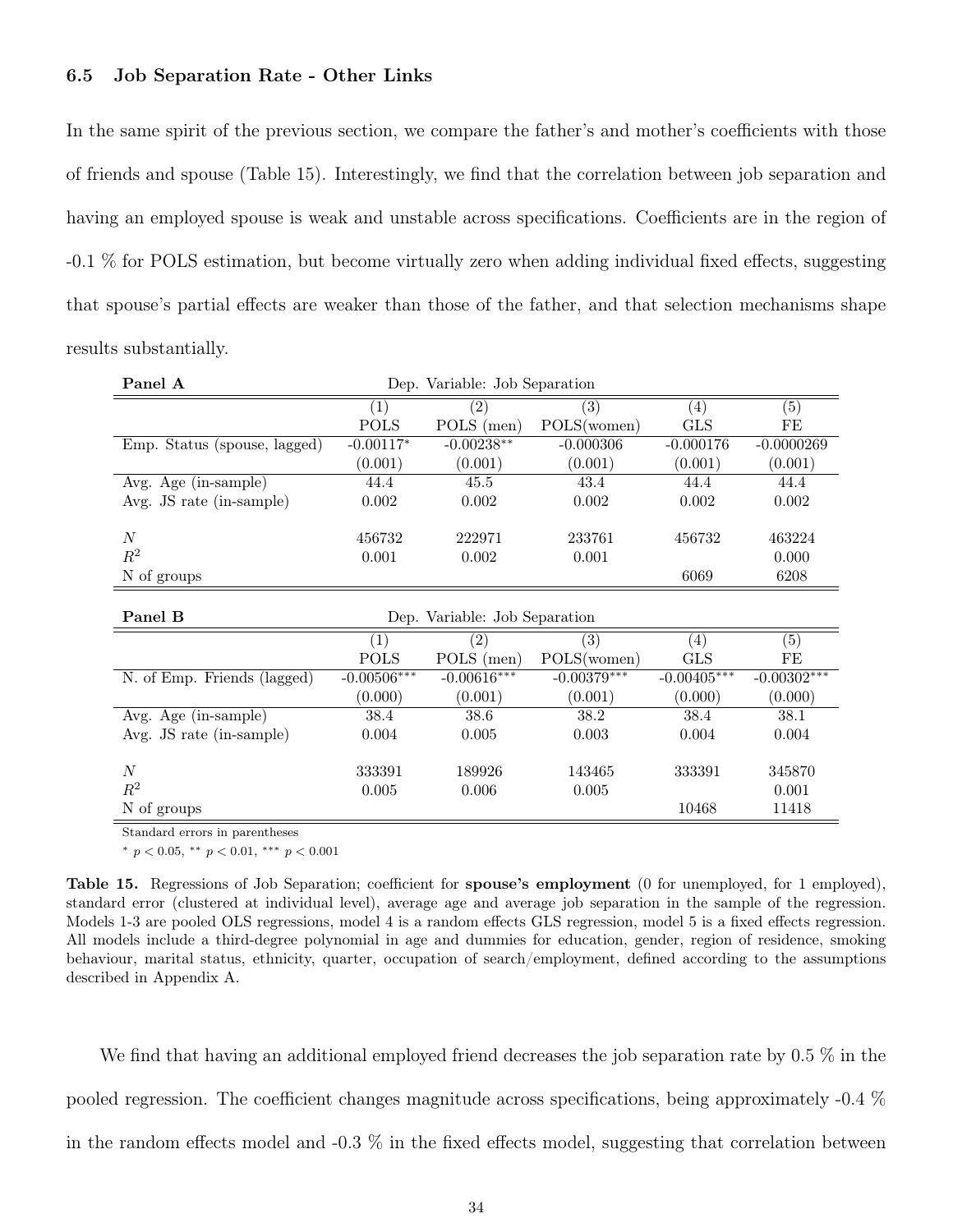friends' and individual characteristics might be relevant issues for this kind of partial correlation. The magnitude of the coefficient for an additional employed friend is comparable to that of having the father employed rather than unemployed. Interestingly, having the spouse employed in similar occupations does not affect significantly the job separation rate of an individual, as was the case for the father's employment. Instead, having the best friend employed in the same sector lowers the job separation rate by approximately 0.2 percentage points.

| Panel A                           | Dep. Variable: Job Separation |                   |               |                   |                |  |  |
|-----------------------------------|-------------------------------|-------------------|---------------|-------------------|----------------|--|--|
|                                   | (1)                           | (3)<br>(2)<br>(4) |               |                   |                |  |  |
|                                   | <b>POLS</b>                   | POLS (men)        | POLS (women)  | <b>GLS</b>        | FE             |  |  |
| Emp. in Same Sector (spouse)      | $-0.000259$                   | $-0.000211$       | $-0.000462*$  | $-0.000204$       | $-0.000138$    |  |  |
|                                   | (0.000)                       | (0.000)           | (0.000)       | (0.000)           | (0.000)        |  |  |
| Avg. Age (in-sample)              | TO ADD                        |                   |               |                   |                |  |  |
| Avg. JS rate (in-sample)          | TO ADD                        |                   |               |                   |                |  |  |
|                                   |                               |                   |               |                   |                |  |  |
| $\boldsymbol{N}$                  | 435082                        | 213959            | 221123        | 435082            | 436362         |  |  |
| $\mathbb{R}^2$                    | 0.001                         | 0.002             | 0.001         |                   | 0.001          |  |  |
| N of groups                       |                               |                   |               | 5840              | 5896           |  |  |
|                                   |                               |                   |               |                   |                |  |  |
|                                   |                               |                   |               |                   |                |  |  |
| Panel B                           | Dep. Variable: Job Separation |                   |               |                   |                |  |  |
|                                   |                               |                   |               |                   |                |  |  |
|                                   | (1)                           | (2)               | (3)           | $\left( 4\right)$ | (5)            |  |  |
|                                   | <b>POLS</b>                   | POLS (men)        | POLS (women)  | <b>GLS</b>        | $\rm FE$       |  |  |
| Emp. in Same Sector (best friend) | $-0.00138***$                 | $-0.00158***$     | $-0.00105***$ | $-0.00178***$     | $-0.00175***$  |  |  |
|                                   | (0.000)                       | (0.000)           | (0.000)       | (0.000)           | (0.000)        |  |  |
| Avg. Age (in-sample)              | 39.3                          | 39.4              | 39.2          | 39.3              | 39.2           |  |  |
| Avg. JS rate (in-sample)          | 0.004                         | 0.005             | 0.003         | 0.004             | 0.004          |  |  |
|                                   |                               |                   |               |                   |                |  |  |
| $\boldsymbol{N}$                  | 294789                        | 148595            | 146194        | 294789            | 299344         |  |  |
| $\mathbb{R}^2$<br>N of groups     | 0.004                         | 0.005             | 0.003         | 12235             | 0.001<br>12671 |  |  |

Standard errors in parentheses

\*  $p < 0.05$ , \*\*  $p < 0.01$ , \*\*\*  $p < 0.001$ 

Table 16. Regressions of Job Separation; coefficient for spouse in same sector and best friend in same sector (0 employed in other sector, 1 employed in same sector), standard error (clustered at individual level), average age and average job separation in the sample of the regression.Models 1-3 are pooled OLS regressions, model 4 is a random effects GLS regression, model 5 is a fixed effects regression. All models include a third-degree polynomial in age and dummies for education, gender, region of residence, smoking behaviour, marital status, ethnicity, quarter, occupation of search/employment, defined according to the assumptions described in Appendix A.

## 7 Discussion

In this section we discuss our results and provide some possible mechanisms that can explain the partial correlations observed in the data. The focus of our discussion is exclusively on the effects of fathers'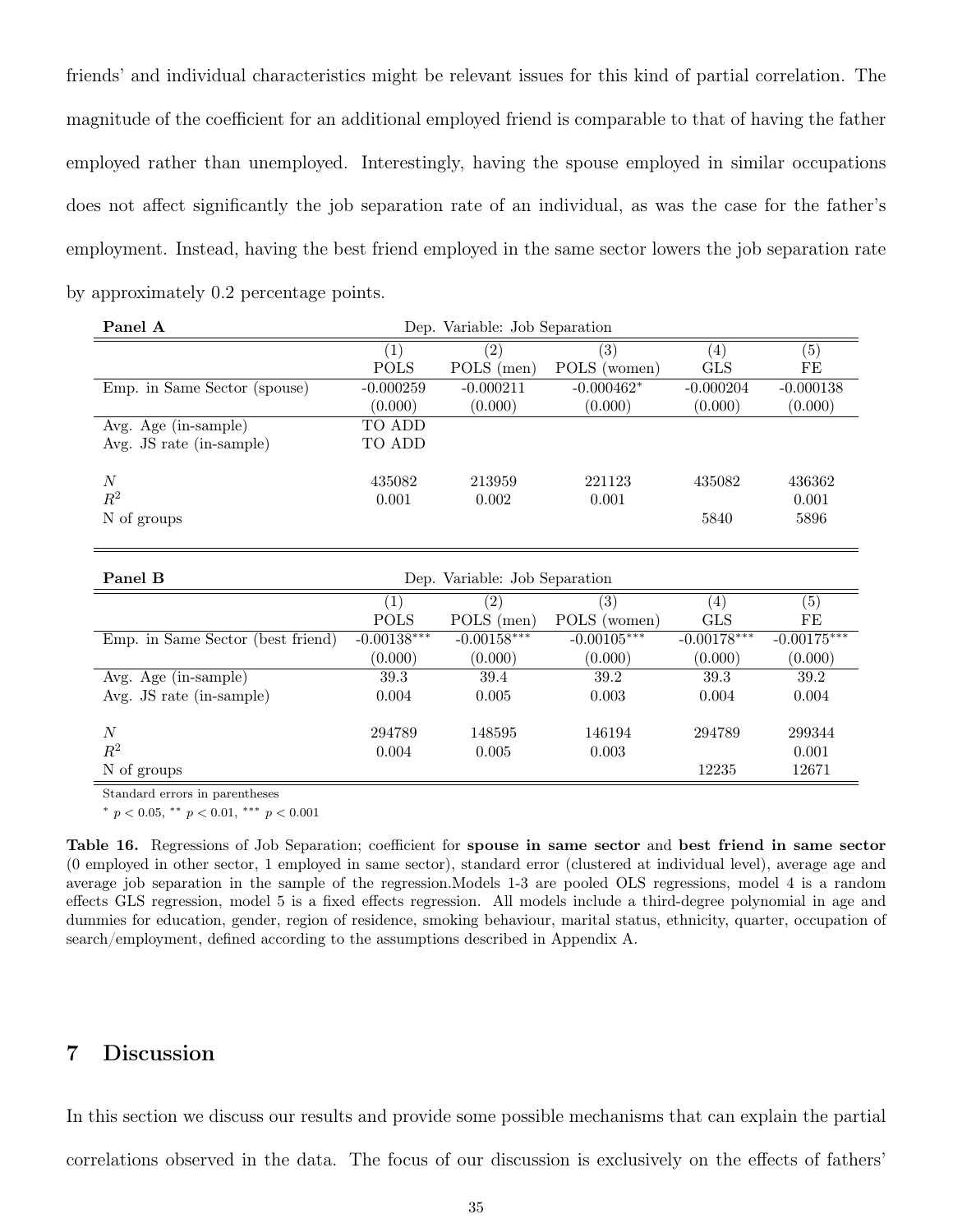variables on offsprings' job finding rates, which we consider as the most important of our results. At a first glance, these positive effects are consistent with the standard models of networks in the labor market. Information flow on vacancies and job opportunities probably represents one of the main channels through which individuals belonging to the same social network help each other. Of course, the partial correlations uncovered by our regressions possibly include several other mechanisms.

### Genetical and Human Capital Transmission

For instance, genetical and human capital transmission across generations might be driving the results. To this respect, we have to consider that for each of the models we estimate, we always include fixed effects as the last specification. In this way we capture fixed individual characteristics that have an effect on the dependent variable and are possibly correlated with the explanatory variables of interest. Genetical endowments are an example of such individual characteristics that are properly controlled for in fixed effects models, assuming that their effect is linear and non time-varying. With respect to human capital, even though it could -at least in part- be assimilated to fixed factors in adult individuals, this is certainly not true for young individuals. Human capital is a time-varying factor that can be potentially relevant in our estimates. The presence of educational group dummies in our regression attenuates this problem, as education is a good proxy for human capital. However, If the effects were due to the transmission of human capital or work ethics, then we should find that the exact timing of the employment status (or the sectoral belonging) of the father does not matter much. Indeed, such transmission mechanisms are supposed to be long-lasting, and it is also reasonable to think that they take some time in order to produce their effects. Hence, as a further robustness check we include in our regression several lags of the employment status of the father. Interestingly, columns 1-4 of Table 17 reveals that only the contemporaneous employment status and sector of the father have an effect. The coefficient of the lags considered (3, 6 and 12 months) are actually negative or not significative, indicating that human capital transmission is not a relevant factor in our estimates. Since strong collinearity might be causing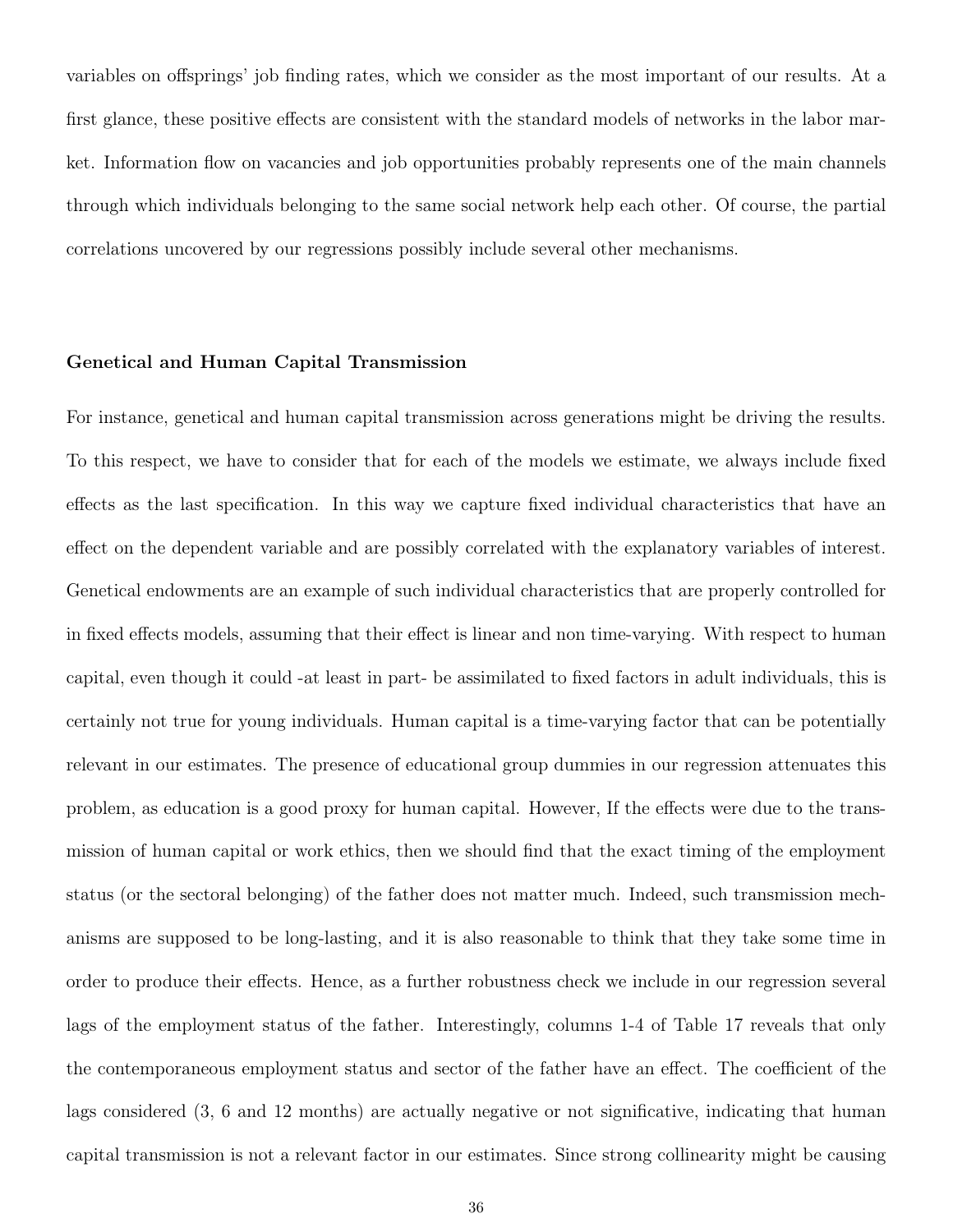a bias in our coefficients, we also estimate a regression including only the 12-months lag of our variables of interest (columns 2 and 4 of Table 17). We find this to have, if anything, a slightly negative effect on the job finding rate. Repeating the same test for both the employment status and the occupational sector provides a test for, respectively, a general and an occupation-specific human capital interpretation. As we can see, the empirical evidence is strongly at odds with this interpretation. The fact that the coefficients of the current variables are even higher now reveals that in the baseline models these coefficients were picking up the negative correlations of the lagged variables, which are serially correlated.

### Direct Hiring

Second, another possible channel is direct hiring of individuals by their father. Even though it is unclear whether this should be considered as an informational advantage or another kind of mechanism, we investigate whether a major part of the effects we find can be attributed to this channel. We study whether having a father who hires employees (rather than employee or self-employed without employees) boosts the advantages in terms of job finding rate. Column 5 of Table 17 shows that, if anything, having a father who is an employer has a negative effect on the individual job finding rate. This is strongly inconsistent with an interpretation of our results as direct hiring.

#### Local Labor Market Conditions

Another possibility is the existence of common shocks affecting both parental employment status and offsprings' performances. For instance, if an individual and his father both live in a region that has experienced a positive shock, their employment statuses will be correlated as they will be caused by the same fundamental shock. Similar considerations can be made with respect to the occupational sector. If the partial correlations we find are due to local labor market conditions, then we should expect these correlations to be stronger when the offspring lives together with his father. To this purpose, we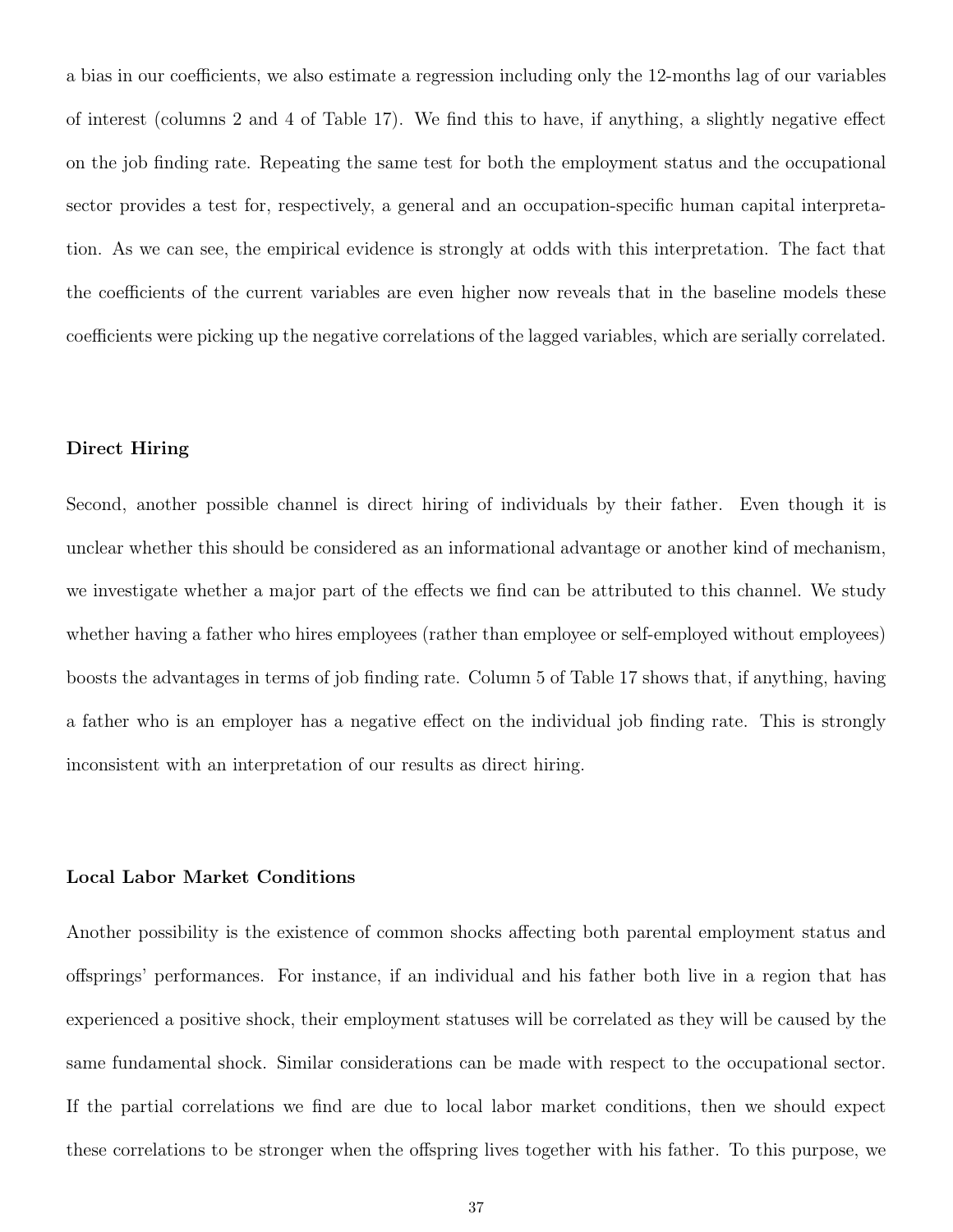|                                     |            | Dep. variable. Job Finding |                  |                      |                      |
|-------------------------------------|------------|----------------------------|------------------|----------------------|----------------------|
|                                     | (1)        | $\overline{(2)}$           | $\overline{(3)}$ | $\overline{(4)}$     | $\overline{(5)}$     |
|                                     | Lags       | Lag $12$ only              | Sector lags      | Sector lag $12$ only | Fat. Hires Employees |
| Emp. Status (father, lagged)        | $0.0866**$ |                            |                  |                      | $0.0577***$          |
|                                     | (0.037)    |                            |                  |                      | (0.022)              |
|                                     |            |                            |                  |                      |                      |
| Emp. Status (father, 3 months lag)  | $-0.0415$  |                            |                  |                      |                      |
|                                     | (0.041)    |                            |                  |                      |                      |
| Emp. Status (father, 6 months lag)  | $-0.0161$  |                            |                  |                      |                      |
|                                     | (0.033)    |                            |                  |                      |                      |
|                                     |            |                            |                  |                      |                      |
| Emp. Status (father, 12 months lag) | 0.00719    | $-0.0148$                  |                  |                      |                      |
|                                     | (0.026)    | (0.023)                    |                  |                      |                      |
|                                     |            |                            |                  |                      |                      |
| Father in Same Sec. (lagged)        |            |                            | $0.0758**$       |                      |                      |
|                                     |            |                            | (0.035)          |                      |                      |
| Father in Same Sec. (3 mths lag)    |            |                            | $-0.00615$       |                      |                      |
|                                     |            |                            | (0.033)          |                      |                      |
|                                     |            |                            |                  |                      |                      |
| Father in Same Sec. (6 mths lag)    |            |                            | $-0.0247$        |                      |                      |
|                                     |            |                            | (0.031)          |                      |                      |
|                                     |            |                            |                  |                      |                      |
| Father in Same Sec. (12 mths lag)   |            |                            | 0.00972          | $-0.00866$           |                      |
|                                     |            |                            | (0.026)          | (0.021)              |                      |
| Father Hires Employees              |            |                            |                  |                      | $-0.106**$           |
|                                     |            |                            |                  |                      | (0.048)              |
| $\cal N$                            | 6918       | 7891                       | 5039             | 6039                 | 8563                 |
| $R^2$                               | 0.025      | 0.024                      | 0.033            | 0.030                | 0.027                |
| N of Groups                         | 672        | 740                        | 568              | 643                  | 791                  |
|                                     |            |                            |                  |                      |                      |

Dep. Variable: Job Finding

Standard errors in parentheses

\*  $p < 0.1$ , \*\*  $p < 0.05$ , \*\*\*  $p < 0.01$ 

Table 17. Discussion: Human Capital and Direct Hiring. All regressions are fixed effects estimates. All regressions include all controls discussed in previous sections.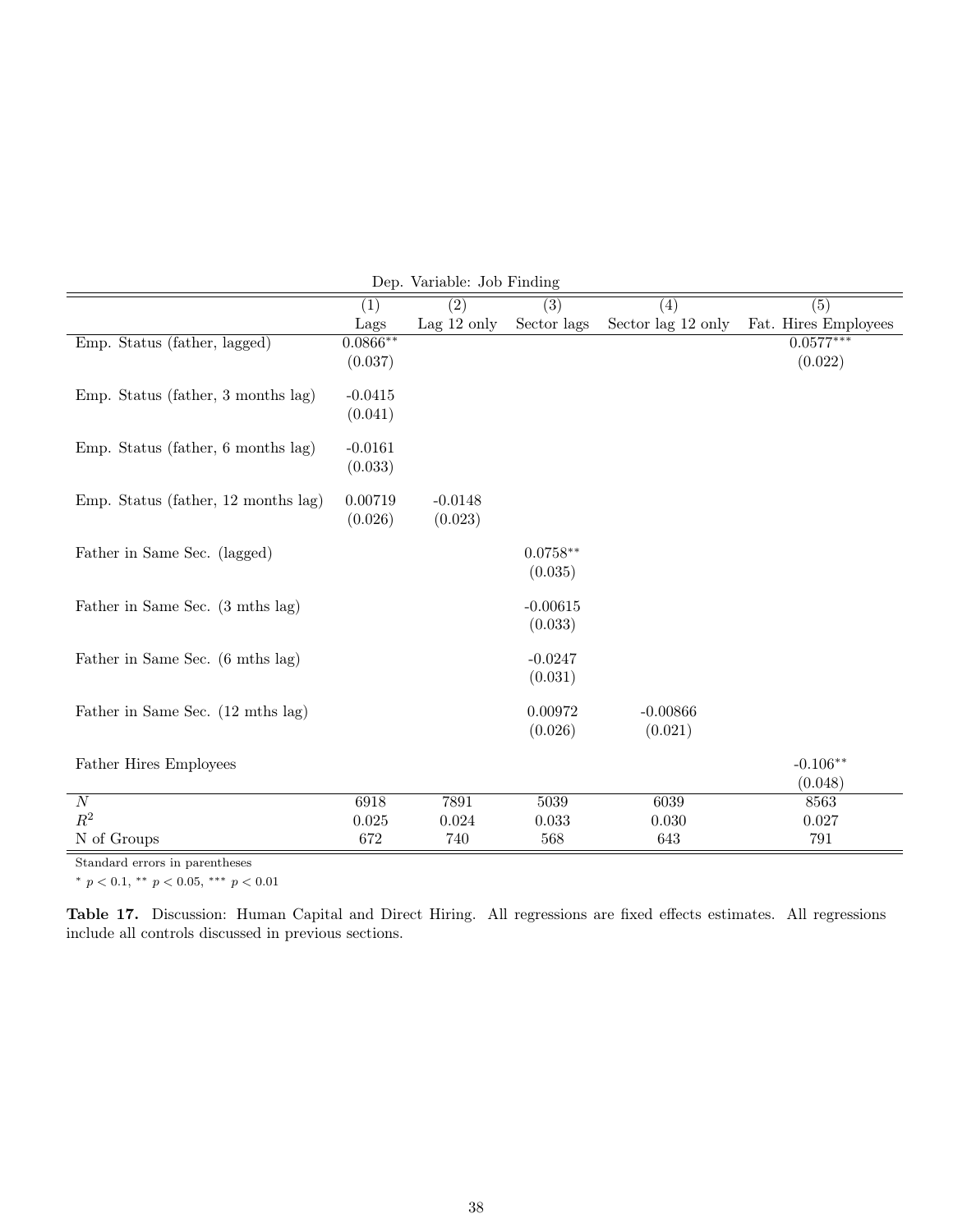use the region of residence, generating a dummy that takes the value 1 when the region of residence of the offspring does not coincide with the one of the father. Column 1 of Table 18 shows that the partial correlation of father's employment with offsprings' job finding rate is instead magnified when the offspring lives in a different region from his father, even though the estimate of the difference is not very precise. In our regression we control for regional changes of offsprings, to account for the possibility that individuals migrate in order to find a job, which would bias the estimate of the father's employment coefficients. Individuals who belong to different regions definitely belong to different local labor markets, and therefore we have to conclude that local labor market conditions are not an important driver of the correlations we find. In order to control further for local labor market conditions, we also compute the average unemployment rate by sector and by region. We then add these new variables to our regressions as additional controls. As shown in columns 2-5 of Table 18, the partial correlations are unchanged by the inclusion of all these possible controls. In particular, we are including dummies for the sector interacted with the year in column 4 and for the region interacted with the year in column 5, controlling for possible booms or busts of given segments of the labor market. Nonetheless, this does not appear to capture at all the effects outlined so far.

## 8 Robustness Checks

In this section we explore whether our results are robust to different choices of the sample and to different empirical strategies. First, we want to understand whether the composition of our sample might be driving our estimates. The fact that our estimating sample includes many individuals who are still at school or at the university might be creating problems of sample selection. To control for this possibility, we try to exclude individuals with a college degree from our sample. Column 1 of table 19 presents results of this estimation: although the size of the estimate is somewhat lowered, it still is statistically and economically significant, showing that college-educated individuals are not driving the bulk of the correlations we find.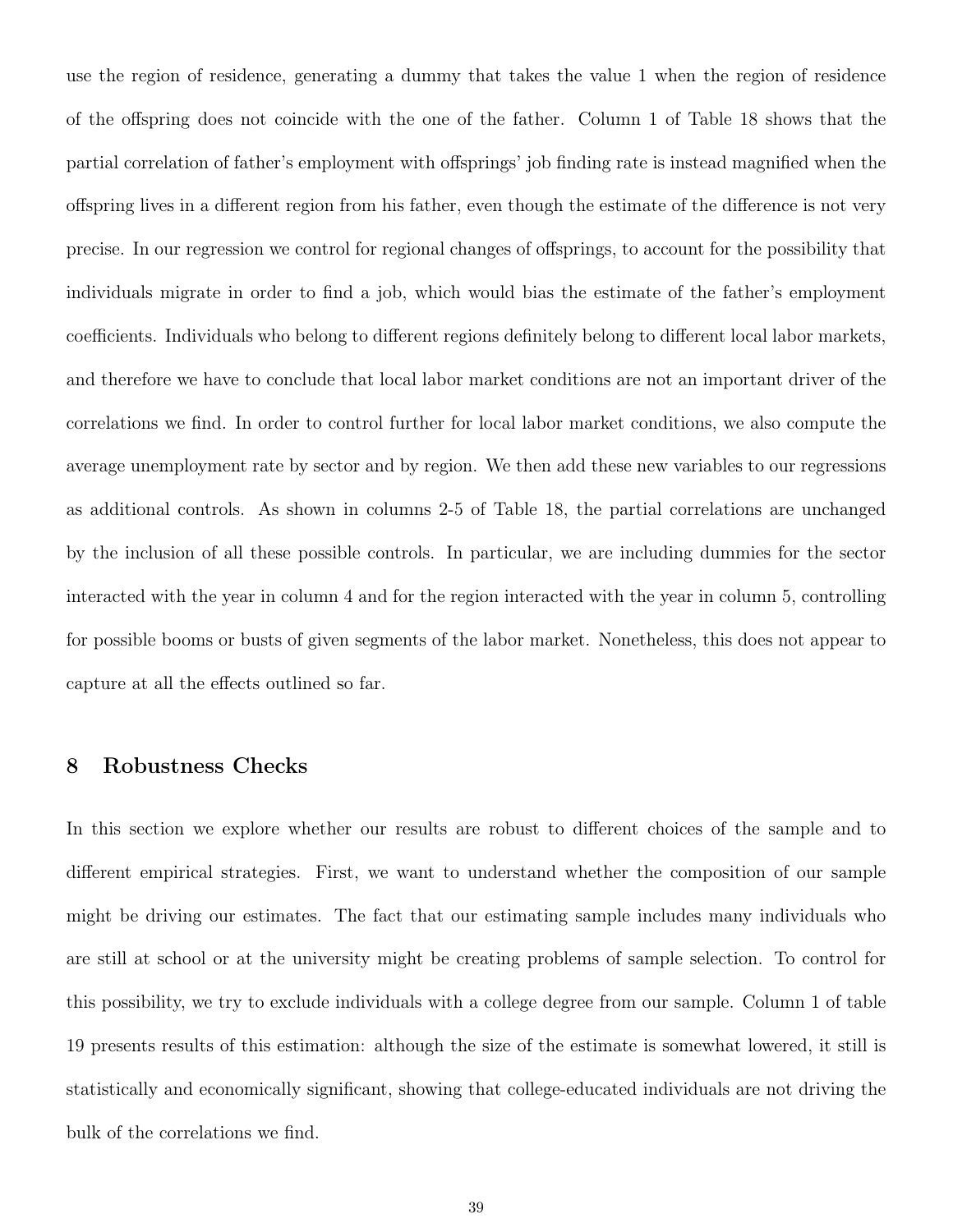|                                   | Dep. Variable: Job Finding |               |                  |             |                  |  |
|-----------------------------------|----------------------------|---------------|------------------|-------------|------------------|--|
|                                   | (1)                        | (2)           | $\overline{(3)}$ | (4)         | $\overline{(5)}$ |  |
|                                   | Local Conditions           | Sector Unemp. | Region Unemp.    | Sector*Year | Region*Year      |  |
| Emp. Status (father, lagged)      | $0.0558**$                 | $0.0553**$    | $0.0553**$       | $0.0564**$  | $0.0542**$       |  |
|                                   | (0.024)                    | (0.022)       | (0.022)          | (0.024)     | (0.024)          |  |
|                                   | 0.0619                     |               |                  |             |                  |  |
| Father emp. (in other region)     |                            |               |                  |             |                  |  |
|                                   | (0.040)                    |               |                  |             |                  |  |
| Father unemp. (in other region)   | $-0.121$                   |               |                  |             |                  |  |
|                                   | (0.116)                    |               |                  |             |                  |  |
|                                   |                            |               |                  |             |                  |  |
| Has Changed Region                | $\mathbf X$                |               |                  |             |                  |  |
| from last year                    |                            |               |                  |             |                  |  |
| Unemployment of Sector            |                            | X             |                  |             |                  |  |
|                                   |                            |               |                  |             |                  |  |
| Unemployment in Metropolitan      |                            |               | X                |             |                  |  |
| Area of residence                 |                            |               |                  |             |                  |  |
| Interactions Sector $\times$ Year |                            |               |                  | X           |                  |  |
| Interactions Region $\times$ Year |                            |               |                  |             | X                |  |
|                                   |                            |               |                  |             |                  |  |
| $\boldsymbol{N}$                  | 7816                       | 8563          | 8563             | 8563        | 9246             |  |
| $R^2$                             | 0.029                      | 0.027         | 0.029            | 0.047       | 0.062            |  |
| N of Groups                       | 754                        | 791           | 791              | 791         | 828              |  |

Standard errors in parentheses

\*  $p < 0.1$ , \*\*  $p < 0.05$ , \*\*\*  $p < 0.01$ 

Table 18. Discussion: Local Labor Market Effects. All regressions are fixed effects estimates. All regressions include all controls discussed in previous sections.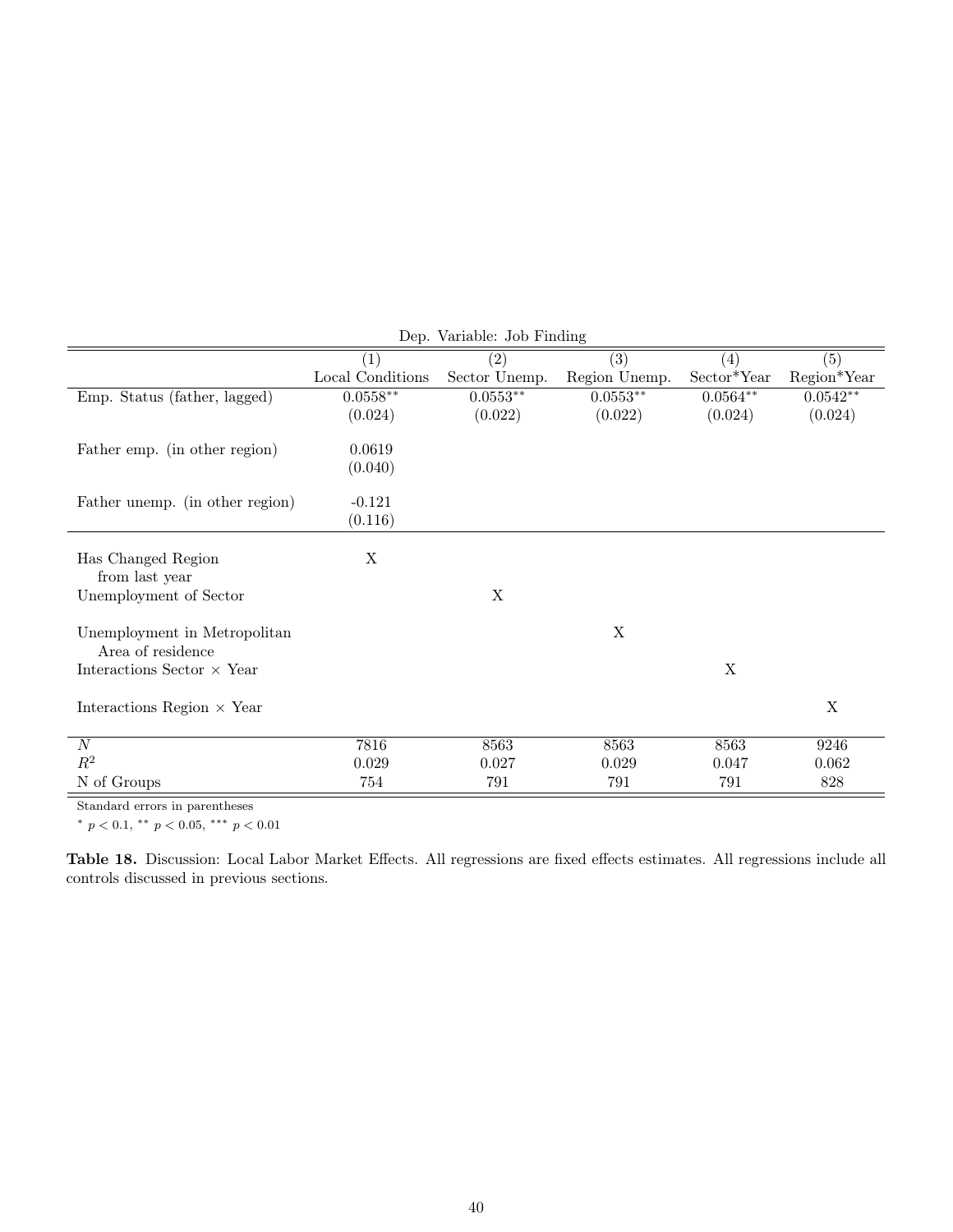Then, we consider the possibility that only very young workers (aged 16-20) are affected by the employment status of their father. However, when we include only individuals aged more than 20 years of age in the estimation (column 4), we maintain the size of the coefficient, despite losing more than one-third of our original sample.

Also, we consider the possibility that our assumptions on sectors of search might be important for our results: by using future and past occupations as proxies of current sectors of search, we are de facto excluding those individuals who are always unemployed in the BHPS, or who never report their occupation. To account for this possibility, we exclude controls for occupation from our estimations. Results are reported in column 2: the coefficient is lowered by about 1 percentage point, maintaining statistical and economical significance.

Finally, we question our empirical strategy and consider the possibility that a more flexible model may allow us to better capture the nature of the correlations we find. That is, we do not keep only fathers who are on an ongoing spell but rather all the observations which are not missing. Specifically, we construct four indicators based on the two months of job history of the father during the offspring's transitions: hence we have one dummy for "father unemployed past month and current", one for "father unemployed past month but employed on current" and so on. Column 3 shows the results of such experiment: while the coefficient roughly corresponding to our empirical strategy (employed past month and current) maintains substantially the same magnitude and standard error, the coefficient corresponding to "father unemployed last month, employed today" is strikingly high. Such a coefficient is due to a relatively large number of transitions taking place at the same time (for both fathers and offsprings) and does not correctly capture any direct effect of fathers on offsprings. There are at least two main issues: first, common high-frequency shocks that we are not able to properly control for might be a common cause for these contemporaneous events. Second, there is the possibility that in fact offsprings are affecting fathers (instead of the other way around), producing a large upward bias due to reverse causality.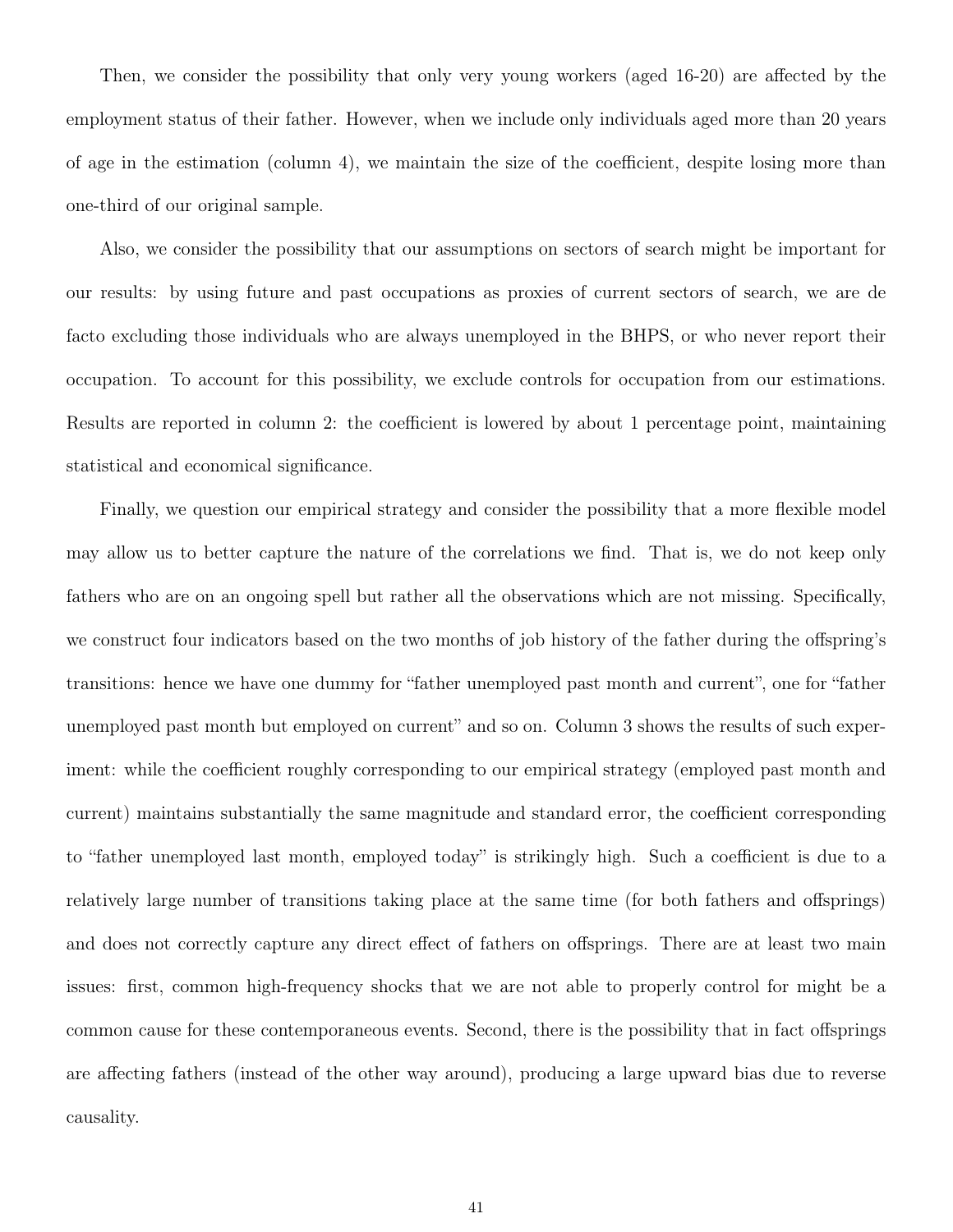|                              | $\left(1\right)$ | $\left( 2\right)$ | $\left( 3\right)$ | $\left( 4\right)$ |
|------------------------------|------------------|-------------------|-------------------|-------------------|
|                              | No College       | No Sectors        | Different Model   | Age > 20          |
| Emp. Status (father, lagged) | $0.0461**$       | $0.0490**$        |                   | $0.0616**$        |
|                              | (0.022)          | (0.021)           |                   | (0.028)           |
|                              |                  |                   |                   |                   |
| Father U-E                   |                  |                   | $0.172***$        |                   |
|                              |                  |                   | (0.050)           |                   |
|                              |                  |                   |                   |                   |
| Father E-U                   |                  |                   | 0.0526            |                   |
|                              |                  |                   | (0.054)           |                   |
|                              |                  |                   |                   |                   |
| Father E-E                   |                  |                   | $0.0632***$       |                   |
|                              |                  |                   | (0.022)           |                   |
| N                            | 7826             | 9246              | 8644              | 5889              |
| $R^2$                        | 0.026            | 0.024             | 0.026             | 0.031             |
| N of groups                  | 671              | 828               | 792               | 576               |

Standard errors in parentheses

\*  $p < 0.1$ , \*\*  $p < 0.05$ , \*\*\*  $p < 0.01$ 

Table 19. Robustness Checks: regression without college graduates (column 1), no sectoral dummies (column 2), more flexible specification (column 3), Only individuals aged > 20 (column 4). Omitted category: Father U-U. All regressions are fixed effects estimates. All regressions include all controls discussed in previous sections.

## 9 Conclusion

We tested whether parental links affect labor market outcomes of individuals using rich panel data from the British Household Panel Survey. Our results indicate that, on average, those whose father is employed rather than unemployed experience an employment rate that is about 8 percentage points higher, with job finding rates which are higher by 5 percentage points and job separation rates which are lower by 0.3 p.p.. We also show that such difference is larger when individuals work in occupations similar to those of their father. We do not find similar correlations for mothers, and we show that father's effects are similar in magnitude, or larger, to those of other supposedly relevant links. We also document that the job separation rate is on average lower for individuals whose father is employed in similar occupations to theirs.

By means of a number of robustness checks, we show that our results are unlikely to be attributable to human capital transmission, to common shocks driving both outcomes at the same time or to the fact that fathers directly hire their offsprings. Our conclusion is that parental networks are likely to play an important role in determining labor market outcomes.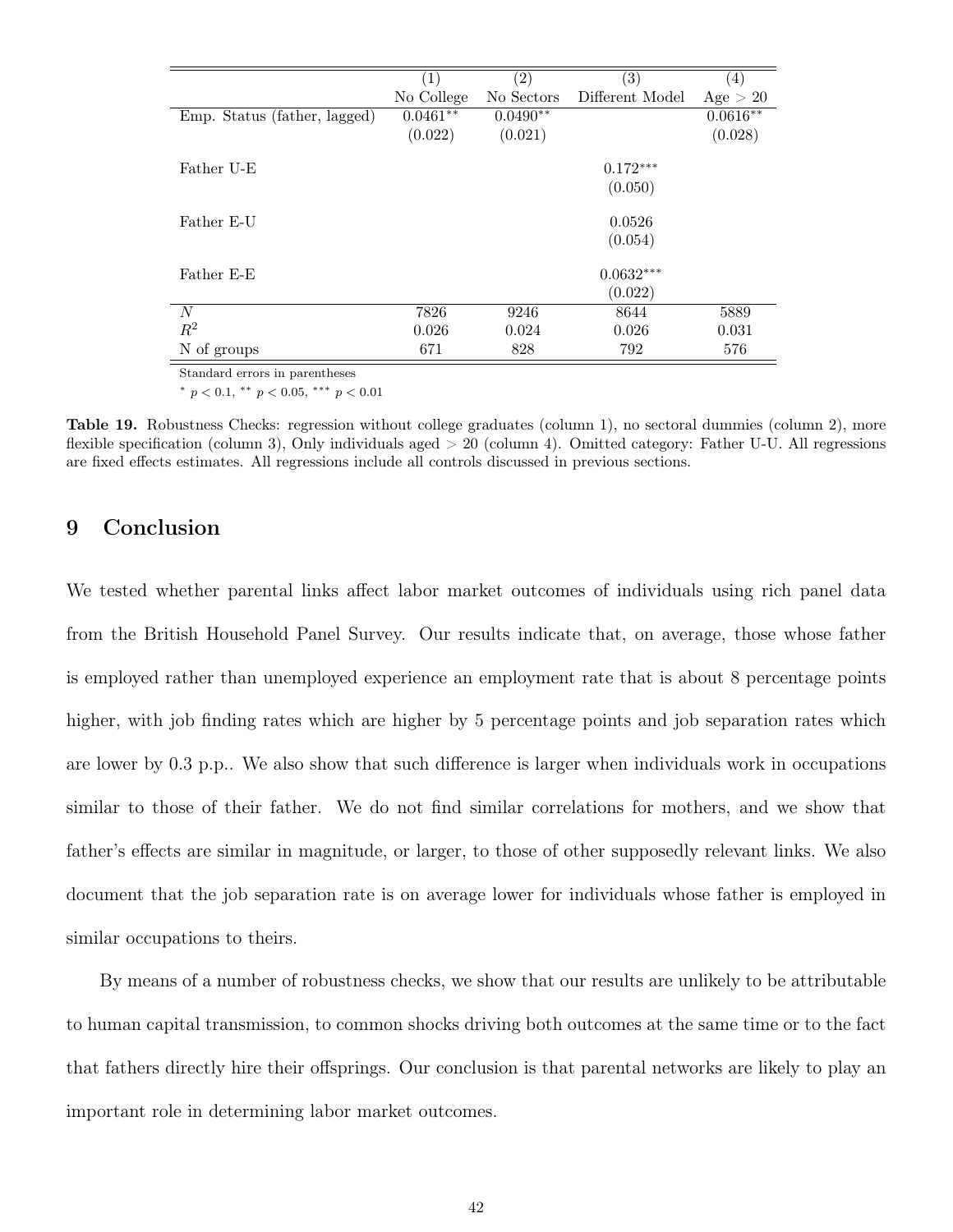## References

- Patrick Bayer, Stephen Ross, and Giorgio Topa. Place of work and place of residence: Informal hiring networks and labor market outcomes. Journal of Political Economy, 116(6), 2008.
- Lori A. Beaman. Social networks and the dynamics of labour market outcomes: Evidence from refugees resettled in the u.s. *Review of Economic Studies*, 79(1), 2012.
- Samuel Bentolila, Claudio Michelacci, , and Javier Suarez. Social contacts and occupational choice. Economica, 77(305), 2010.
- Jo Blanden, Paul Gregg, and Stephen Machin. Intergenerational mobility in europe and north america. A Report Supported by the Sutton Trust, 2005.
- Antoni Calvó-Armengol and Matthew O. Jackson. The effects of social networks on employment and inequality. The American Economic Review, 94(3), 2004.
- Antoni Calvó-Armengol and Yves Zenou. Job matching, social network and word-of-mouth communication. Journal of Urban Economics, 57(3), 2005.
- Lorenzo Cappellari and Konstantinos Tatsiramos. Friends' networks and job finding rates. Working Paper, 2011.
- Miles Corak. Do poor children become poor adults? lessons from a cross-country comparison of generational earnings mobility. In Dynamics of Inequality and Poverty (Research on Economic Inequality, Volume 13). Emerald Group Publishing Limited, 2010.
- FranA§ois Fontaine. Why are similar workers paid differently? the role of social networks. Journal of Economic Dynamics and Control, 32(12), 2008.
- Mark S. Granovetter. The strength of weak ties. *The American Journal of Sociology*, 78(6), 1973.
- Nicolas Herault and Guyonne R.J. Kalb. Intergenerational correlation of labour market outcomes. Working Paper, 2009.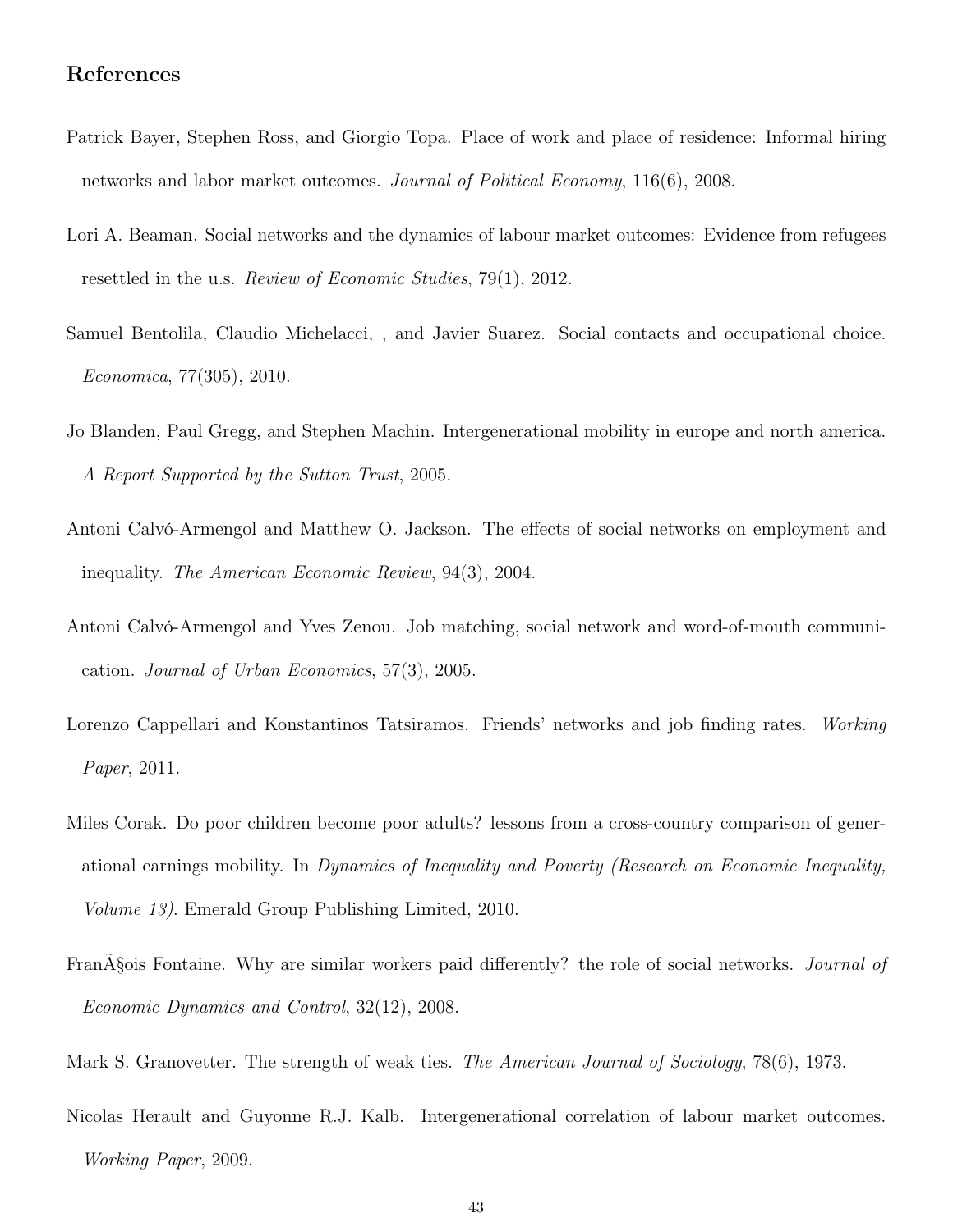- Harry Holzer. Search method use by unemployed youth. *Journal of Labor Economics*, 6(1), 1988.
- Yannis Ioannides and Linda Datcher Loury. Job information networks, neighborhood effects, and inequality. Journal of Economic Literature, 12, 2004.
- Adnan Q. Khan and Steven F. Lehrer. The impact of social networks on labour market outcomes: New evidence from cape breton. Canadian Public Policy, 39(1), 2013.
- Jeremy R. Magruder. Intergenerational networks, unemployment and persistent inequality in south africa. American Economic Journal: Applied Economics, 2(1), 2010.
- James D. Montgomery. Social network and labor market outcomes: Toward an economic analysis. The American Economic Review, 81(5), 1991.
- Dale T. Mortensen and Tara Vishwanath. Personal contacts and earnings. Labour Economics, 1, 1994.
- Kaivan Munshi. Networks in the modern economy: Mexican migrants in the u.s. labor market. *Quarterly* Journal of Economics, 118(2), 2003.
- Katherine M. O'Regan and John M. Quigley. Family networks and youth access to jobs. *Journal of* Urban Economics, 34, 1993.
- Michele Pellizzari. Do friends and relatives really help in getting a good job? *Industrial and Labor* Relations Review, 63(3), 2010.
- Luigi Pistaferri. Informal networks in the italian labor market. Giornale degli Economisti e Annali di Economia, 58(3-4), 1999.
- Albert Rees. Information networks in labor markets. The American Economic Review,  $56(1/2)$ , 1966.
- Ian M. Schmutte. Job referral networks and the determination of earnings in local labor markets. Unpublished Paper, 2010.
- Francis Skamarz and Oskar Nordström Skans. When strong ties are strong: Networks and youth labor market entry. Working Paper, 2011.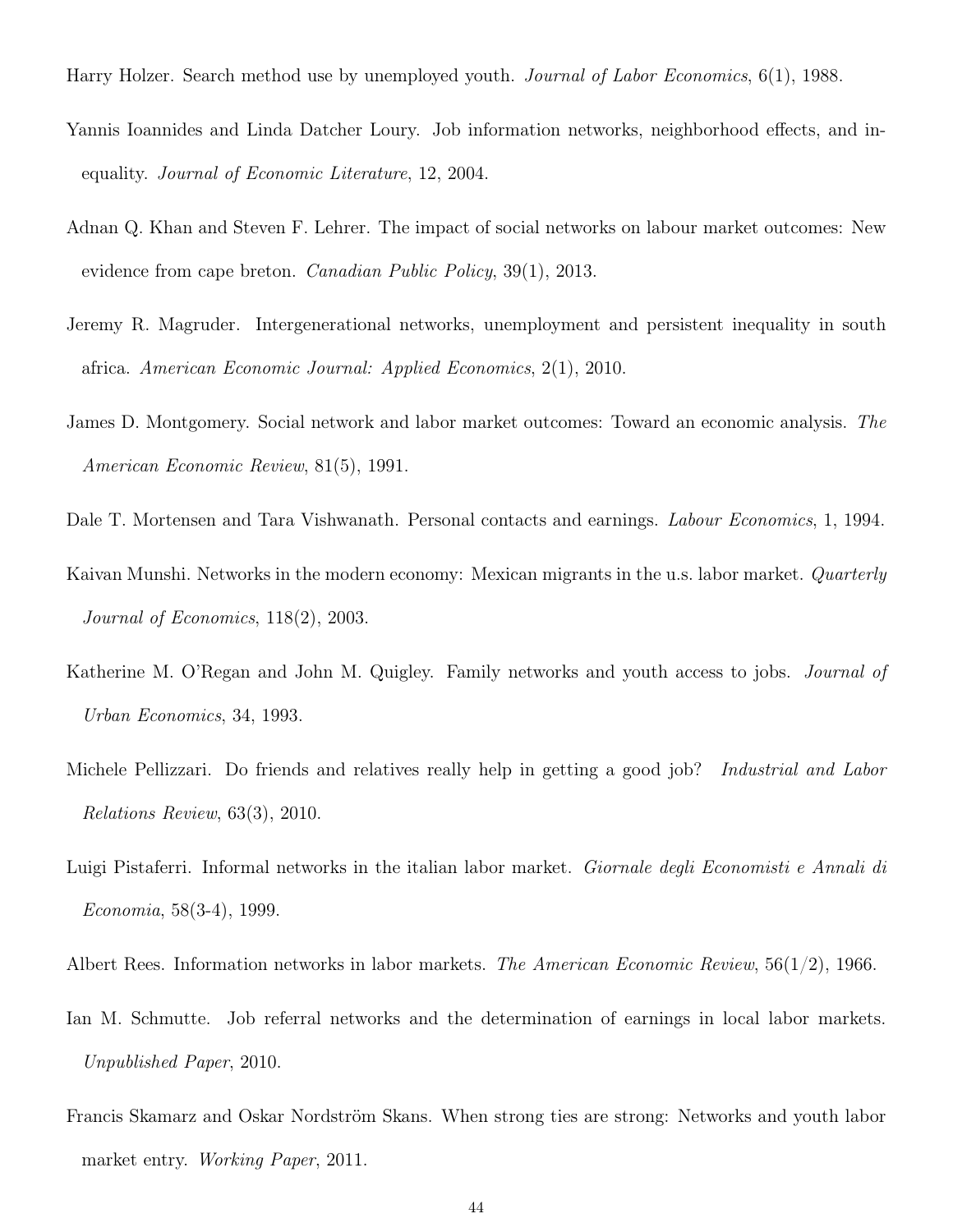Giorgio Topa. Social interactions, local spillovers and unemployment. Review of Economic Studies, 68 (2), 2001.

Giorgio Topa. Labor markets and referrals. In Amsterdam. Elsevier, editor, The Handbook of Social Economics. North Holland, 2011.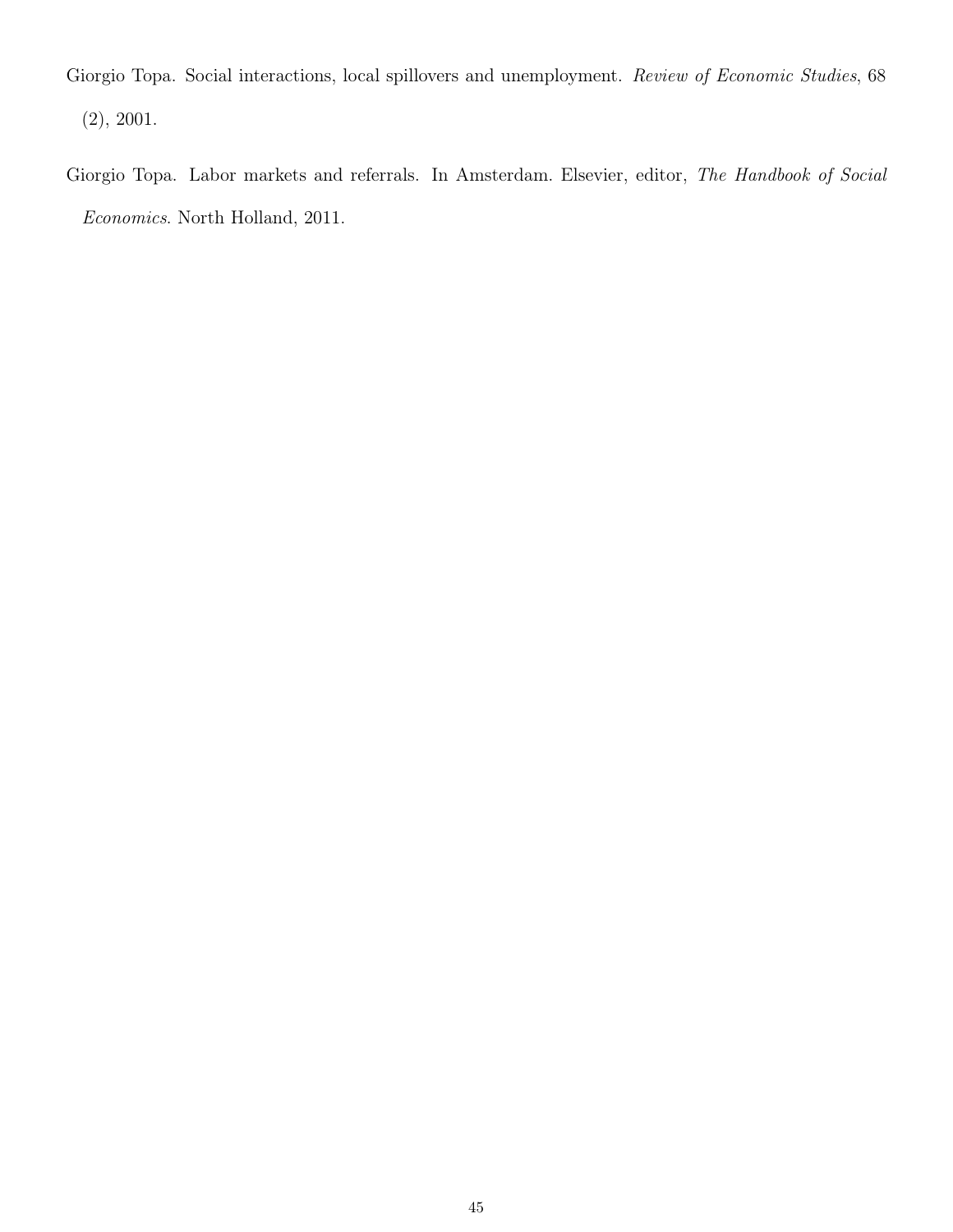## Appendix A - The Data

### Construction of Job Histories

The BHPS is a yearly survey, and therefore its basic structure contains yearly observations for each individual. Among the available variables, individuals report what their employment status and occupation is at the moment of the interview and when the current spell began. In addition to the main dataset, there is a separate annex in which individuals list their detailed job history in the last 12 months. Each single spell is identified with a start date and an end date. When the month of the start date is missing, we replace it with the month of the interview (if the spell began in the same year) or with December (if the spell began in some previous year). In this way, we partly exploit those spells, that otherwise would be completely missing. For each spell we are provided with the employment status, occupation and other information.

We replace the yearly observations by 12 monthly observations for each individual. Then, we fill in the employment status exploiting the information provided. Constructing correctly the job histories is not a straightforward exercise, as the spells reported by individuals sometimes overlap or conflict with each other. In order to solve this issue, we need to set a hierarchical order of the available information. Importantly, we never replace the variables we copy over time once they are assigned, even if they get into conflict with some future source of information. We give priority to the current spell report, as the amount of recall needed to report it correctly is smaller than for past spells. Therefore, first of all we copy the current employment status over time, from the start date of the current spell to the date of the interview. Second, we use past spells to fill in the remaining missing values. Again, we assume that recalls closer in time are more reliable and therefore we first consider the very last spell, then the second last and so on.

We fix 12 as the maximum number of difference in months between the interview (moment of the recall) and the variable to assign (object of the recall). For individuals who are interviewed every year this choice has virtually no effect, as their employment sequences are constructed simply using for each given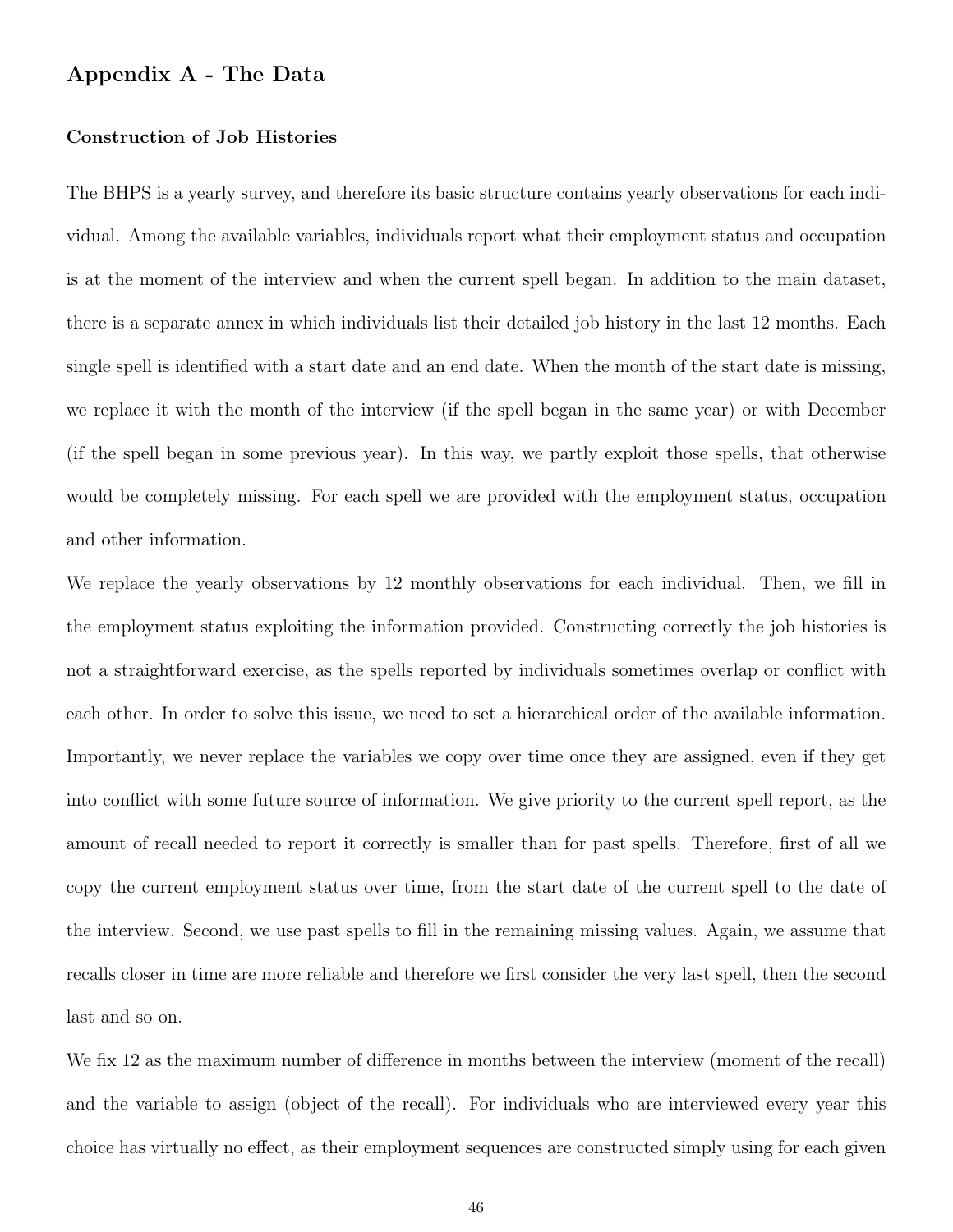year the information provided in the interview of the same year. For the others, this choice is meant to limit the amount of measurement error generated by imperfect recall. We noticed that individuals often change their answer to the lenght of the current spell or modify the order or the nature of a job spell, even after years. This implies that without fixing a maximum time difference for assigning the variables, we would end up with a dataset that included pieces of different spell, oftern misreported, one after the other.

### Employment Status Imputation of Friends

Individuals are asked about the employment status of their friends once per two years. What is available in the basic structure of the BHPS is therefore a unique observation. Unfortunately we cannot construct the job histories of friends, as no identification number is reported. In order to keep the monthly frequency, we replicate the information on friends over the following 12 months. This is done also to keep relatively large the sample size. Our imputation procedure is based on the assumption that the employment status features a relatively large degree of persistence over time. This is certainly true for employment spell, as the job separation rate in the sample is small and implies long average job duration. It is also true for unemployment spells, as the average unemployment spell duration is above one year. By replicating the employment status in the following 12 months we are simply assuming that those spells of friends are average ones. The only risk we bear is to misplace them in time.

### Sector Imputation of Unemployed

The unemployed, by definition, do not belong to any occupational sector. One might even argue that unemployed are simply looking for some job, regardless of any occupational classification. Instead, we believe that we gain useful insights by imputing sector of search to the unemployed. From the data we see that individuals do not change occupational sector often and, even when they do so, the change is usually not dramatic (e.g. movements from sector 2 to sector 3). Moreover, it seems reasonable to think that individuals target their job search to some particular sector of the economy, consistently with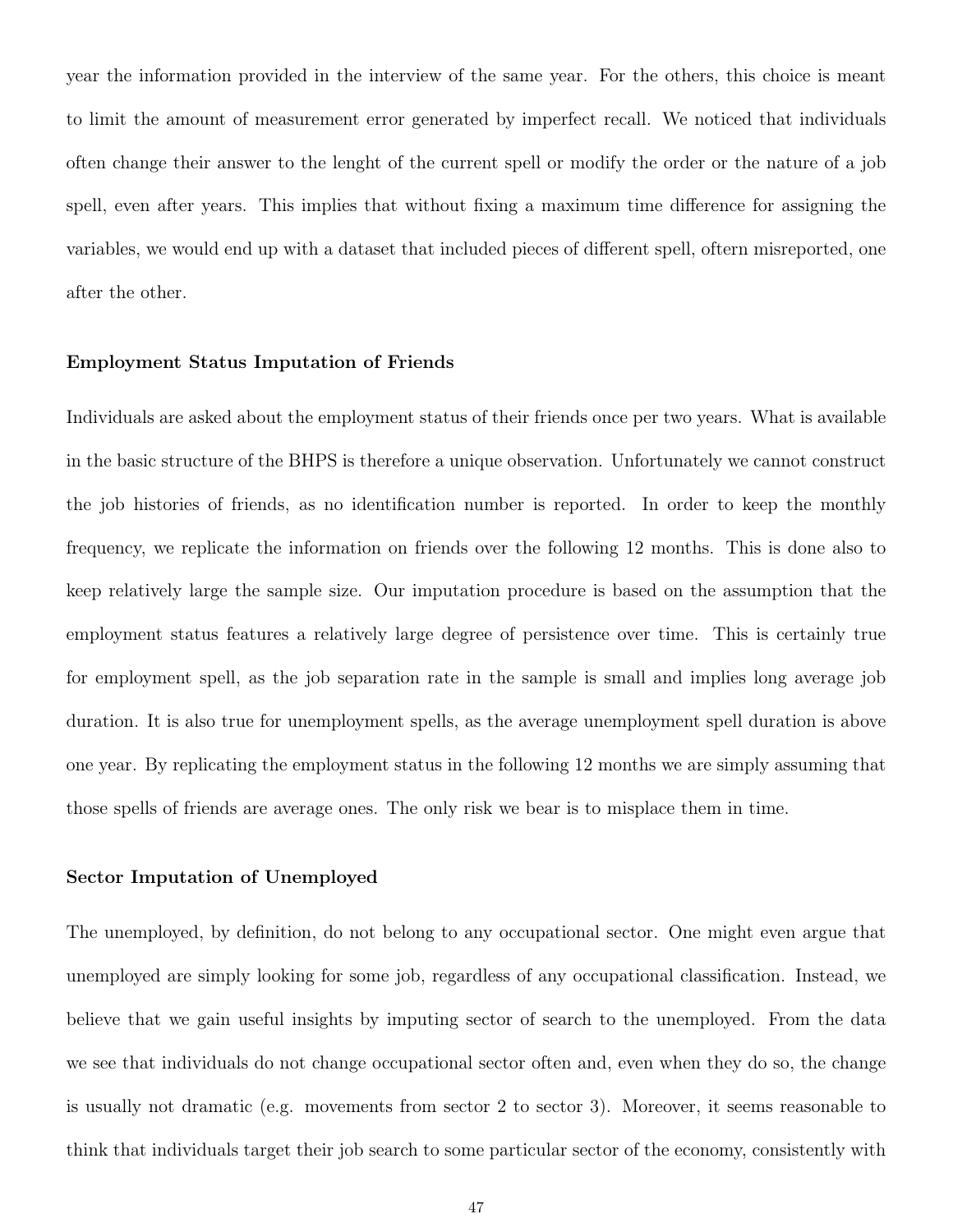their educational level, qualifications and past occupations. Therefore we treat unemployed workers -for which the sector is in principle missing- as if they were still belonging to some occupational sector. Furthermore, for the purpose of our analysis we need to assign them to some sector.

The problem is that we do not really know in which sector they are seeking jobs. The idea behind our imputation is very simple: by logic, the sector where an unemployed worker finds a job is just the sector where he was seeking jobs. The only limitation is that we assign the whole unemployment spell to that particular sector, without allowing for movements across sectors within the spell. When the sector after the unemployment spell is not reported, then we use the previous sector. In any case, to limit the amount of measurement error generated by our imputation, we only consider spells that immediately follow (or precede) the unemployment spell of interest.

### Educational and Occupational Classification

For constructing educational groups, we consider the highest educational qualification achieved by individuals. The original variable contains more than ten possible values, with an elevated degree of details. We collpase those ten groups into four. The first group corresponds to those who hold a Bachelor's degree or some higher degree. The second group includes the individuals with a high school diploma or qualifications for teaching or nursing. Individuals with an A level or O level fall into the third group. Finally, the fourth group is for those who hold no qualification whatsoever.

With respect to the occupational classification, we follow the aggregation in major group of the SOC as proposed by the Employment Department Group and the Office of Population Cansuses and Surveys. The BHPS uses the SOC90 (Standard Occupational Classification), a three-digit code, for describing occupations. At the most disaggregated level we have 347 categories, and in order to analyze the persistence across sectors we need to aggregate them. We choose the aggregation in major groups (9 categories) as the one able to preserve some substantial degree of persistence while keeping a satisfactory level of details.

For further details, refer to "Standard Occupational Classification - Structure and Definition of Major,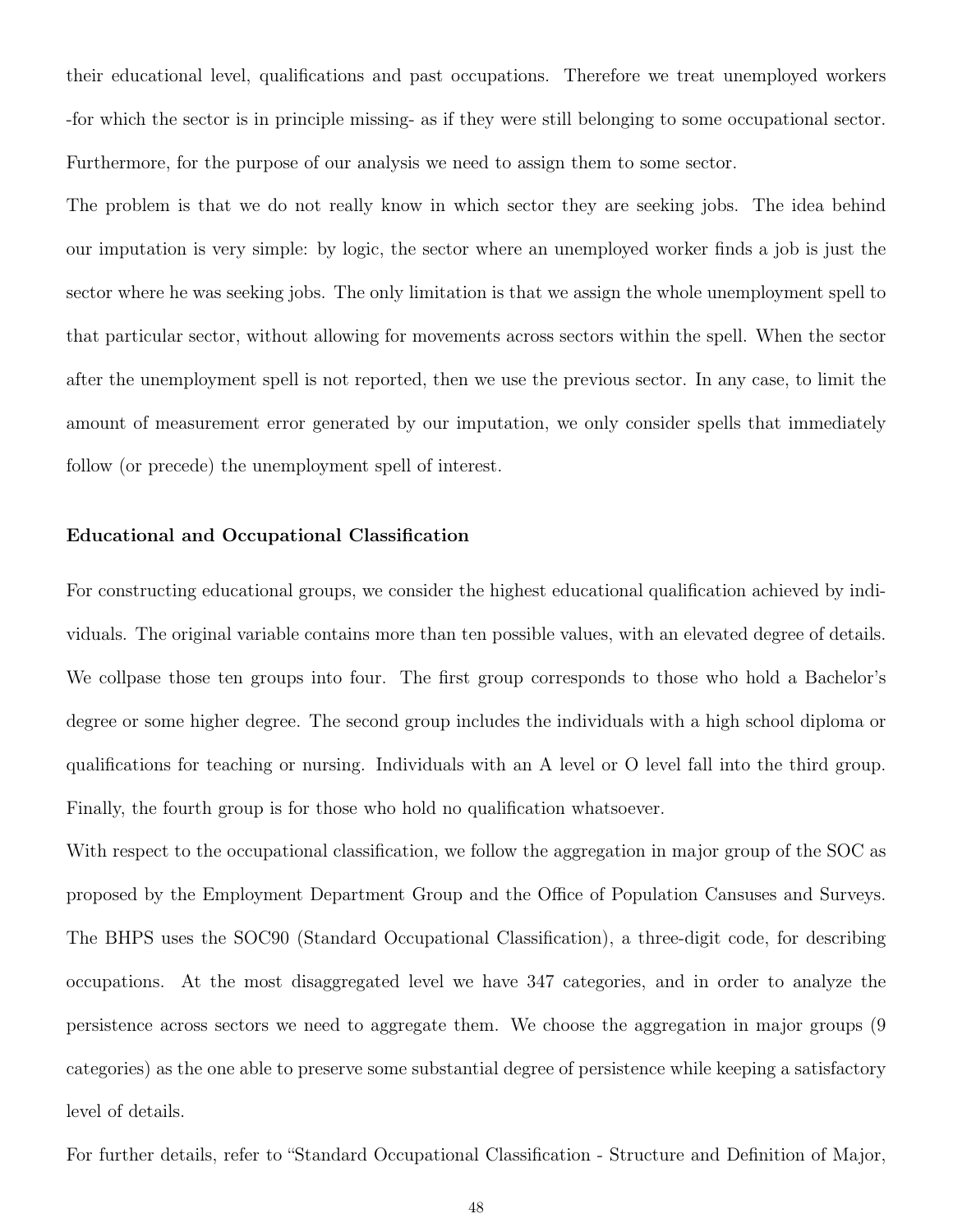Minor and Unit Groups, Volume 1"

## Representativeness of the BHPS sample



Figure 6. In-sample unemployment rate compared to the Harmonized Unemployment Rate in UK, 1991-2008 (Source: OECD).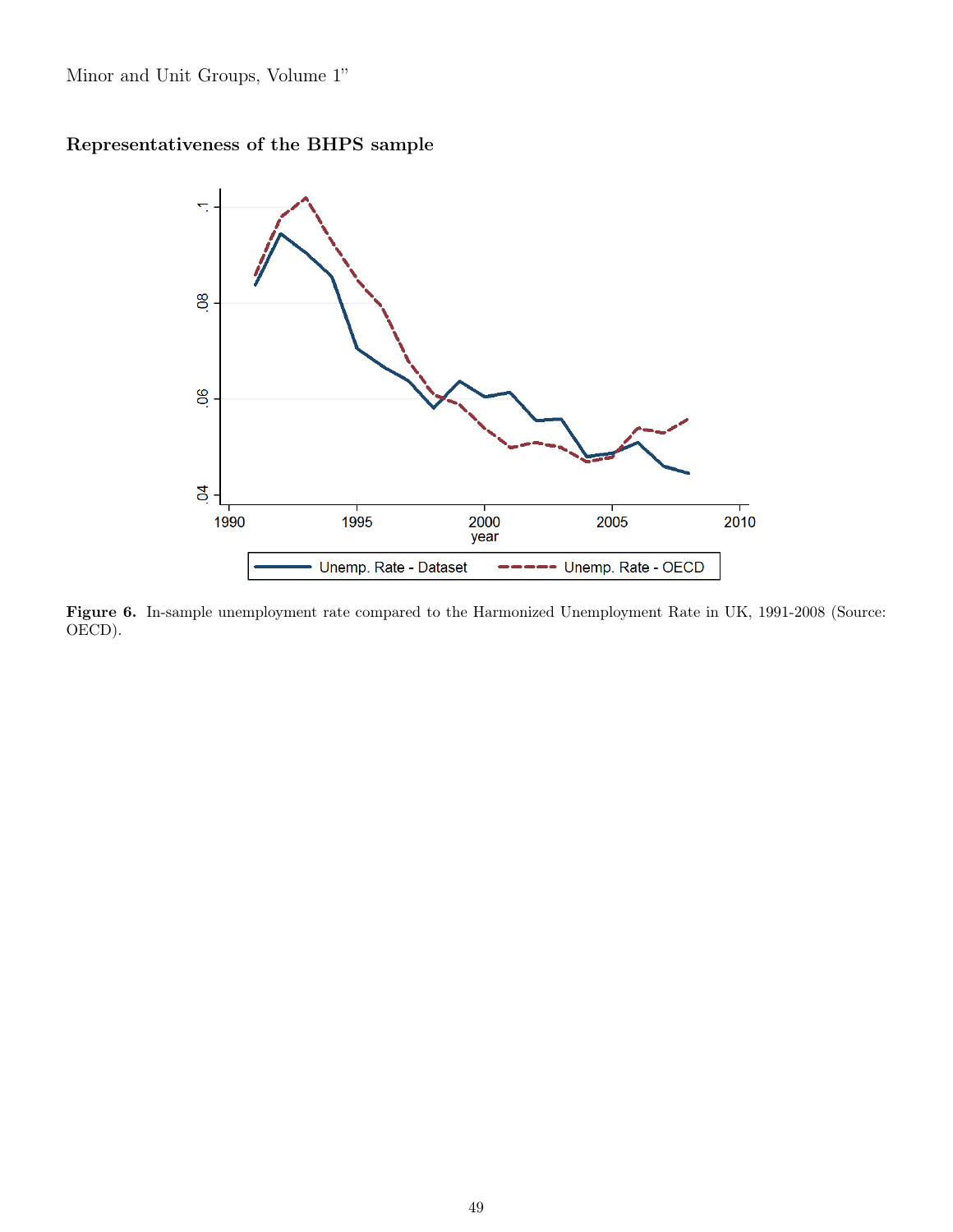## Appendix B - Additional Tables

|                                   | Dep. Variable: Job Finding |                   |                  |                  |                   |  |
|-----------------------------------|----------------------------|-------------------|------------------|------------------|-------------------|--|
|                                   | $\left(1\right)$           | $\left( 2\right)$ | $\left(3\right)$ | $\left(4\right)$ | $\left( 5\right)$ |  |
|                                   | <b>POLS</b>                | POLS (men)        | POLS<br>(women)  | <b>GLS</b>       | FE                |  |
| Emp. in Same Sector (mother)      | $-0.00344$                 | 0.00482           | $-0.0236$        | $-0.00526$       | 0.00653           |  |
|                                   | (0.011)                    | (0.015)           | (0.017)          | (0.014)          | (0.018)           |  |
| Avg. Age (in-sample)              | 22.0                       | 22.0              | 21.8             | 22.0             | 21.6              |  |
| Avg. JF rate $(in\text{-sample})$ | 0.127                      | 0.126             | 0.130            | 0.127            | 0.129             |  |
| N                                 | 9419                       | 5942              | 3477             | 9419             | 10571             |  |
| $R^2$                             | 0.036                      | 0.042             | 0.070            |                  | 0.021             |  |
| N of groups                       |                            |                   |                  | 953              | 1139              |  |

Standard errors in parentheses

\*  $p < 0.05$ , \*\*  $p < 0.01$ , \*\*\*  $p < 0.001$ 

Table 20. Regressions of Job Finding; coefficient for mother in same sector (0 employed in other sector, 1 employed in same sector), standard error (clustered at individual level), average age and average job finding rate in the sample of the regression. Models 1-3 are pooled OLS regressions, model 4 is a random effects GLS regression, model 5 is a fixed effects regression. All models include a third-degree polynomial in age and dummies for education, gender, region of residence, smoking behaviour, marital status, ethnicity, quarter, occupation of search/employment, defined according to the assumptions described in Appendix A.

|                                   | Dep. Variable: Job Finding |            |                   |            |         |  |
|-----------------------------------|----------------------------|------------|-------------------|------------|---------|--|
|                                   | $\left  \right $           | (2)        | $\left( 3\right)$ | (4)        | (5)     |  |
|                                   | <b>POLS</b>                | POLS (men) | POLS<br>(women)   | <b>GLS</b> | FE      |  |
| Emp. in Same Sector (spouse)      | 0.00308                    | 0.0122     | $-0.00819$        | 0.0104     | 0.00883 |  |
|                                   | (0.012)                    | (0.016)    | (0.020)           | (0.017)    | (0.022) |  |
| Avg. Age (in-sample)              | 43.5                       | 44.5       | 41.9              | 43.5       | 43.5    |  |
| Avg. JF rate $(in\text{-sample})$ | 0.109                      | 0.116      | 0.101             | 0.109      | 0.110   |  |
|                                   |                            |            |                   |            |         |  |
| N                                 | 9343                       | 5090       | 4253              | 9343       | 9367    |  |
| $R^2$                             | 0.014                      | 0.018      | 0.020             |            | 0.008   |  |

Standard errors in parentheses

\*  $p < 0.05$ , \*\*  $p < 0.01$ , \*\*\*  $p < 0.001$ 

Table 21. Regressions of Job Finding; coefficient for spouse in same sector (0 employed in other sector, 1 employed in same sector), standard error (clustered at individual level), average age and average job finding rate in the sample of the regression. Models 1-3 are pooled OLS regressions, model 4 is a random effects GLS regression, model 5 is a fixed effects regression. All models include a third-degree polynomial in age and dummies for education, gender, region of residence, smoking behaviour, marital status, ethnicity, quarter, occupation of search/employment, defined according to the assumptions described in Appendix A.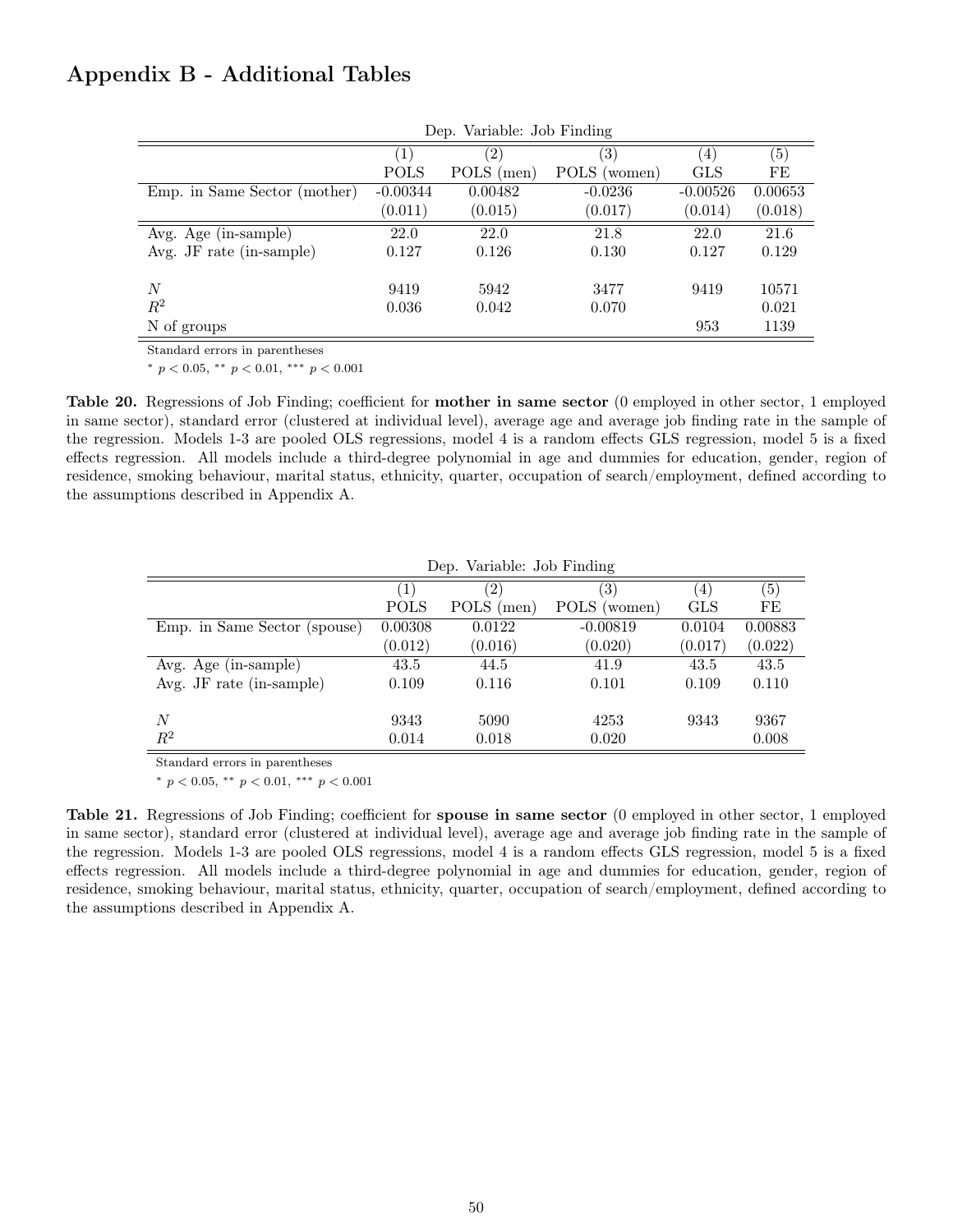| $\left( 5\right)$<br>$\left(4\right)$ |
|---------------------------------------|
| POLS (women)<br><b>GLS</b><br>FE      |
| 0.00890<br>$0.0175*$<br>$-0.00850$    |
| (0.011)<br>(0.010)<br>(0.014)         |
| 34.1<br>34.0<br>34.3                  |
| 0.096<br>0.098<br>0.098               |
|                                       |
| 14269<br>14594<br>5746                |
| 0.027<br>0.033                        |
| 2175<br>2101                          |
|                                       |

Dep. Variable: Job Finding

Standard errors in parentheses

\*  $p < 0.05$ , \*\*  $p < 0.01$ , \*\*\*  $p < 0.001$ 

Table 22. Regressions of Job Finding; coefficient for best friend in same sector (0 employed in other sector, 1 employed in same sector), standard error of coefficient (clustered at individual level), average age in the sample of the regression. Models 1-3 are pooled OLS regressions, model 4 is a random effects GLS regression, model 5 is a fixed effects regression. All models include a third-degree polynomial in age and dummies for education, gender, region of residence, smoking behaviour, marital status, ethnicity, year, occupation of search or of employment, defined according to the assumptions described in section X.

| Dep. variable. Job Separation |                  |            |                   |              |             |  |
|-------------------------------|------------------|------------|-------------------|--------------|-------------|--|
|                               | $\left(1\right)$ | $^{'}2)$   | $\left( 3\right)$ | (4)          | (5)         |  |
|                               | <b>POLS</b>      | POLS (men) | POLS(women)       | <b>GLS</b>   | FE          |  |
| Emp. Status (mother, lagged)  | $-0.00199$       | $-0.00549$ | 0.00102           | $-0.0000258$ | $-0.000886$ |  |
|                               | (0.003)          | (0.005)    | (0.003)           | (0.002)      | (0.002)     |  |
|                               |                  |            |                   |              |             |  |
| Avg. Age (in-sample)          | 24.3             | 24.6       | 24.0              | 24.3         | 24.1        |  |
| Avg. JS rate (in-sample)      | 0.007            | 0.008      | 0.006             | 0.007        | 0.007       |  |
|                               |                  |            |                   |              |             |  |
| N                             | 97755            | 51355      | 46400             | 97755        | 103471      |  |
| $R^2$                         | 0.005            | 0.007      | 0.007             |              | 0.003       |  |
| N of groups                   |                  |            |                   | 1739         | 1997        |  |
|                               |                  |            |                   |              |             |  |

Dep. Variable: Job Separation

Standard errors in parentheses

\*  $p < 0.05$ , \*\*  $p < 0.01$ , \*\*\*  $p < 0.001$ 

Table 23. Regressions of Job Separation; coefficient for mother's employment (0 for unemployed, for 1 employed), standard error of coefficient (clustered at individual level), average age in the sample of the regression. Models 1-3 are pooled OLS regressions, model 4 is a random effects GLS regression, model 5 is a fixed effects regression. All models include a third-degree polynomial in age and dummies for education, gender, region of residence, smoking behaviour, marital status, ethnicity, year, occupation of search or of employment, defined according to the assumptions described in section X.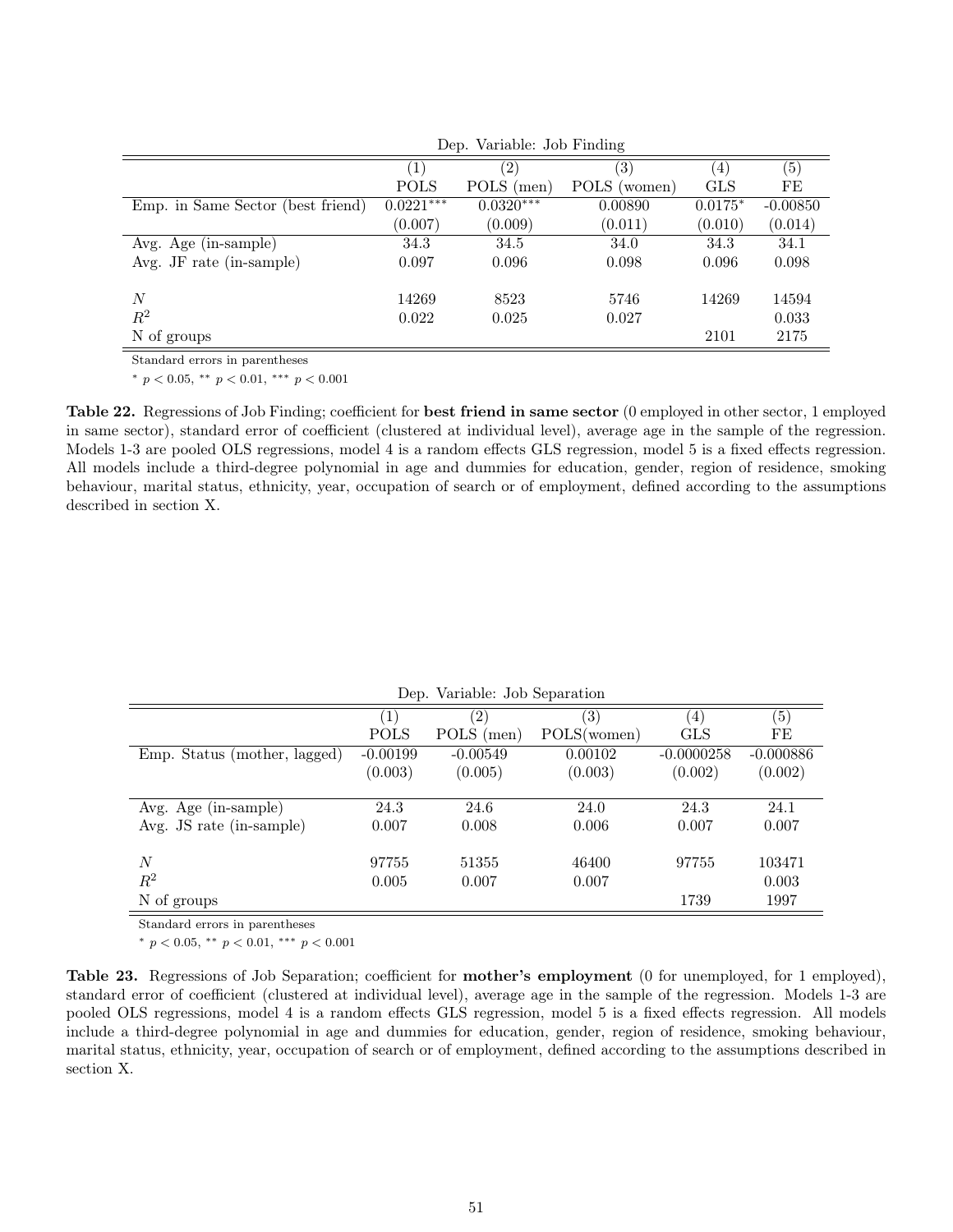| Dep. Variable: Job Separation |             |              |                  |             |  |
|-------------------------------|-------------|--------------|------------------|-------------|--|
| $\mathbf{1}$                  | $^{'}2)$    | (3)          | $\left(4\right)$ | (5)         |  |
| <b>POLS</b>                   | POLS (men)  | POLS (women) | <b>GLS</b>       | FE          |  |
| $-0.000259$                   | $-0.000211$ | $-0.000462*$ | $-0.000204$      | $-0.000138$ |  |
| (0.000)                       | (0.000)     | (0.000)      | (0.000)          | (0.000)     |  |
|                               |             |              |                  |             |  |
| 44.3                          | 45.3        | 43.3         | 44.3             | 44.3        |  |
| 0.002                         | 0.002       | 0.002        | 0.002            | 0.002       |  |
|                               |             |              |                  |             |  |
| 435082                        | 213959      | 221123       | 435082           | 436362      |  |
| 0.001                         | 0.002       | 0.001        |                  | 0.001       |  |
|                               |             |              | 5840             | 5896        |  |
|                               |             |              |                  |             |  |

Standard errors in parentheses

\*  $p < 0.05$ , \*\*  $p < 0.01$ , \*\*\*  $p < 0.001$ 

Table 24. Regressions of Job Separation; coefficient for Spouse in same sector (0 employed in other sector, 1 employed in same sector), standard error (clustered at individual level), average age and average job separation in the sample of the regression.Models 1-3 are pooled OLS regressions, model 4 is a random effects GLS regression, model 5 is a fixed effects regression. All models include a third-degree polynomial in age and dummies for education, gender, region of residence, smoking behaviour, marital status, ethnicity, quarter, occupation of search/employment, defined according to the assumptions described in Appendix A.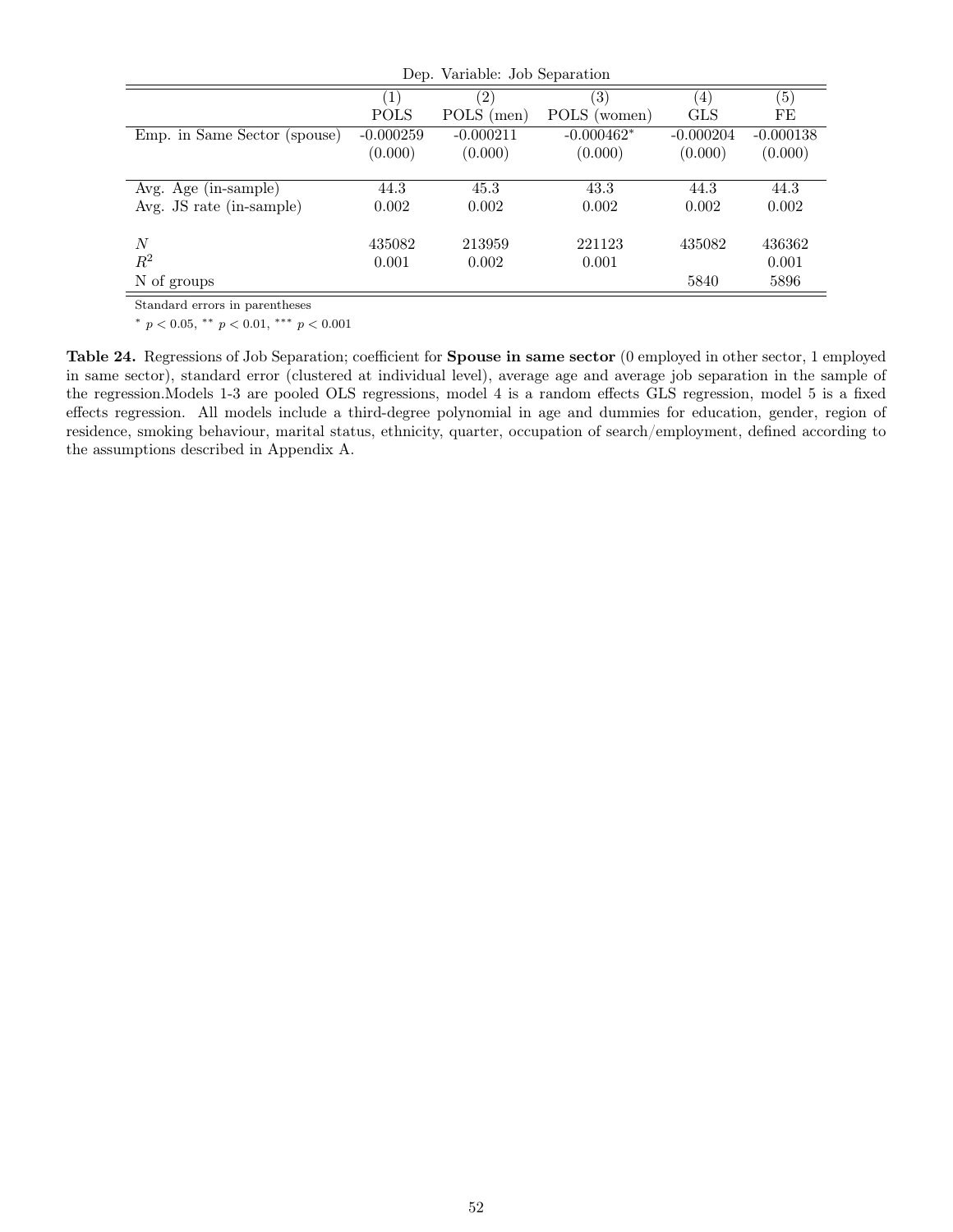## 10 Apendix C - Initial network's effect dies out over time

This can be illustrated simply by looking at the evolution of an individual's network over time. Given the initial condition, the value of an individual's network at a given time is a function of the whole history of employment spells<sup>13</sup>. Nonetheless, given a history, it is easy to derive an expression for the individual network. It is particularly straightforward to derive an expression for the network under the two extreme scenarios: the one in which an individual is constantly employed (Equation 7), and the opposite one in which he is constantly unemployed (Equation 8). We can interpret these two cases as the best and the worst-case scenario, respectively. These provide an upper and a lower bound for the value of an individual network, given an initial condition.

New on-the-job contacts  
\n
$$
(n_{i,T}^j | S_{i,1}^j = \dots = S_{i,T}^j = E; n_{i,0}^j) = \underbrace{(1 - \delta^E)^T n_{i,0}^j}_{\text{Discounted initial network}} + \underbrace{\sum_{k=0}^{T-1} (1 - \delta^E)^k \alpha}_{\text{New random contacts}} + \underbrace{\sum_{k=0}^{T-1} (1 - \delta^E)^k \epsilon_{i,T-k}^j}_{\text{New random contacts}} \tag{7}
$$
\n
$$
(n_{i,T}^j | S_{i,1}^j = \dots = S_{i,T}^j = U; n_{i,0}^j) = \underbrace{(1 - \delta^U)^T n_{i,0}^j}_{\text{Discounted initial network}} + \underbrace{\sum_{k=0}^{T-1} (1 - \delta^U)^k \epsilon_{i,T-k}^j}_{\text{New random contacts}}
$$

In both of these equations we can notice that as  $T \to \infty$ , the share of an individual's network accounted for by the initial network he receives tends to zero. In other words, in our model the covariance between an individual's network and its initial condition vanishes over time (the following expression is for simplicity assuming a fixed  $\delta$ ).

$$
cov(n_{i,T}^j, n_{i,0}^j) = (1 - \delta)^T var(n_{i,0}^j) \to 0 \quad \text{as } T \to \infty
$$
 (9)

Furthermore, notice that the probability that an individual is employed at any given time  $T$  is an increasing function of her job finding rate  $f_i^j$  $i<sub>i</sub>$  (to derive the following expression, we assume that the job

<sup>&</sup>lt;sup>13</sup>The number of periods in which the individual was employed rather than unemployed is not sufficient to know the value of the individual's network. The exact timing of each spell is also necessary information.